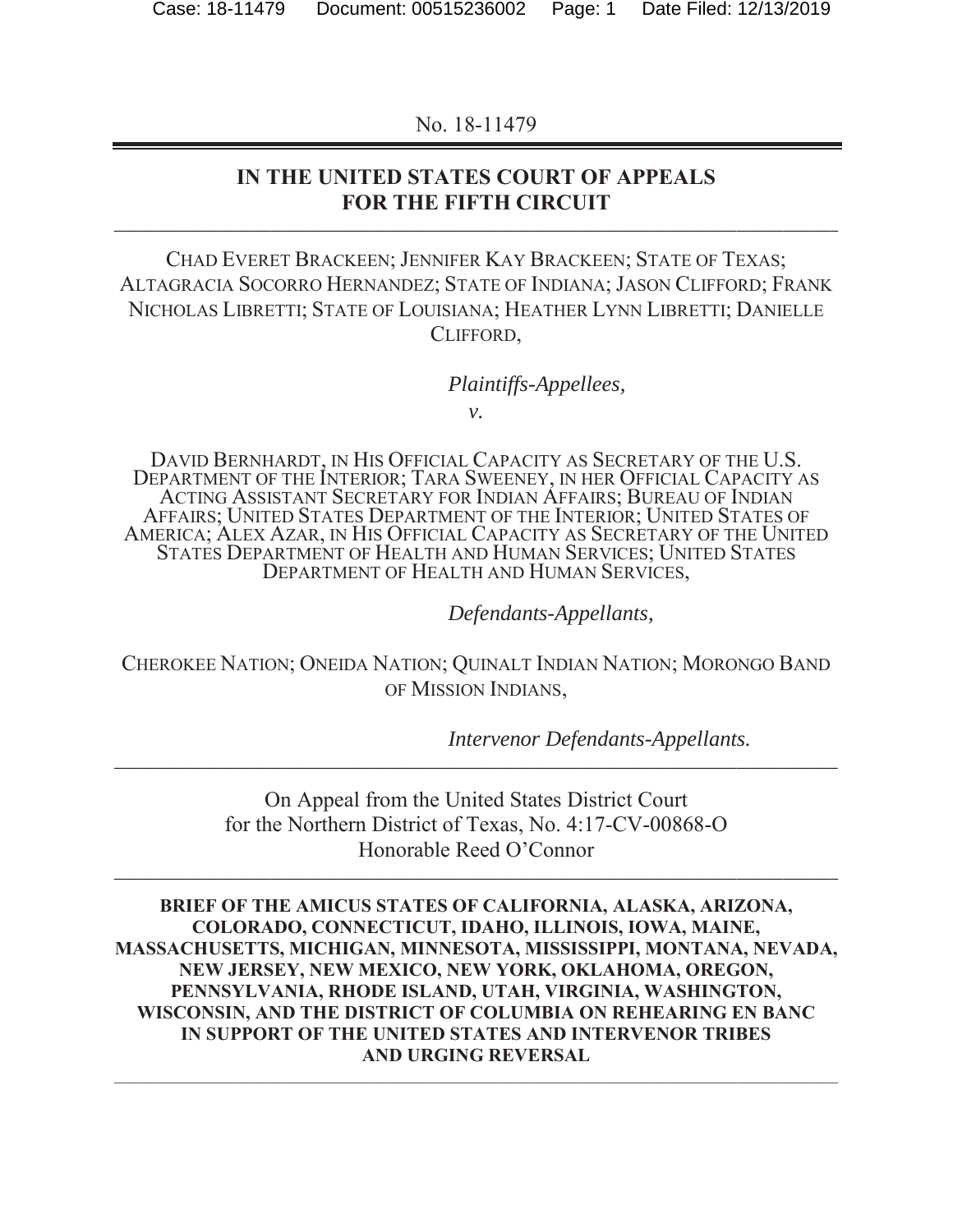XAVIER BECERRA Attorney General of California MICHAEL L. NEWMAN Senior Assistant Attorney General CHRISTINE CHUANG Supervising Deputy Attorney General ANTONETTE CORDERO Deputy Attorney General JAMES F. ZAHRADKA II Deputy Attorney General CHRISTINA M. RIEHL Deputy Attorney General 600 West Broadway, Suite 1800 San Diego, CA (619) 738-9740 Christina.Riehl@doj.ca.gov

*Attorneys for Amicus Curiae State of California*

*(Additional counsel listed on signature page)*

December 13, 2019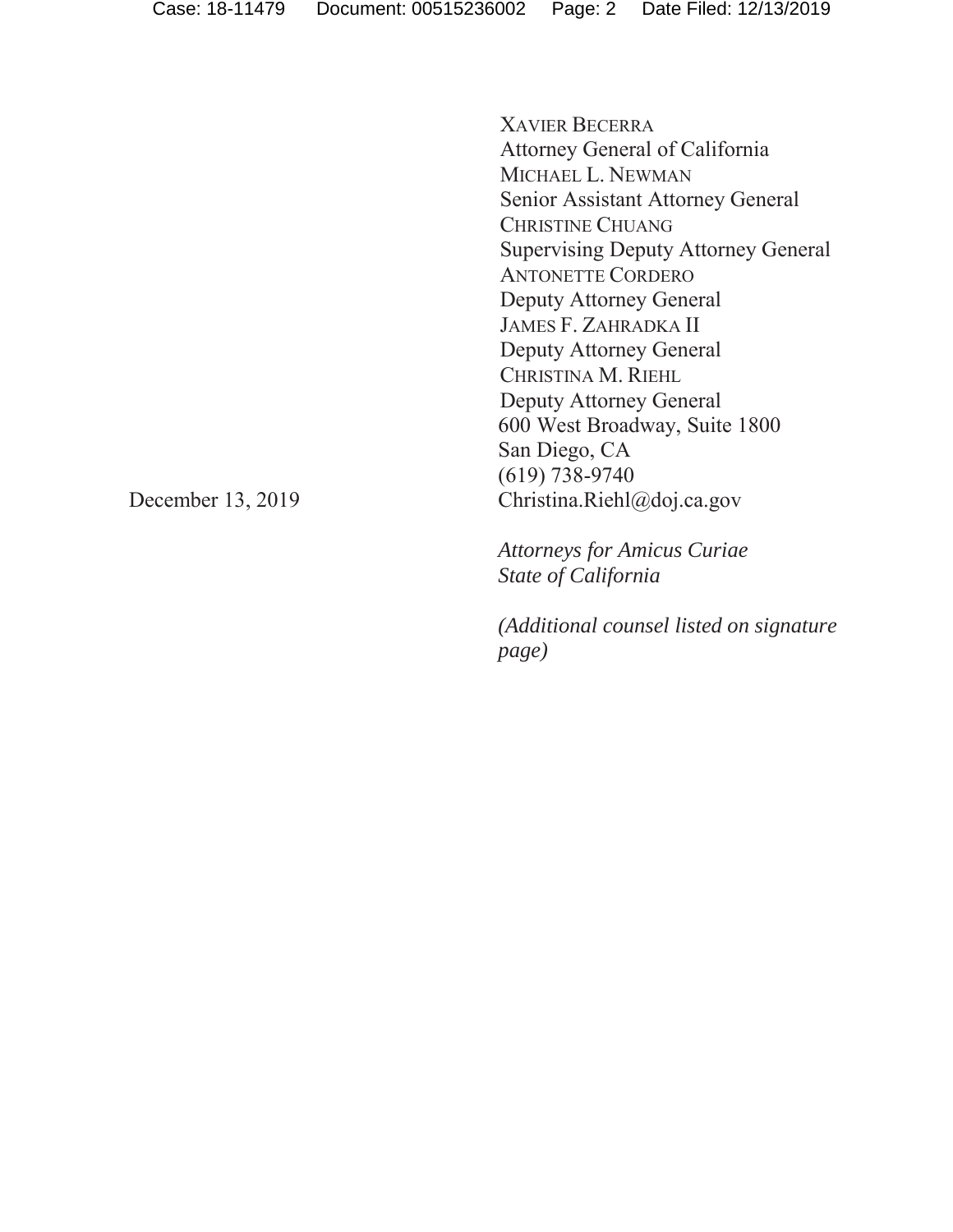#### **SUPPLEMENTAL CERTIFICATE OF INTERESTED PARTIES**

Pursuant to Fifth Circuit Rule 29.2, the undersigned counsel certifies the following list of persons and entities have an interest in this amicus curiae brief. These representations are made so the judges of this court may evaluate potential disqualification or recusal.

#### Amicus Curiae States on this brief*:*

| Alaska               | Montana      |
|----------------------|--------------|
| Arizona              | Nevada       |
| California           | New Jersey   |
| Colorado             | New Mexico   |
| Connecticut          | New York     |
| District of Columbia | Oklahoma     |
| Idaho                | Oregon       |
| <b>Illinois</b>      | Pennsylvania |
| Iowa                 | Rhode Island |
| Maine                | Utah         |
| Massachusetts        | Virginia     |
| Michigan             | Washington   |
| Minnesota            | Wisconsin    |
| Mississippi          |              |

#### Counsel for Amicus Curiae States on this brief:

Kevin G. Clarkson, Attorney General, State of Alaska Mark Brnovich, Attorney General, State of Arizona Xavier Becerra, Attorney General, State of California Philip J. Weiser, Attorney General, State of Colorado William Tong, Attorney General, State of Connecticut Karl A. Racine, Attorney General, District of Columbia Lawrence G. Wasden, Attorney General, State of Idaho Kwame Raoul, Attorney General, State of Illinois Thomas J. Miller, Attorney General, State of Iowa Aaron M. Frey, Attorney General, State of Maine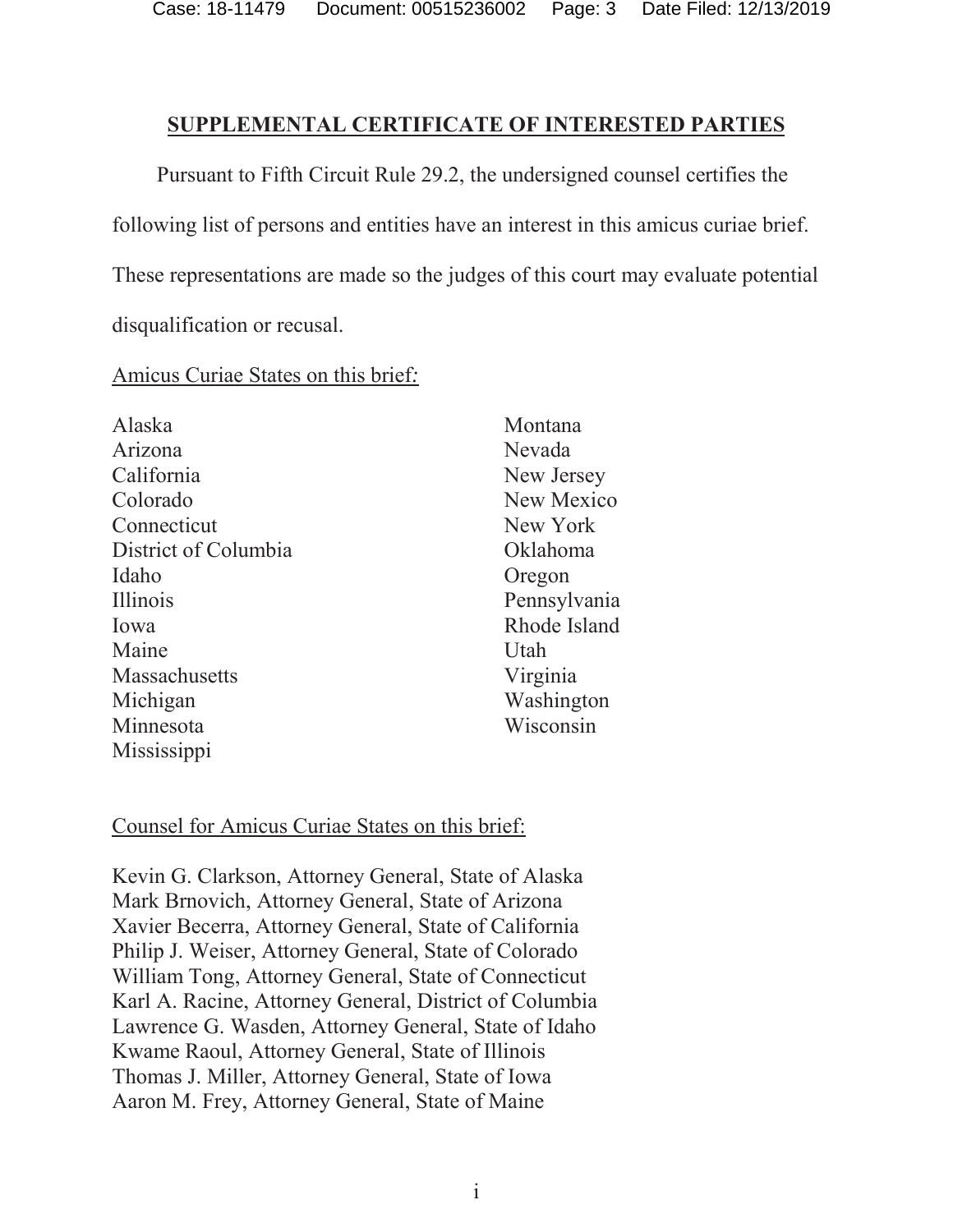Maura Healey, Attorney General, Commonwealth of Massachusetts Dana Nessel, Attorney General, State of Michigan Keith Ellison, Attorney General, State of Minnesota Jim Hood, Attorney General, State of Mississippi Timothy C. Fox, Attorney General, State of Montana Aaron D. Ford, Attorney General, State of Nevada Gurbir S. Grewal, Attorney General, State of New Jersey Hector Balderas, Attorney General, State of New Mexico Letitia James, Attorney General, State of New York Mike Hunter, Attorney General, State of Oklahoma Ellen F. Rosenblum, Attorney General, State of Oregon Josh Shapiro, Attorney General, Commonwealth of Pennsylvania Peter F. Neronha, Attorney General, State of Rhode Island Sean D. Reyes, Attorney General, State of Utah Mark R. Herring, Attorney General, Commonwealth of Virginia Robert W. Ferguson, Attorney General, State of Washington Joshua L. Kaul, Attorney General, State of Wisconsin

/s/ Christina M. Riehl

Christina M. Riehl Attorney for Amicus Curiae State of California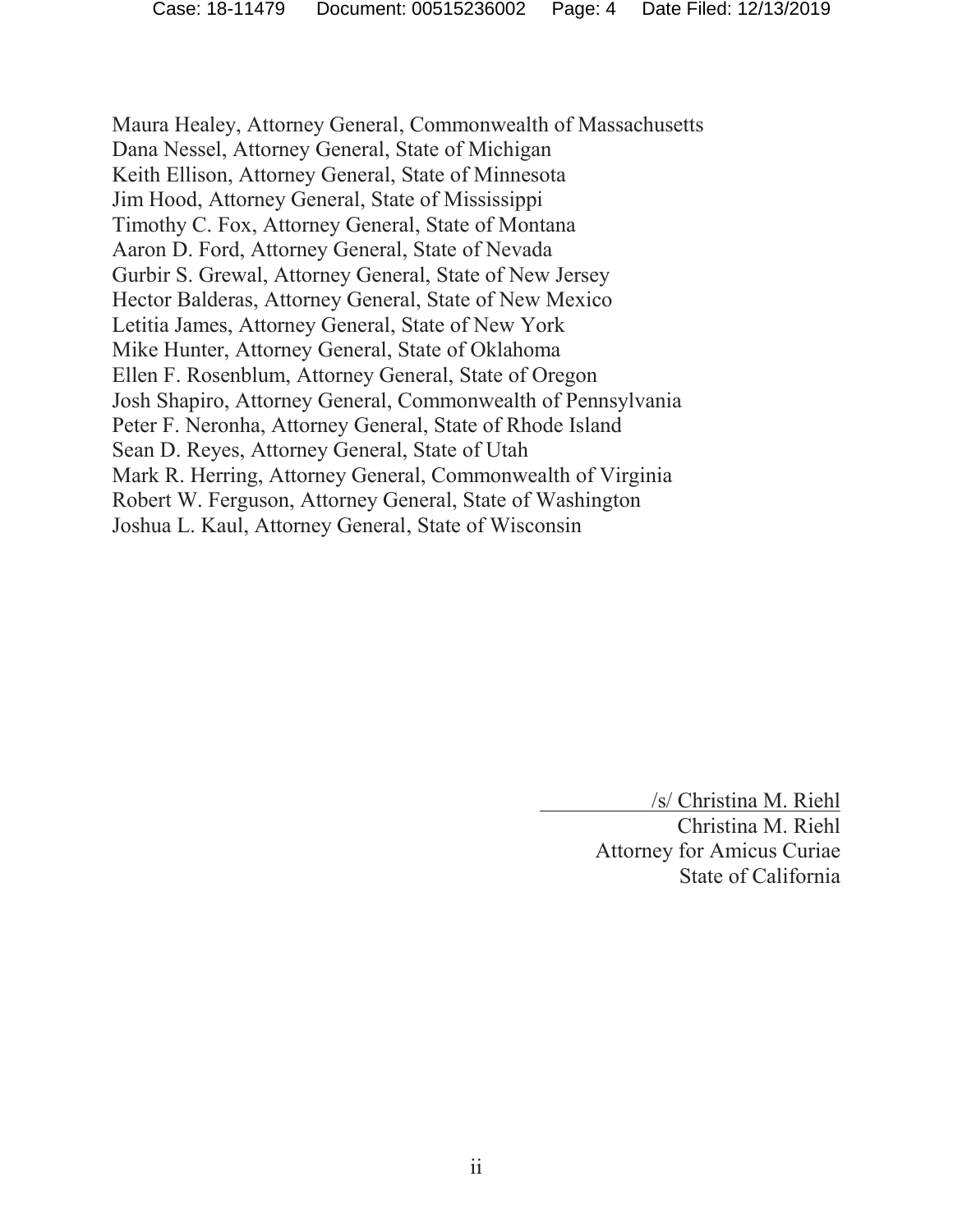# **TABLE OF CONTENTS**

| ICWA Is an Appropriate Exercise of Congress' Plenary Power to<br>$\mathbf{I}$ . |
|---------------------------------------------------------------------------------|
|                                                                                 |
| ICWA Does Not Violate the Tenth Amendment's Anti-<br>$A_{1}$                    |
| B. ICWA Does Not Violate Equal Protection Principles15                          |
| III. ICWA Is a Critical Tool that Fosters State-Tribal Collaboration to         |
|                                                                                 |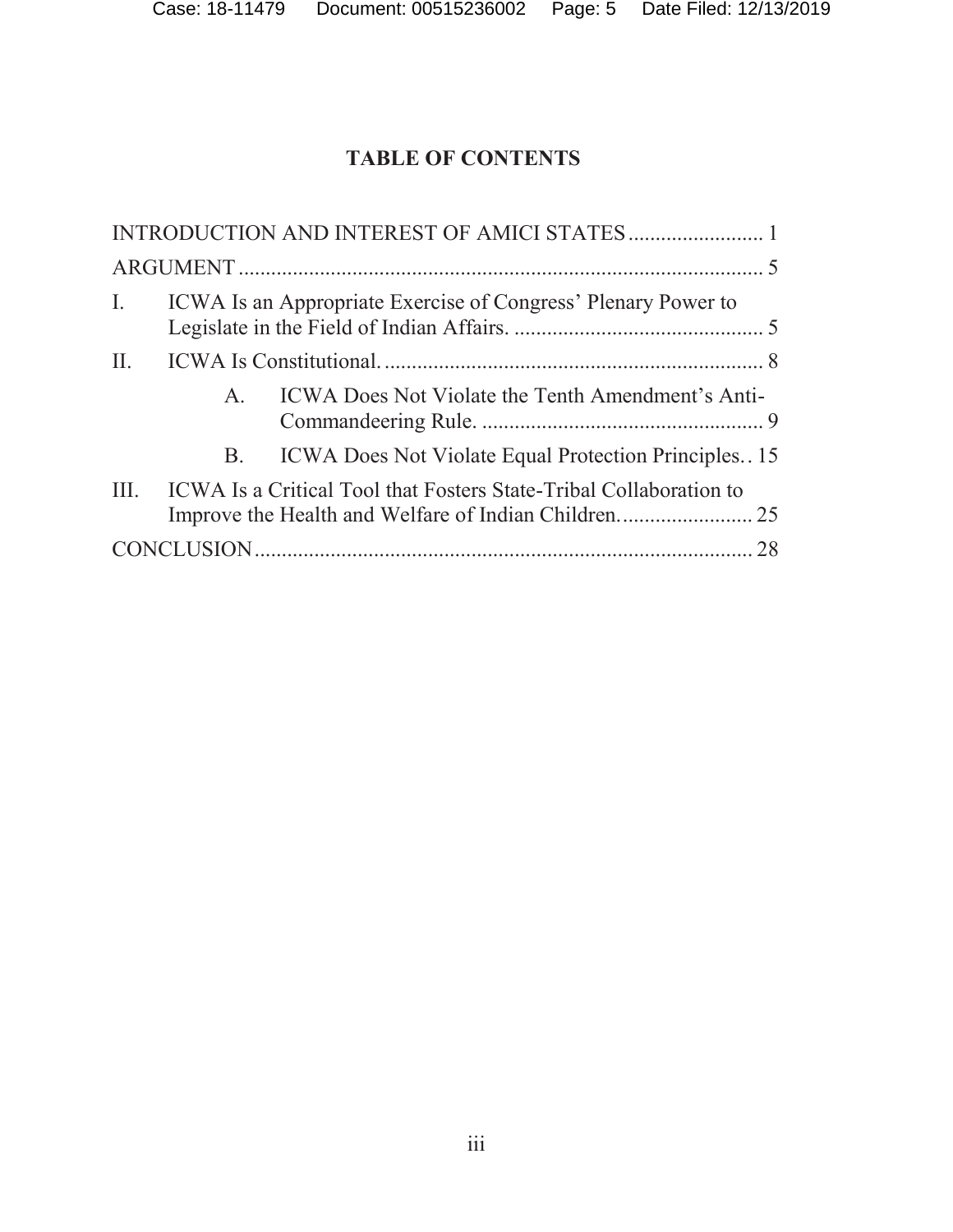### **CASES**

| Antoine v. Washington                             |
|---------------------------------------------------|
| B.O. v. Texas Dep't of Family & Protective Servs. |
| Cherokee Nation v. Georgia                        |
| Empson-Laviolette v. Crago                        |
| Fisher v. Dist. Ct. of Sixteenth Jud. Dist.       |
| Garcia v. San Antonio                             |
| Grutter v. Bollinger                              |
| Hisquierdo v. Hisquierdo                          |
| In re Baby Boy D.                                 |
| In re C.A.V.                                      |
| In re Custody of C.C.M.                           |
| In re Custody of A.K.H.                           |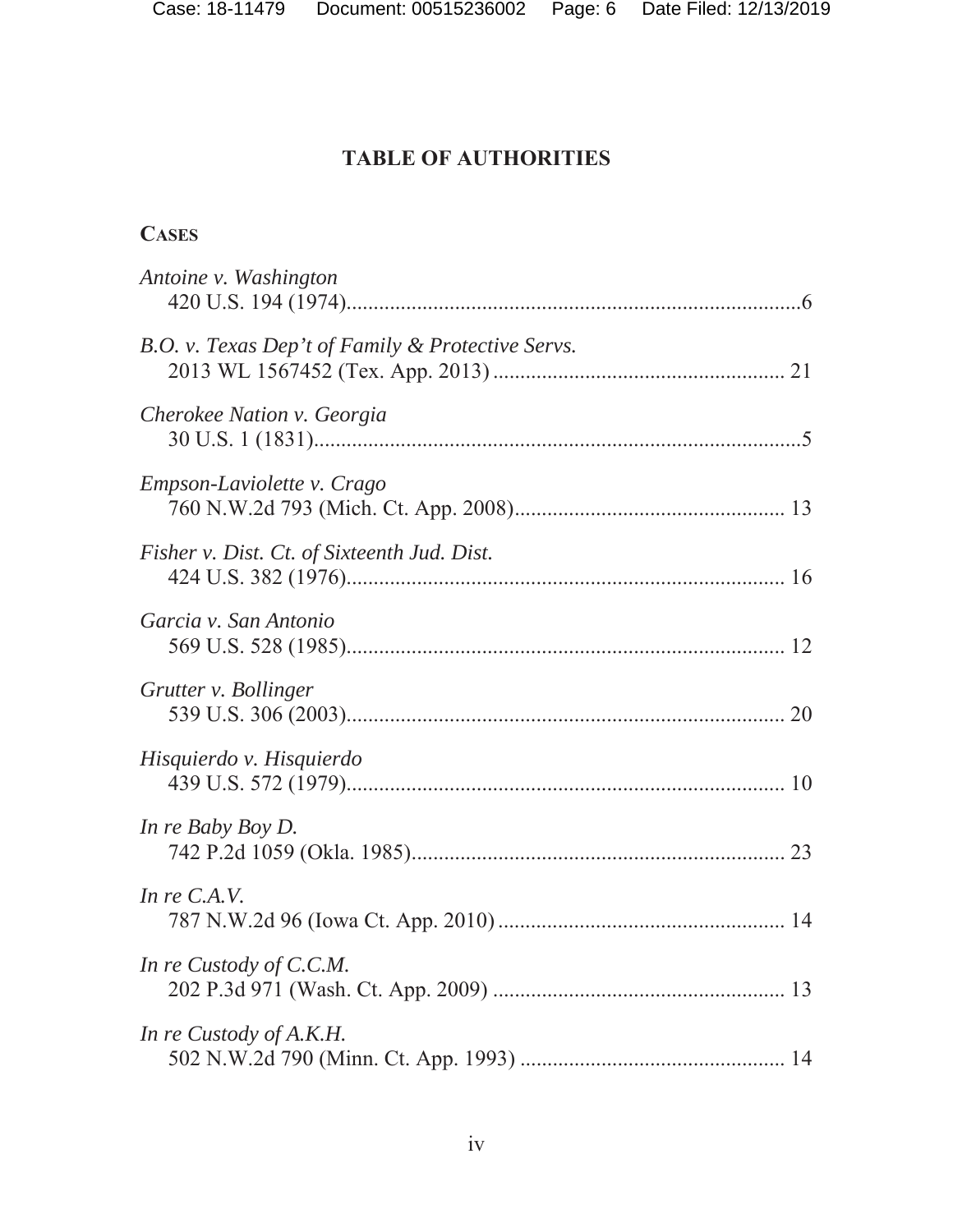| In re $N.B.$                                                            |
|-------------------------------------------------------------------------|
| $J.W.$ v. $R.J.$                                                        |
| Matter of Adoption of T.A.W.                                            |
| Matter of Guardianship of Ashley Elizabeth R.                           |
| Matter of Guardianship of Q.G.M.                                        |
| McCarty v. McCarty                                                      |
| Means v. Navajo Nation                                                  |
| Minnesota v. Mille Lacs Band of Chippewa Indians                        |
| Mississippi Band of Choctaw Indians v. Holyfield                        |
| Moe v. Confederated Salish & Kootenai Tribes of Flathead<br>Reservation |
| Morton v. Mancari                                                       |
| Murphy v. Nat'l Collegiate Athletic Ass'n                               |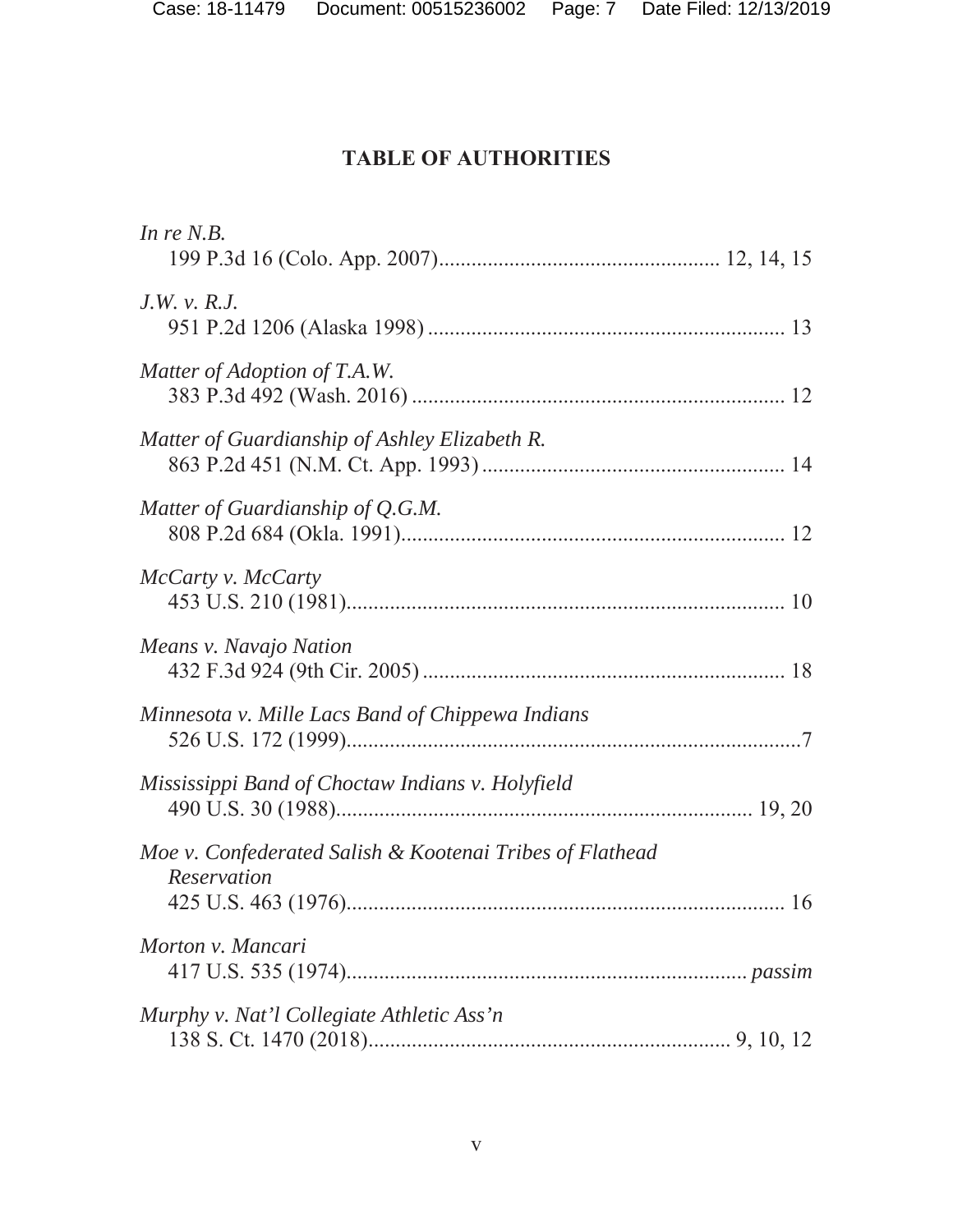| National Council for Adoption v. Jewell         |
|-------------------------------------------------|
| New York v. United States                       |
| Peyote Way Church of God, Inc. v. Thornburgh    |
| Plains Com. Bank v. Long Fam. Land & Cattle Co. |
| Printz v. United States                         |
| Quinn v. Walters                                |
| Reno v. Condon                                  |
| S.S. v. Stephanie H.                            |
| Santa Clara Pueblo v. Martinez                  |
| <b>Seminole Nation v. United States</b>         |
| United States v. Antelope                       |
| United States v. Booker                         |
| United States v. Jicarilla Apache Nation        |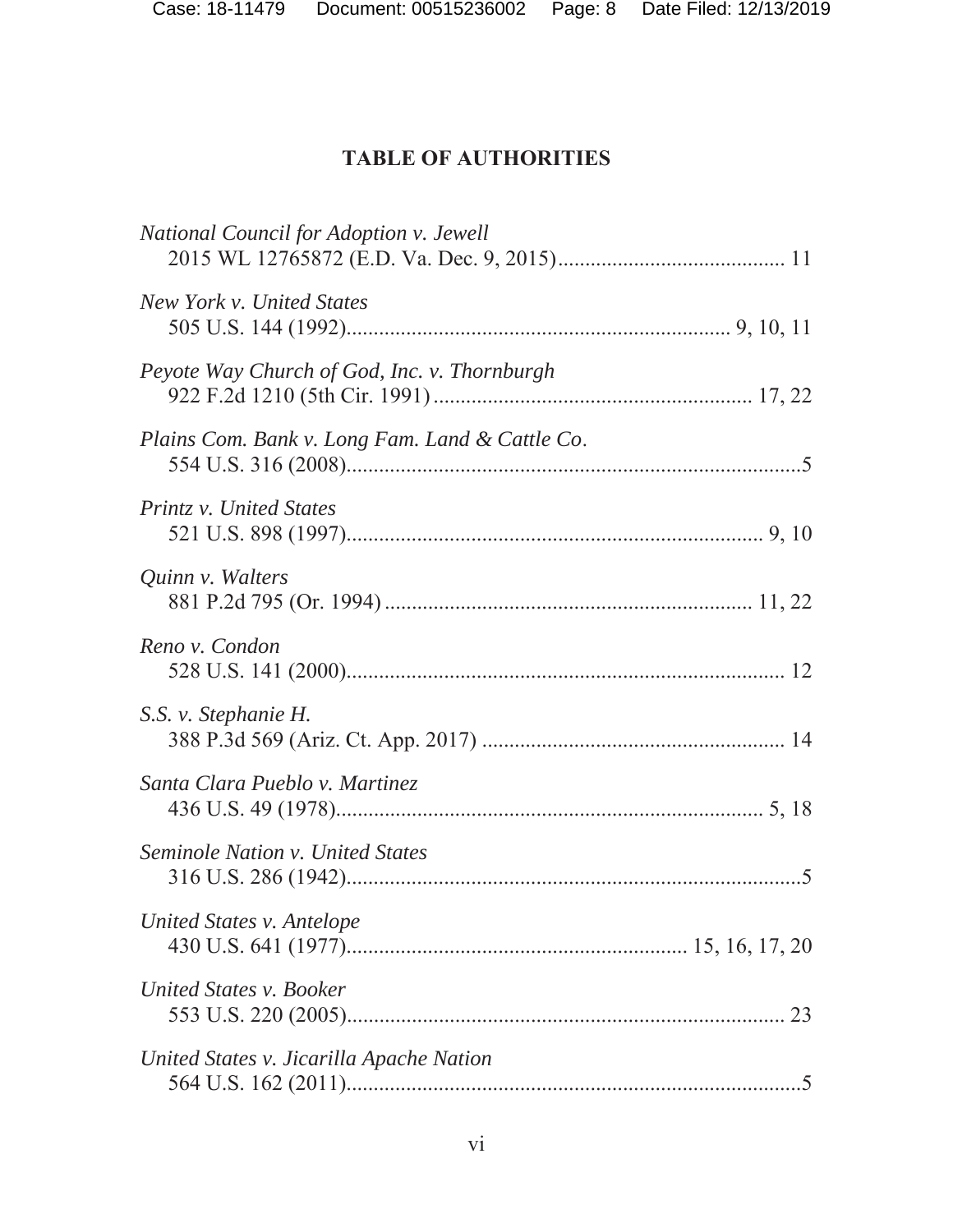| United States v. Lara                                                    |
|--------------------------------------------------------------------------|
| United States v. Mitchell                                                |
| United States v. Wheeler                                                 |
| Washington v. Confederated Tribes & Bands of the Yakima<br><b>Nation</b> |
| <b>CONSTITUTIONAL PROVISIONS</b>                                         |
| U. S. Constitution                                                       |
|                                                                          |
| <b>STATUTES</b>                                                          |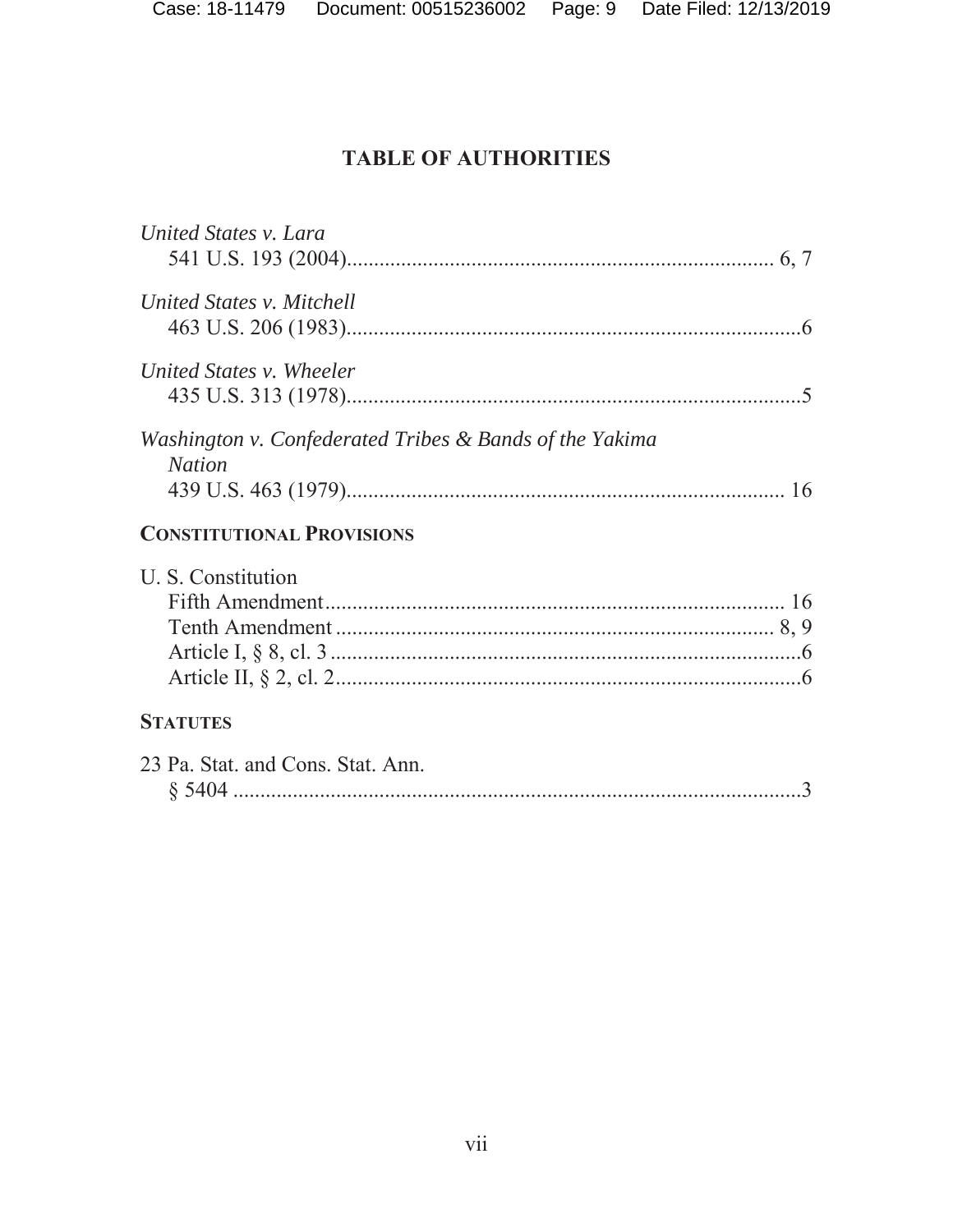| 25 U.S.C.            |
|----------------------|
|                      |
|                      |
|                      |
|                      |
|                      |
|                      |
|                      |
|                      |
|                      |
|                      |
|                      |
|                      |
|                      |
|                      |
|                      |
| 42 U.S.C.            |
|                      |
|                      |
|                      |
| 750 Ill. Comp. Stat. |
| Alaska Stat.         |
| Ariz. Rev. Stat.     |
|                      |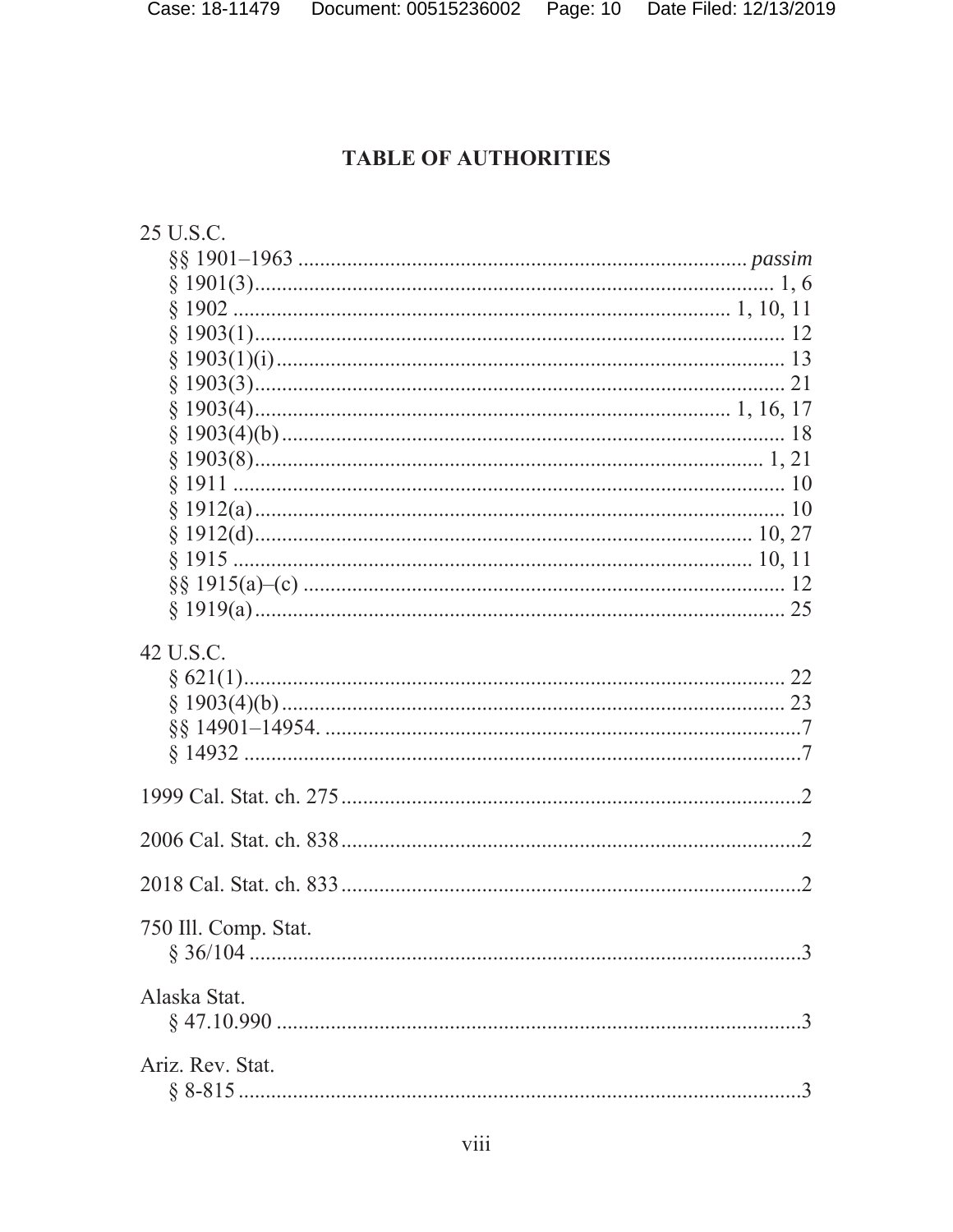| Cal. Fam. Code              |
|-----------------------------|
| Colo. Rev. Stat.            |
| Iowa Code Ann.              |
| Me. Rev. Stat. Ann. tit. 22 |
| Me. Rev. Stat. Ann. tit. 30 |
| Mich. Comp. Laws Ann.       |
| Minn. Stat.                 |
| Mont. Code Ann.             |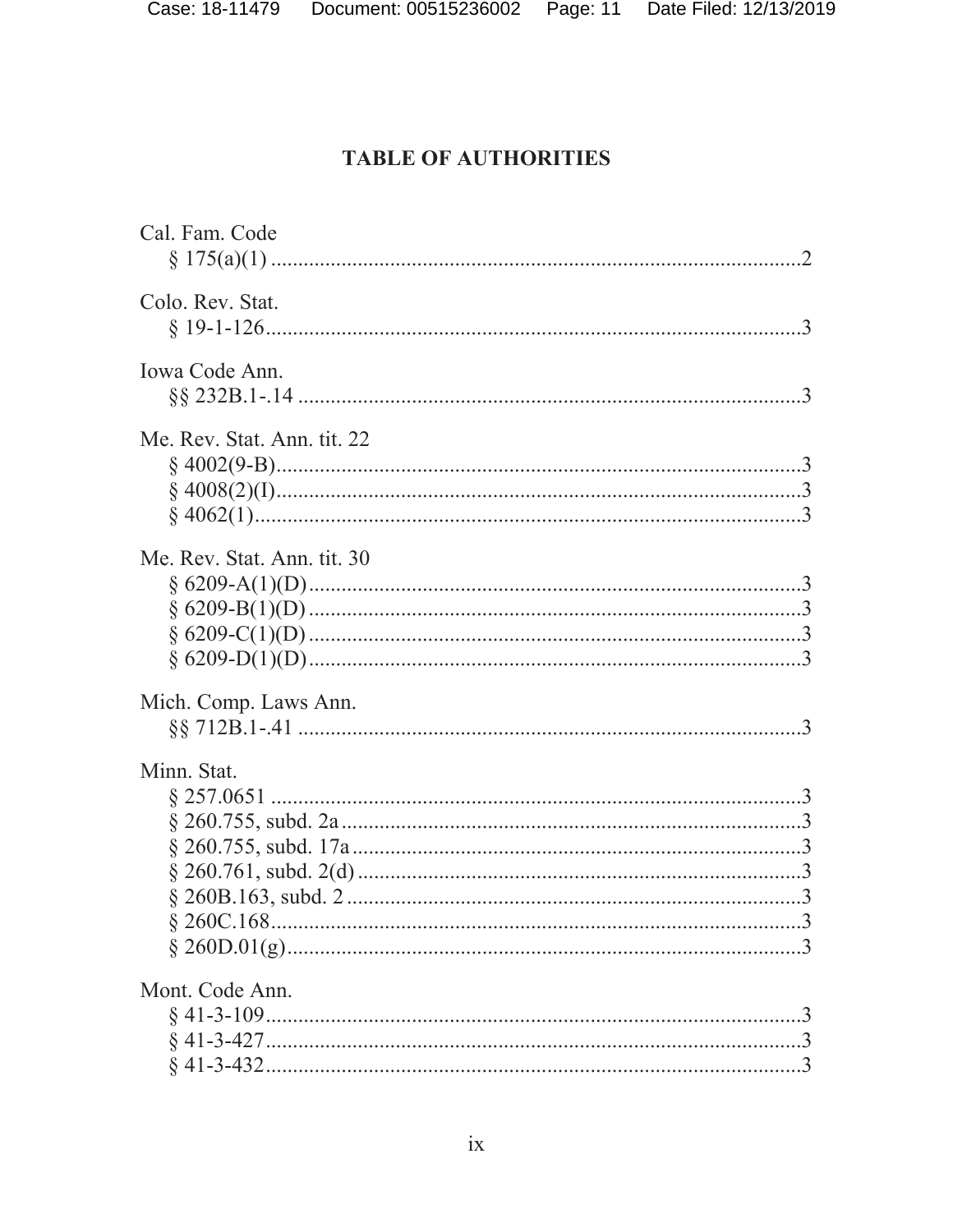| N.M. Stat. Ann.                                   |  |
|---------------------------------------------------|--|
|                                                   |  |
|                                                   |  |
|                                                   |  |
|                                                   |  |
|                                                   |  |
| N.Y. Soc. Serv. Law                               |  |
|                                                   |  |
|                                                   |  |
| Okla. Stat. Ann. tit. 10                          |  |
|                                                   |  |
|                                                   |  |
| Or. Rev. Stat. Ann.                               |  |
|                                                   |  |
|                                                   |  |
|                                                   |  |
| <b>Utah Code</b>                                  |  |
|                                                   |  |
|                                                   |  |
|                                                   |  |
|                                                   |  |
| Wash. Rev. Code Ann.                              |  |
|                                                   |  |
|                                                   |  |
|                                                   |  |
|                                                   |  |
| Wis. Stat. Ann.                                   |  |
|                                                   |  |
|                                                   |  |
| <b>COURT RULES</b>                                |  |
|                                                   |  |
| Alaska Child in Need of Aid Rules                 |  |
|                                                   |  |
| Arizona Rules of Procedure for the Juvenile Court |  |
|                                                   |  |
|                                                   |  |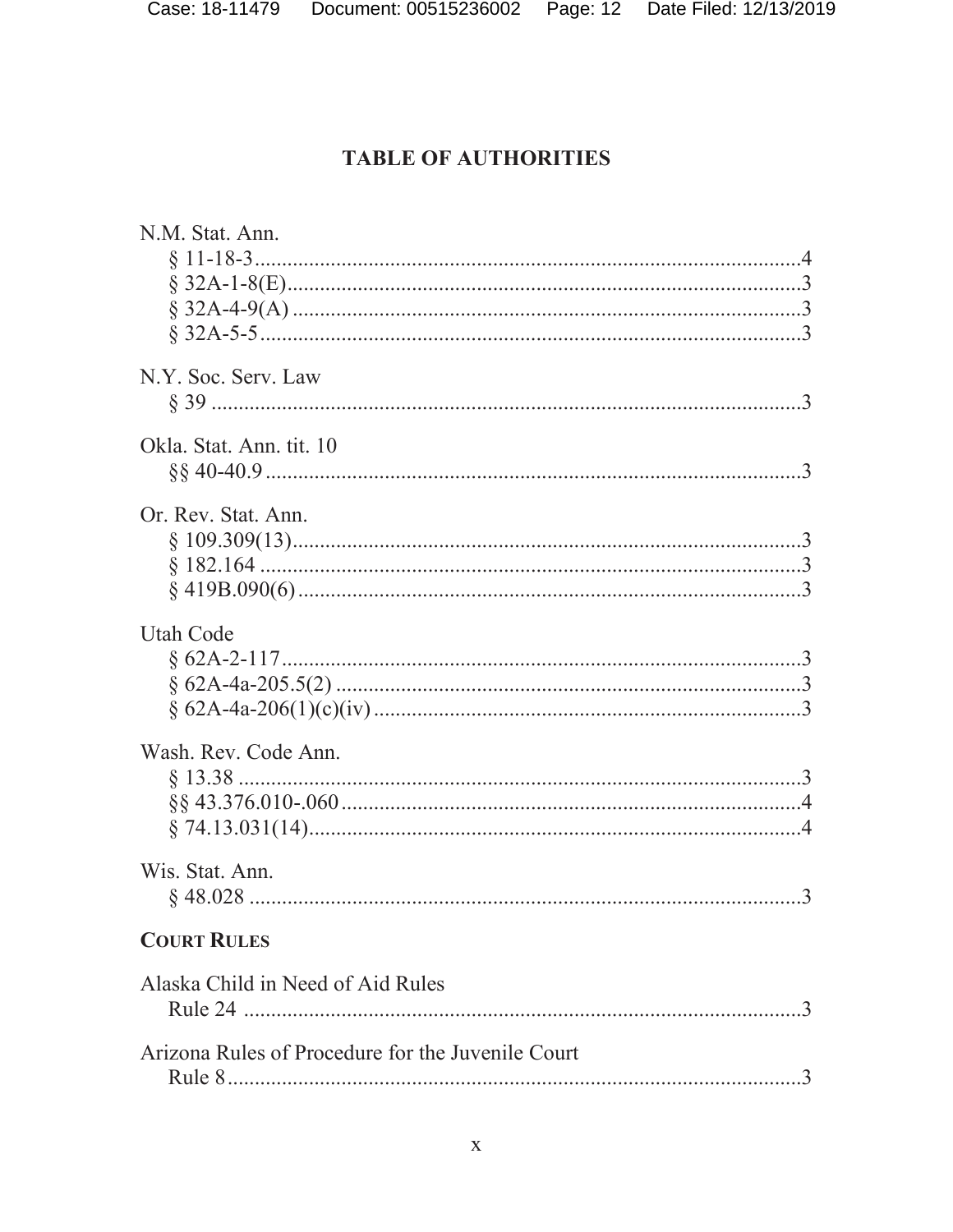| California Rules of Court                 |  |
|-------------------------------------------|--|
| Federal Rules of Appellate Procedure      |  |
| <b>Massachusetts Juvenile Court Rules</b> |  |
| <b>Massachusetts Trial Court Rules</b>    |  |
| Oregon Unified Trial Court Rules          |  |
| <b>REGULATIONS</b>                        |  |
|                                           |  |
| 89 Ill. Admin. Code                       |  |
| 110 Mass. Code Regs.                      |  |
| Alaska Admin. Code tit. 7                 |  |
| Cal. Code Regs. tit. 22                   |  |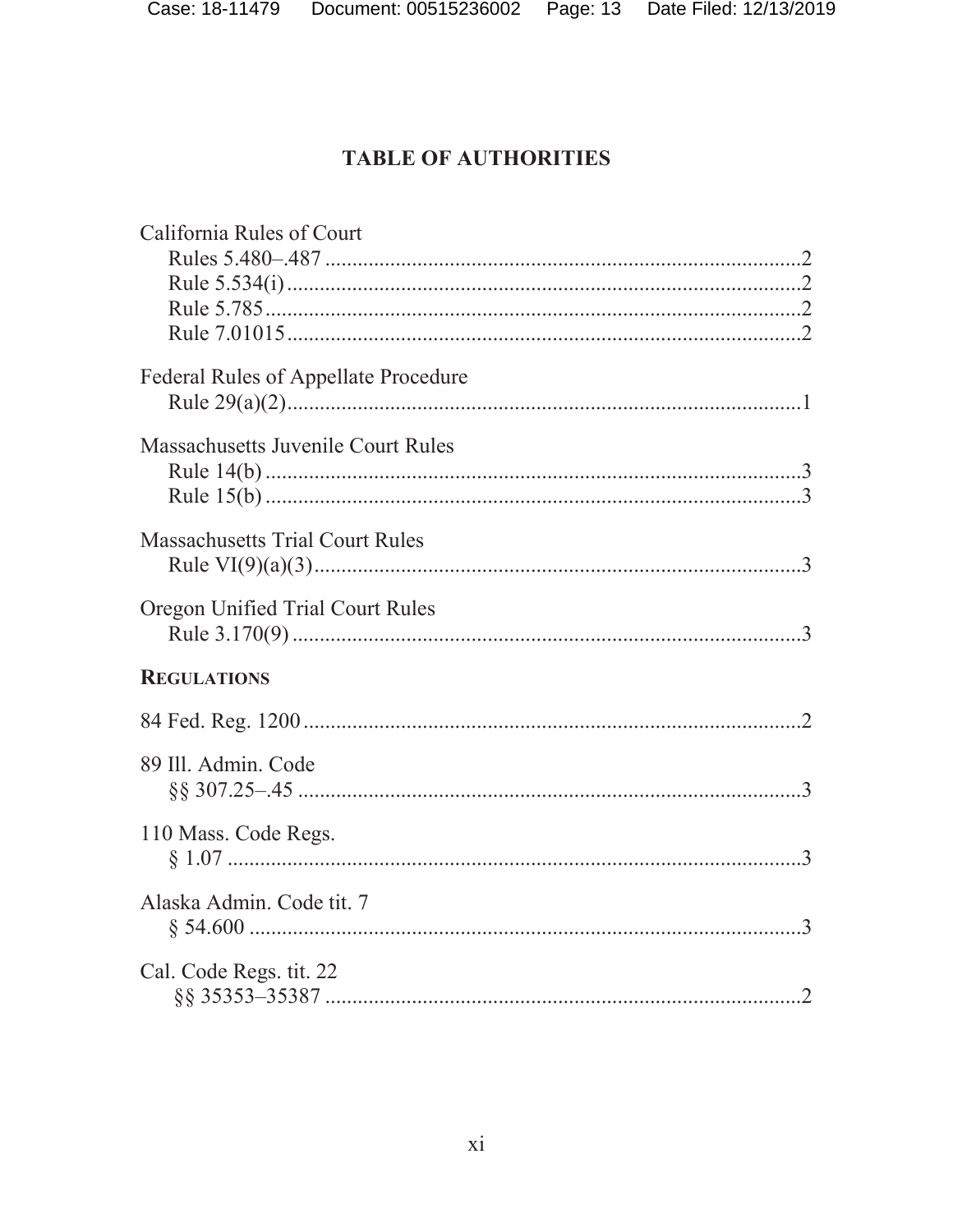| Minn. Rules                                                   |
|---------------------------------------------------------------|
|                                                               |
| § 9560.0221, subp. 3                                          |
|                                                               |
|                                                               |
|                                                               |
|                                                               |
|                                                               |
|                                                               |
|                                                               |
| N.Y. Comp. Codes R. & Regs. tit. 18                           |
|                                                               |
| N.M. Admin. Code                                              |
|                                                               |
|                                                               |
|                                                               |
| <b>OTHER STATE SOURCES</b>                                    |
|                                                               |
|                                                               |
| California Department of Social Services Manual Policy &      |
| Procedure, Child Welfare Services Manual, Div. 31., Ch.       |
|                                                               |
|                                                               |
| California Department of Social Services, Tribal Consultation |
|                                                               |
|                                                               |
|                                                               |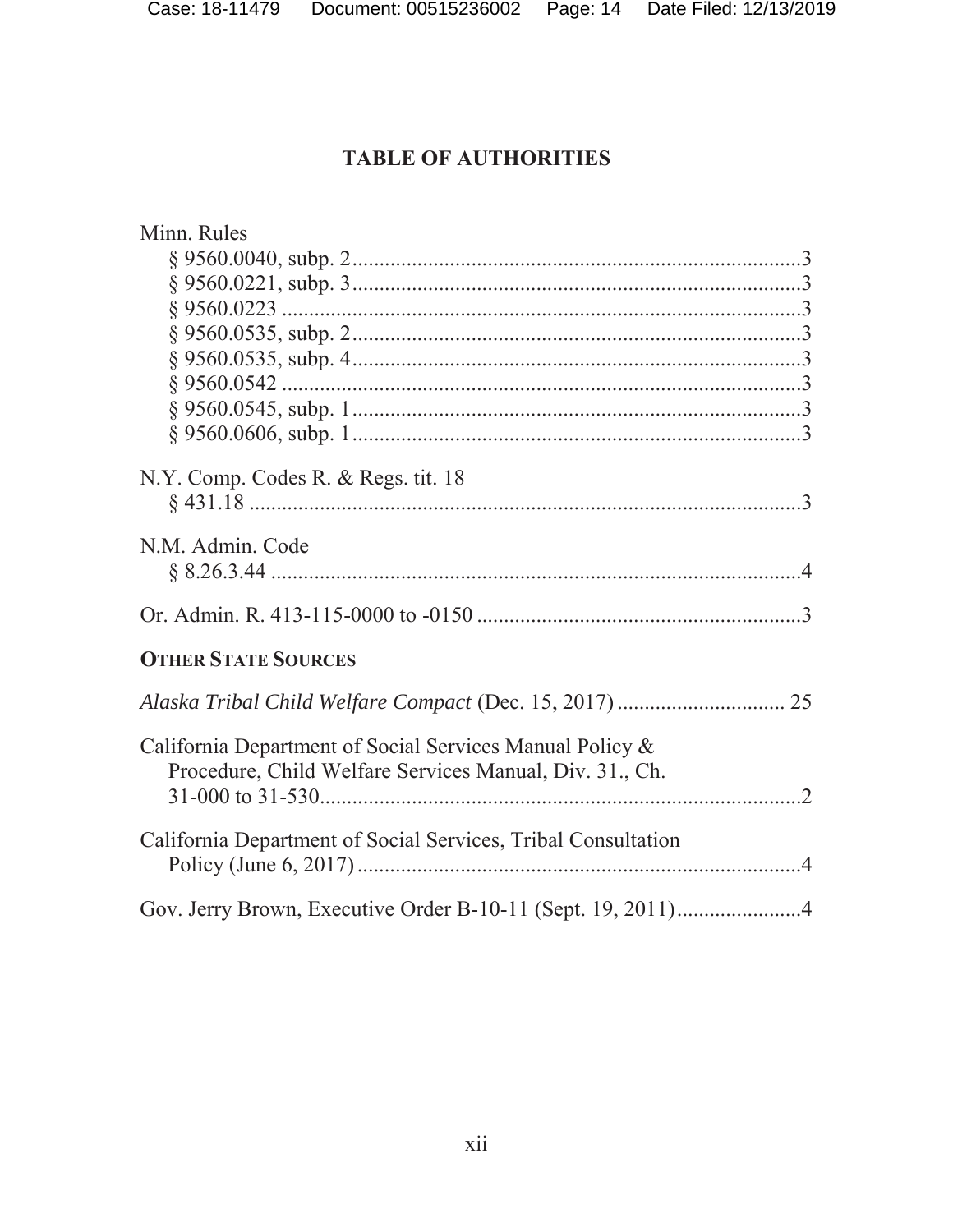| Illinois Dep't of Children and Family Services Procedures    |  |
|--------------------------------------------------------------|--|
|                                                              |  |
|                                                              |  |
|                                                              |  |
|                                                              |  |
|                                                              |  |
|                                                              |  |
|                                                              |  |
|                                                              |  |
| Maine Dep't of Health and Human Svcs., Off. of Child and     |  |
| Fam. Svcs. Policy                                            |  |
|                                                              |  |
| Memorandum of Understanding Between Mississippi              |  |
| Department of Human Services, Division of Family and         |  |
| Children's Services and the Mississippi Band of Choctaw      |  |
| 26                                                           |  |
| Minnesota Courts, Tribal/State Agreement (Feb. 22, 2007)  25 |  |
| State of New Mexico, Indian Affairs Dep't, State-Tribal      |  |
| Collaboration Act Summary Report for State Agencies'         |  |
| Activities with New Mexico Indian Tribes, Nations and        |  |
|                                                              |  |
| Utah Div. of Child and Fam. Services, CFSP Final Report for  |  |
| Federal Fiscal Years 2010-2014 and CAPTA Update (2014)  26   |  |
| Utah Div. of Child and Fam. Services, Child and Family       |  |
|                                                              |  |
| Washington Department of Children, Youth, and Families,      |  |
|                                                              |  |
| Washington Department of Children, Youth, and Families,      |  |
|                                                              |  |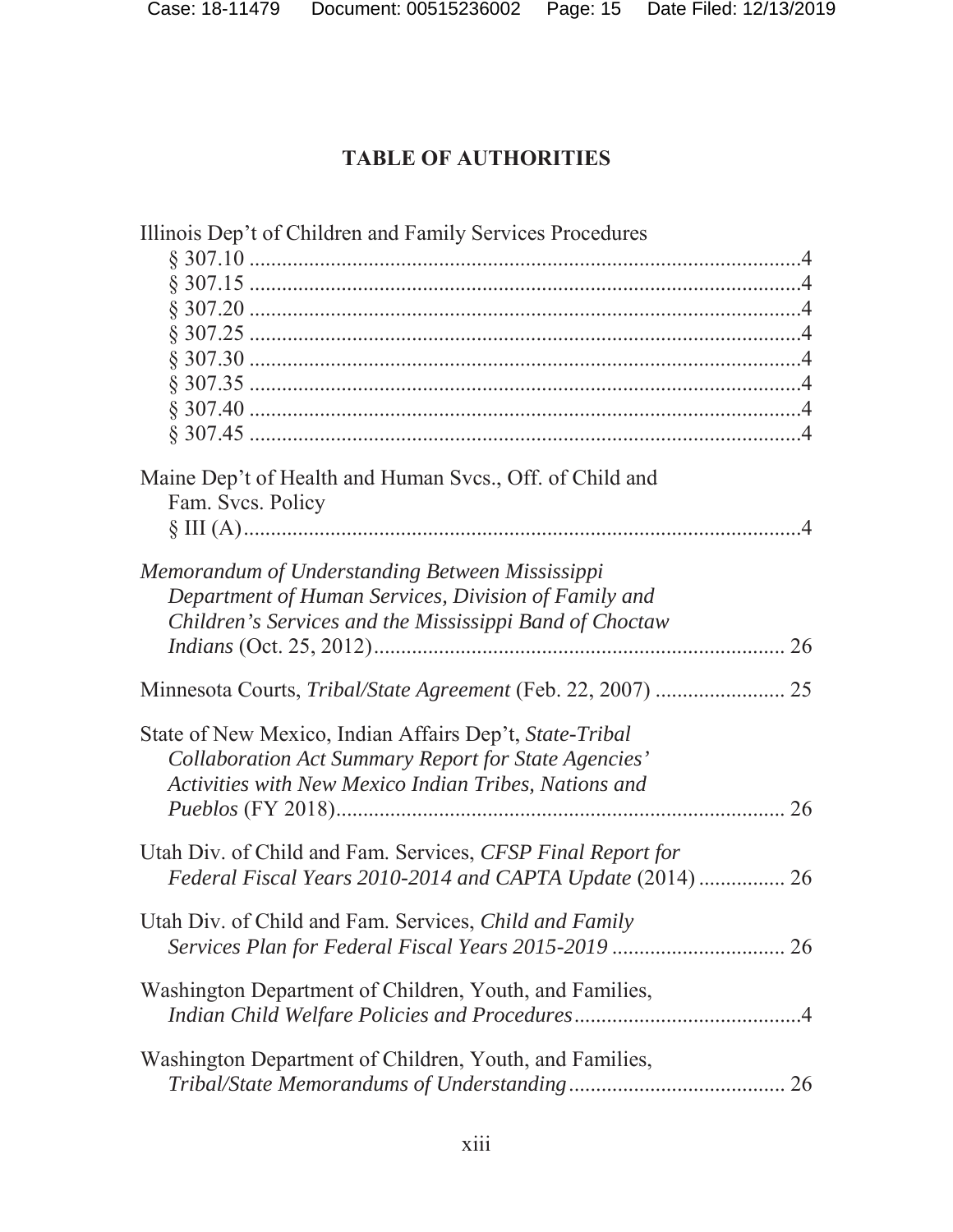### **LEGISLATIVE HISTORY**

| <b>OTHER AUTHORITIES</b>                                                                                                                                                                 |  |
|------------------------------------------------------------------------------------------------------------------------------------------------------------------------------------------|--|
| Brief of Casey Family Programs, et al. as Amici Curiae in<br>Support of Respondent Birth Father, Adoptive Couple v.<br><b>Baby Girl</b>                                                  |  |
| Brooke Adams, American Indian Children too Often in Foster                                                                                                                               |  |
| Gordon E. Limb, et al., An empirical examination of the Indian<br>Child Welfare Act and its impact on cultural and familial<br>preservation for American Indian children, 28 Child Abuse |  |
| Hague Convention on the Protection of Children and Co-<br>Operation in Respect of Intercounty Adoption, Art. 4 (May                                                                      |  |
| Joshua Padilla & Alicia Summers. Disproportionality Rates for<br>Children of Color in Foster Care, Nat'l Council of Juv. and                                                             |  |
| Judicial Council of California, S.T.E.P.S. to Justice-Child                                                                                                                              |  |
| Mary Christina Wood, Indian Land and the Promise of Native<br>Sovereignty: The Trust Doctrine Revisited, 1994 Utah L.                                                                    |  |
|                                                                                                                                                                                          |  |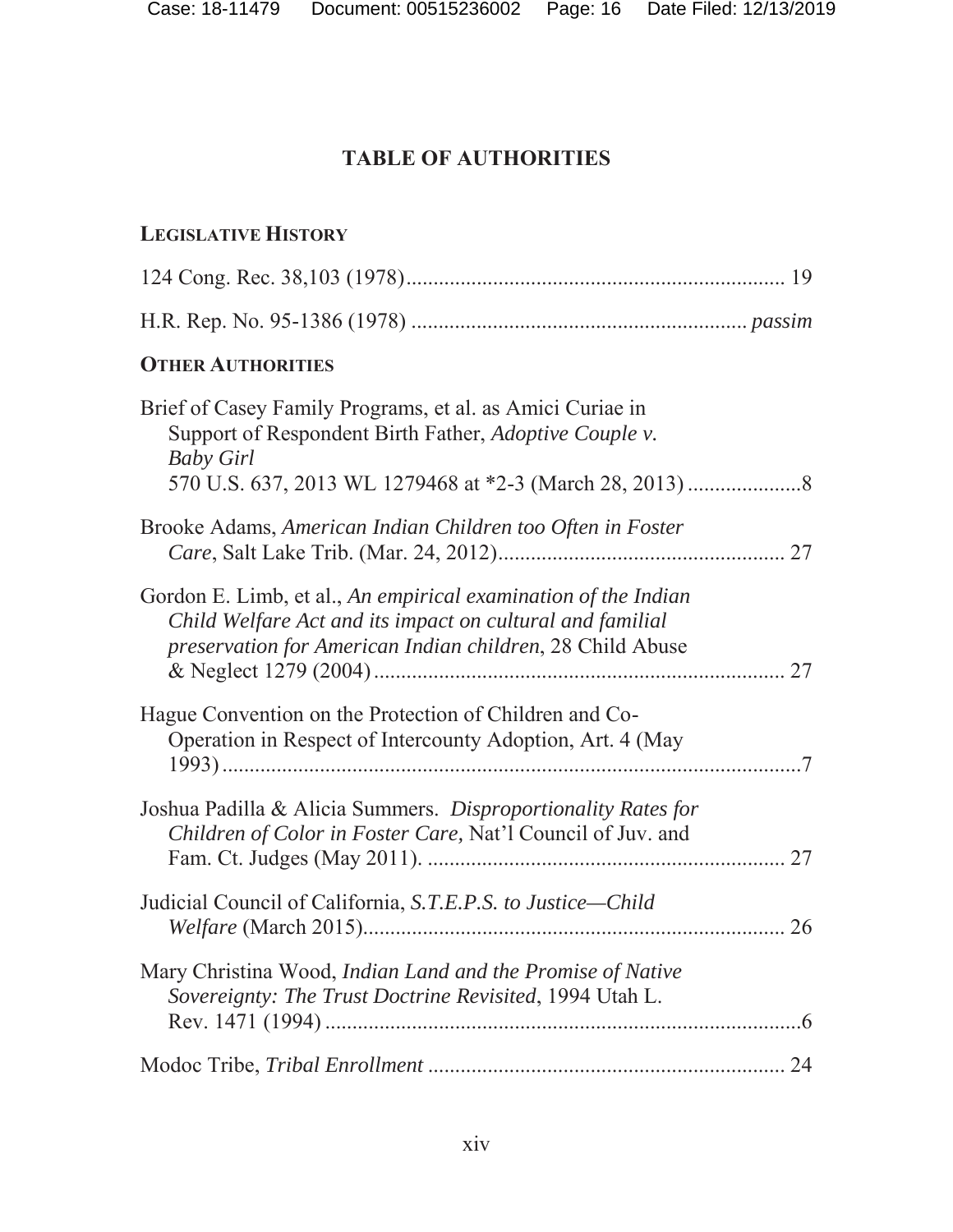| National Indian Child Welfare Association, Attachment and<br>Bonding in Indian Child Welfare: Summary of Research                                                             |    |
|-------------------------------------------------------------------------------------------------------------------------------------------------------------------------------|----|
|                                                                                                                                                                               | 23 |
|                                                                                                                                                                               |    |
| Treaty with the Cheyenne and Arapaho, 1865, Art. I, 14 Stat.                                                                                                                  |    |
|                                                                                                                                                                               |    |
|                                                                                                                                                                               |    |
| Vivek S. Sankaran & Christopher Church, Easy Come, Easy<br>Go: The Plight of Children Who Spend Less Than Thirty<br>Days in Foster Care, 19 U. Penn. J. of L. and Soc. Change |    |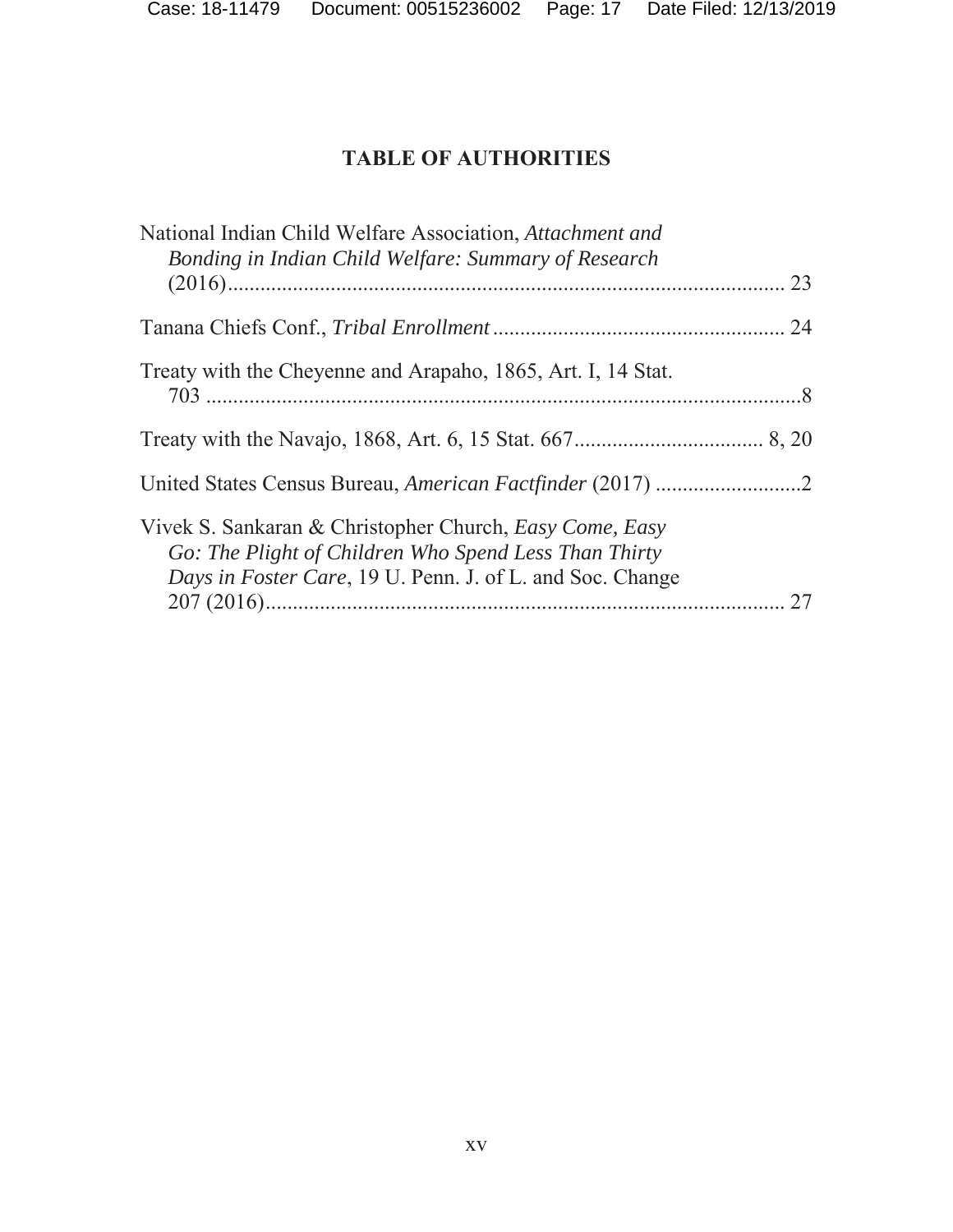Case: 18-11479 Document: 00515236002 Page: 18 Date Filed: 12/13/2019

#### **INTRODUCTION AND INTEREST OF AMICI STATES**

The States of California, Alaska, Arizona, Colorado, Connecticut, Idaho, Illinois, Iowa, Maine, Massachusetts, Michigan, Minnesota, Mississippi, Montana, Nevada, New Jersey, New Mexico, New York, Oklahoma, Oregon, Pennsylvania, Rhode Island, Utah, Virginia, Washington, and Wisconsin, and the District of Columbia (Amici States) file this amicus curiae brief pursuant to Federal Rule of Appellate Procedure 29(a)(2). Amici States urge the Court to preserve the Indian Child Welfare Act, 25 U.S.C. §§ 1901–1963 (ICWA), a comprehensive statutory scheme designed to safeguard "the continued existence and integrity of Indian tribes" by protecting their greatest treasure—their children. 25 U.S.C. §§ 1901(3), 1902. ICWA is an appropriate exercise of congressional powers and an important means of supporting Indian tribes and families, as well as strengthening state-tribal relationships.

ICWA plays a critical role in protecting the best interests of Indian children, *see* 25 U.S.C. §§ 1903(4), (8), residing in Amici States, and supports the cultural integrity and survival of the tribes within their borders. The welfare of Indian children and the continued stability and security of Indian tribes are of vital importance to the Amici States, which are home to ninety-four percent of the

1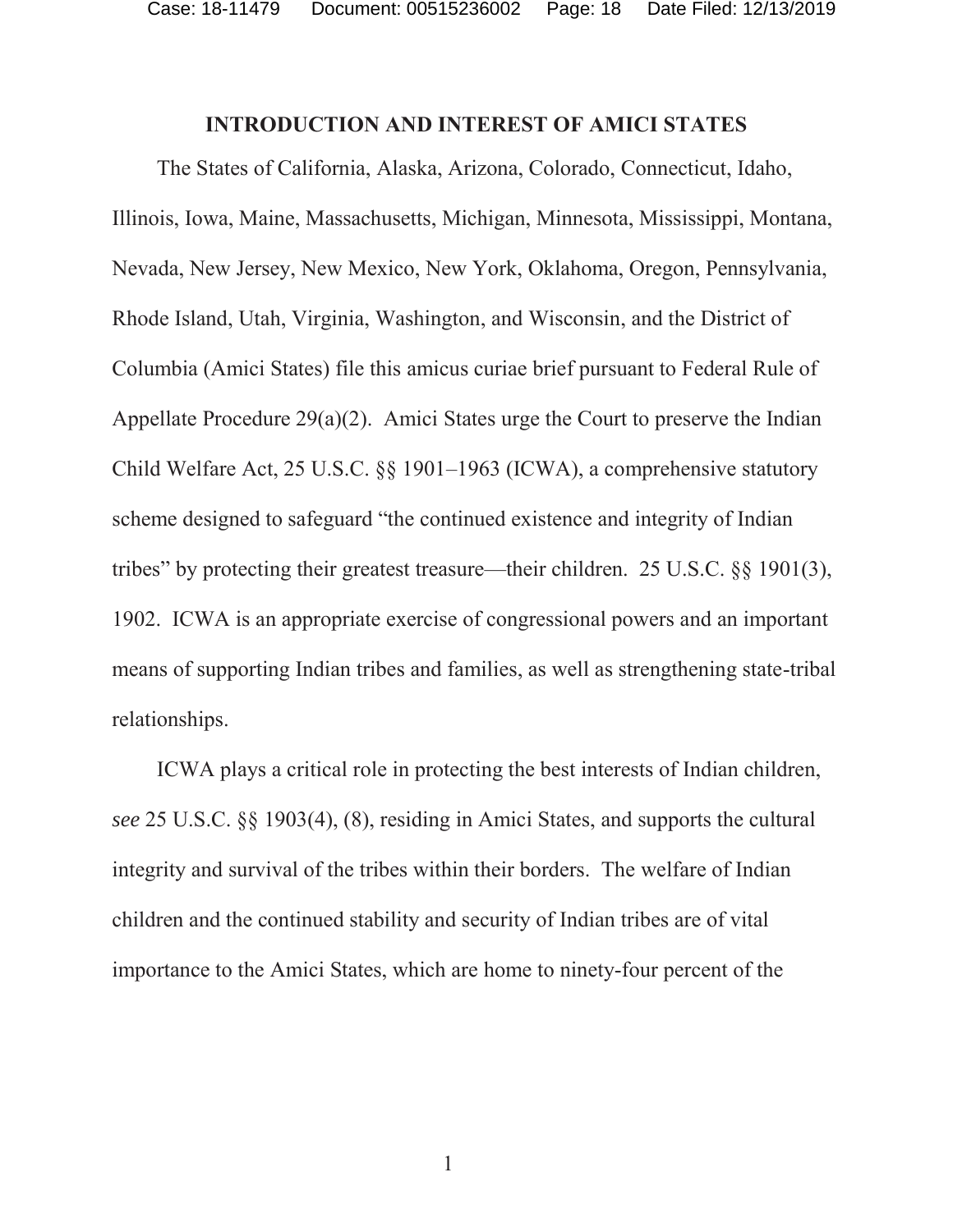federally-recognized tribes in the United States<sup>1</sup> and sixty-nine percent of the overall American Indian and Alaska Native population.<sup>2</sup>

ICWA also furthers important state-tribal relations. Amici States value their relationships with Indian tribes and have a strong interest in continuing to partner with tribal entities to protect the health and welfare of Indian children. Amici States work cooperatively with their tribal partners on child welfare matters to seek the best outcomes for Indian children. This interest is most significantly manifested by the statutory schemes of the Amici States that are predicated upon, have incorporated, or supplement the federal ICWA. Amici States California,<sup>3</sup>

<sup>&</sup>lt;sup>1</sup> Indian Entities Recognized and Eligible to Receive Services from the United States Bureau of Indian Affairs, 84 Fed. Reg. 1200, 1200–1205 (Feb. 1, 2019).

<sup>2</sup> U.S. Census Bureau, *American Factfinder* (2017), https://tinyurl.com/U-S-Bureau.

<sup>3</sup> 2018 Cal. Stat. ch. 833 (AB 3176); 2006 Cal. Stat. ch. 838 (SB 688); 1999 Cal. Stat. ch. 275 (AB 65); *see also* Cal. Code Regs. tit. 22, §§ 35353–35387; Cal. R. of Ct. 5.480–.487, 5.534(i), 5.785, 7.01015; Cal. Fam. Code § 175(a)(1); Cal. Dep't Soc. Serv's Man. Pol'y & Proc., Child. Welf. Serv's Man., Div. 31, Ch. 31-000 to 31-530 (June 16, 2016).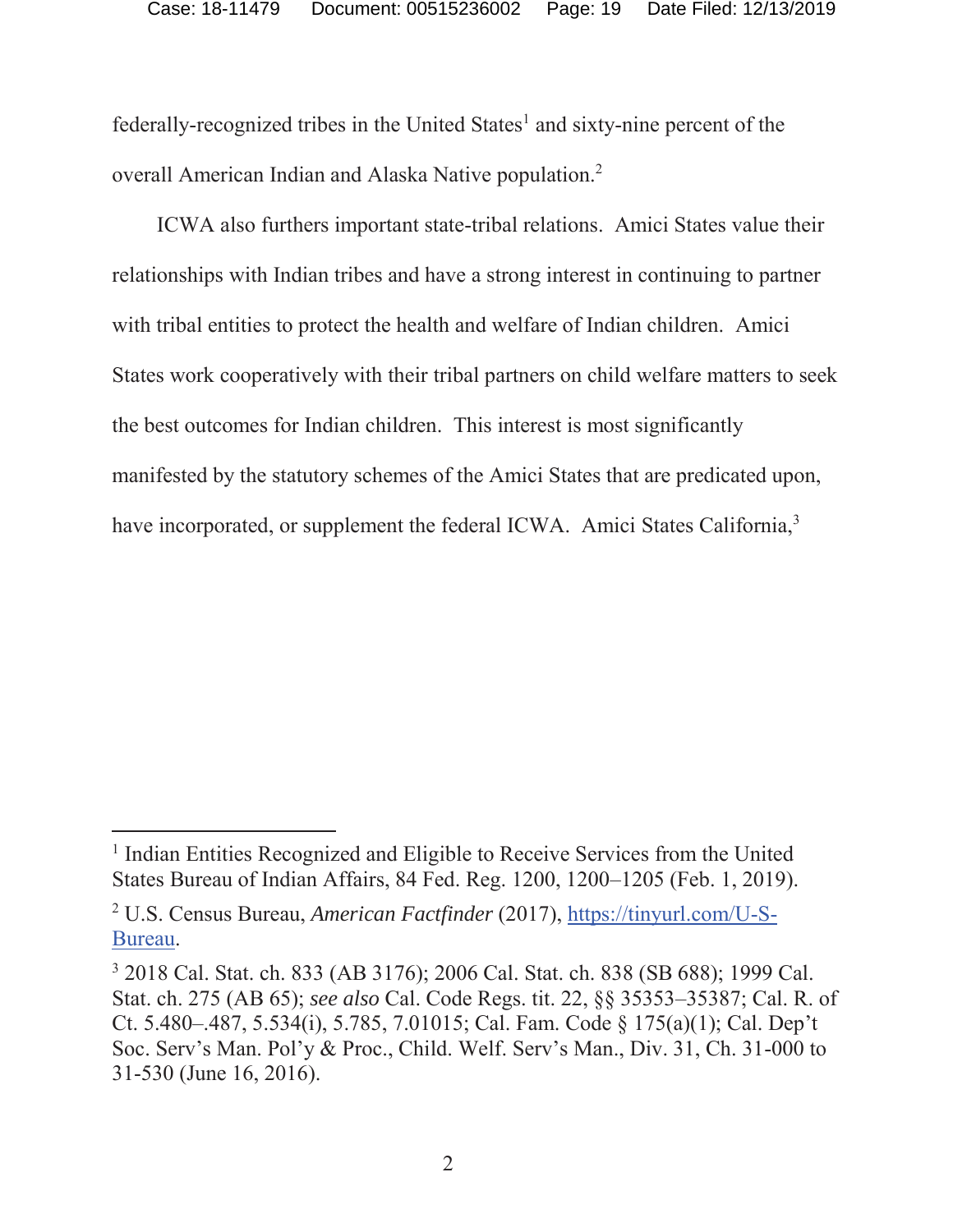Alaska,<sup>4</sup> Arizona,<sup>5</sup> Colorado,<sup>6</sup> Illinois,<sup>7</sup> Iowa,<sup>8</sup> Maine,<sup>9</sup> Massachusetts,<sup>10</sup>

Michigan,<sup>11</sup> Minnesota,<sup>12</sup> Montana,<sup>13</sup> New Mexico,<sup>14</sup> New York,<sup>15</sup> Oklahoma,<sup>16</sup>

Oregon,<sup>17</sup> Pennsylvania,<sup>18</sup> Utah,<sup>19</sup> Washington,<sup>20</sup> and Wisconsin<sup>21</sup> have enacted

 $\overline{a}$ 

8 Iowa Code Ann. §§ 232B.1–.14.

<sup>9</sup> Me. Rev. Stat. Ann. tit. 30, §§ 6209-A(1)(D), 6209-B(1)(D), 6209-C(1)(D), 6209-D(1)(D); Me. Rev. Stat. Ann. tit. 22, §§ 4002(9-B), 4008(2)(I), 4062(1).

<sup>10</sup> 110 Mass. Code Regs. § 1.07; Mass. Trial Ct. R. VI(9)(a)(3); Mass. Juv. Ct. R. 14(b), 15(b).

11 Mich. Comp. Laws Ann. §§ 712B.1-.41.

12 Minn. Stat. §§ 257.0651, 260.755, subds. 2a & 17a, 260.761, subd. 2(d), 260B.163, subd. 2, 260C.168, 260D.01(g); Minn. R. 9560.0040, subp. 2, .0221, subp. 3, .0223, .0535, subps. 2, 4, .0542, .0545, subp. 1, .0606, subp. 1.

13 Mont. Code Ann. §§ 41-3-109, -427, -432.

14 N.M. Stat. Ann. §§ 32A-4-9(A), 32A-1-8(E), 32A-5-5.

15 N.Y. Soc. Serv. Law § 39; N.Y. Comp. Codes R. & Regs. tit. 18, § 431.18.

16 Okla. Stat. Ann. tit. 10, §§ 40-40.9.

17 Or. Rev. Stat. Ann. §§ 109.309(13), 182.164, 419B.090(6); Or. Unif. Trial Ct. R. 3.170(9); Or. Admin. R. 413-115-0000 to -0150.

18 23 Pa. Stat. and Cons. Stat. Ann. § 5404.

19 Utah Code §§ 62A-2-117, 62A-4a-205.5(2), 62A-4a-206(1)(c)(iv).

- 20 Wash. Rev. Code Ann. § 13.38.
- 21 Wis. Stat. Ann. § 48.028.

 $4$  Alaska Stat. § 47.10.990; Alaska Admin. Code tit. 7, § 54.600; Alaska Child in Need of Aid R. 24.

 $<sup>5</sup>$  Ariz. Rev. Stat. § 8-815; Ariz. R. P. Juv. Ct. 8.</sup>

<sup>6</sup> Colo. Rev. Stat. § 19-1-126.

<sup>7</sup> 750 Ill. Comp. Stat. § 36/104; 89 Ill. Admin. Code §§ 307.25–.45.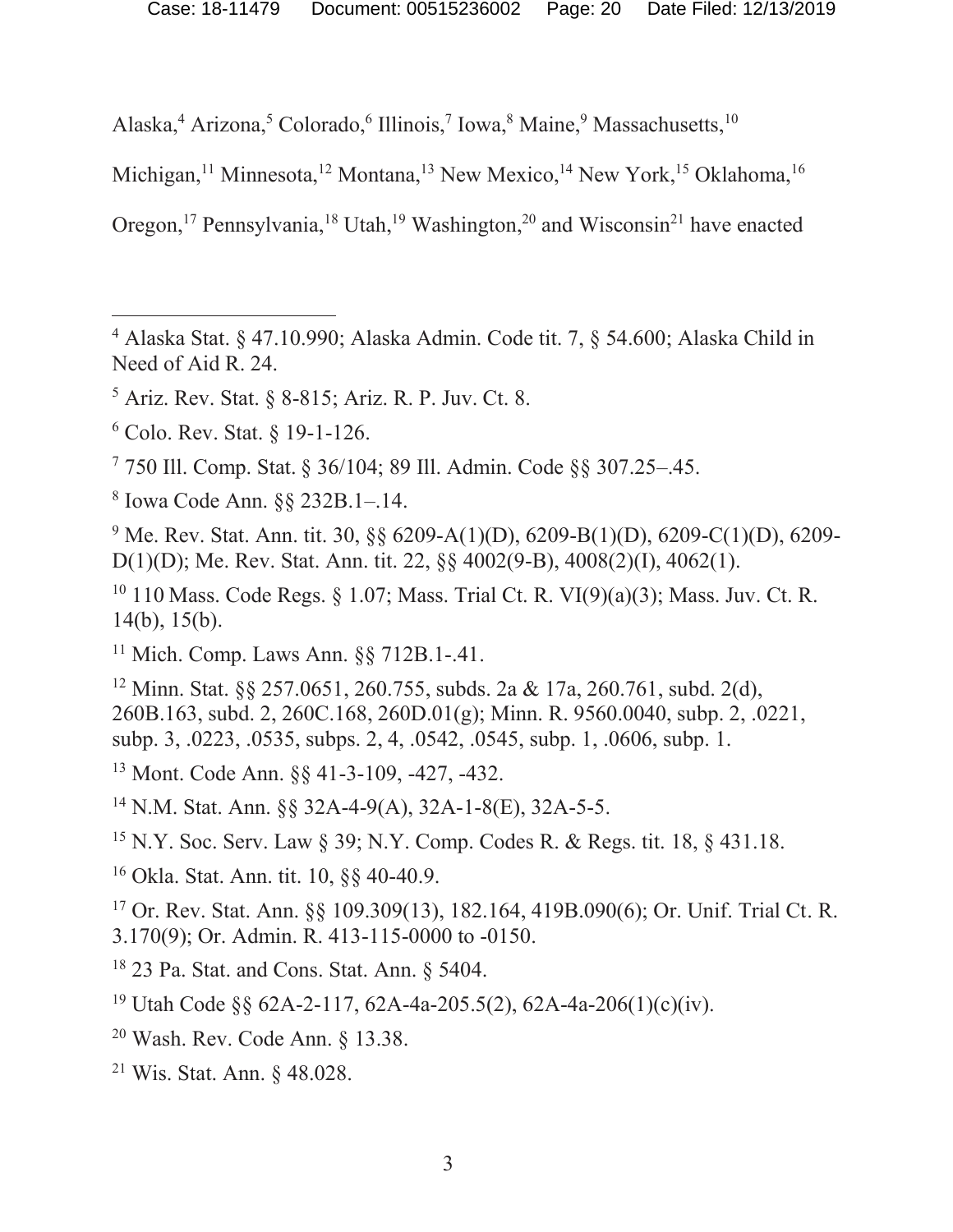statutes, regulations, and rules governing state court proceedings incorporating ICWA's requirements. California,<sup>22</sup> Illinois,<sup>23</sup> Maine,<sup>24</sup> New Mexico,<sup>25</sup> and Washington<sup>26</sup> have also enacted detailed procedures relating to state agency collaboration with tribes in custody proceedings relating to Indian children. Based on Amici States' experience, ICWA provides a framework to further the best interests of Indian children, preserve the Indian family unit, and promote productive government-to-government relationships between states and tribes. The district court's opinion invalidating ICWA significantly harms the above interests of Amici States, is based on fundamental errors of law, and should be reversed.

<sup>22</sup> *See* Cal. Dep't Soc. Serv's, Tribal Consultation Policy (June 6, 2017), http://tinyurl.com/Cal-Dept-Social-Services; *see generally*, Gov. Jerry Brown, Exec. Order B-10-11 (Sept. 19, 2011), https://water.ca.gov/LegacyFiles/waterplan/docs/cwpu2013/Final/vol4/tribal\_histor

y\_consultation/06EXECUTIVE\_ORDER\_B-10-11.pdf.

<sup>&</sup>lt;sup>23</sup> Ill. Dep't of Child. and Fam. Serv's Proc., §§ 307.10, -.15, -.20, -.25, -.30, -.35, -.40, -.45.

<sup>&</sup>lt;sup>24</sup> Me. Dep't of Health and Hum. Serv's, Off. of Child and Fam. Serv's Policy,  $\S$ III (A) (eff. Feb. 1, 2016).

<sup>25</sup> N.M. Stat. Ann. § 11-18-3; N.M. Admin. Code § 8.26.3.44.

<sup>26</sup> Wash. Dep't of Child., Youth, and Fam., *Indian Child Welfare Policies and Procedures*, https://www.dcyf.wa.gov/indian-child-welfare-policies-andprocedures; Wash. Rev. Code Ann. §§ 43.376.010–.060 & 74.13.031(14).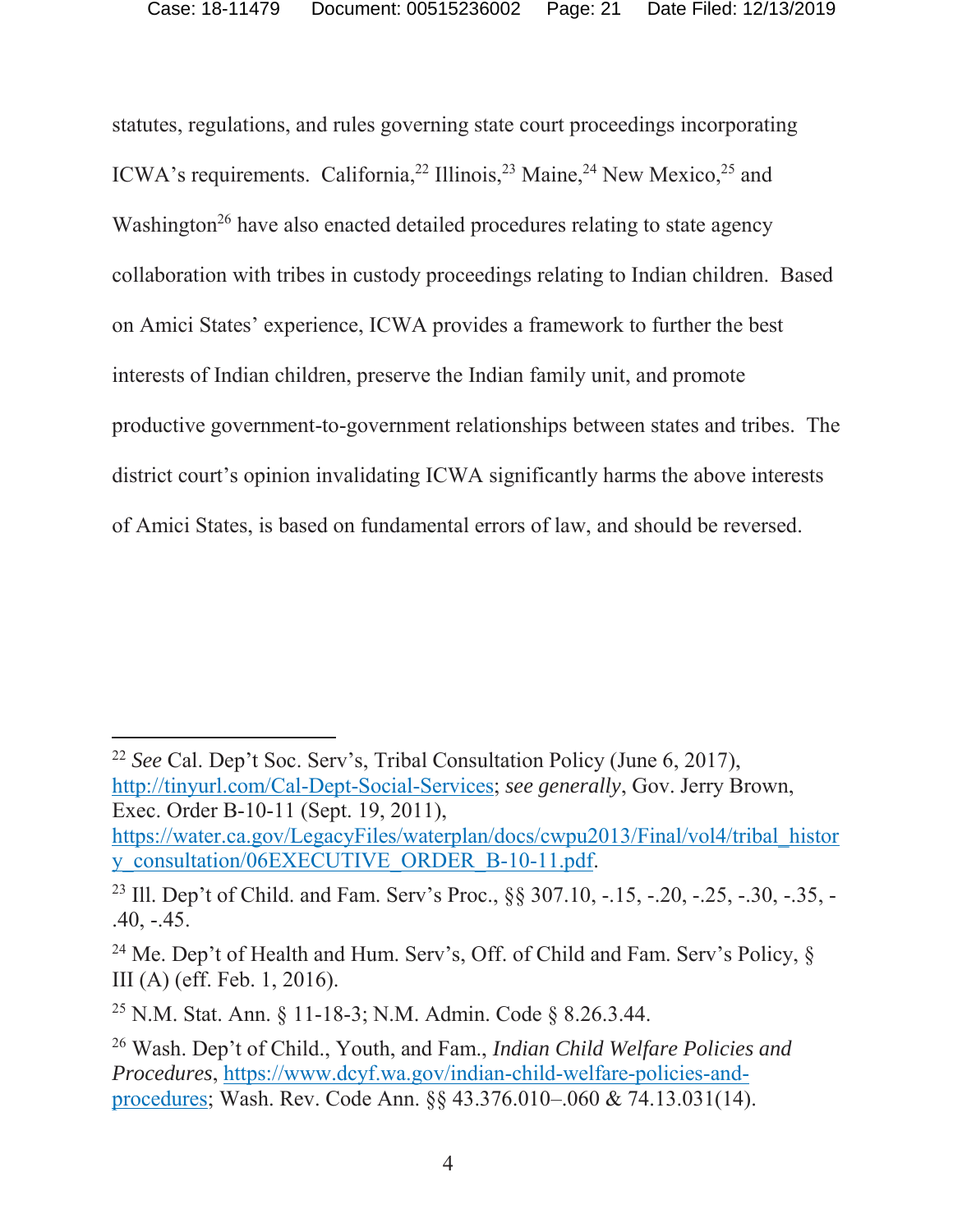#### **ARGUMENT**

### **I. ICWA IS AN APPROPRIATE EXERCISE OF CONGRESS' PLENARY POWER TO LEGISLATE IN THE FIELD OF INDIAN AFFAIRS.**

The district court's opinion misapprehends the trust relationship between the federal government and sovereign tribes and fails to accord the proper deference to Congress' broad authority to adopt statutes like ICWA in this context. Native American tribes and nations have a unique status in their relationships with both the federal government and the states. Native American tribes have been described by the Supreme Court as "domestic dependent nations," *Cherokee Nation v. Georgia*, 30 U.S. 1, 10 (1831); "quasi-sovereign nations," *Santa Clara Pueblo v. Martinez*, 436 U.S. 49, 71 (1978); "distinct, independent political communities," *Plains Com. Bank v. Long Fam. Land & Cattle Co*., 554 U.S. 316, 327 (2008) (citation and internal quotation marks omitted); and "unique aggregations possessing attributes of sovereignty over both their members and their territory," *United States v. Wheeler*, 435 U.S. 313, 323 (1978). Congress' relationship with tribes imposes "moral obligations of the highest responsibility and trust." *Seminole Nation v. United States*, 316 U.S. 286, 297 (1942). The judiciary has consistently recognized Congress' constitutional authority to define the trust relationship through various federal statutes. *See United States v. Jicarilla Apache Nation*, 564 U.S. 162, 175 (2011) (recognizing "the organization and management of the trust is a sovereign function subject to the plenary authority of Congress").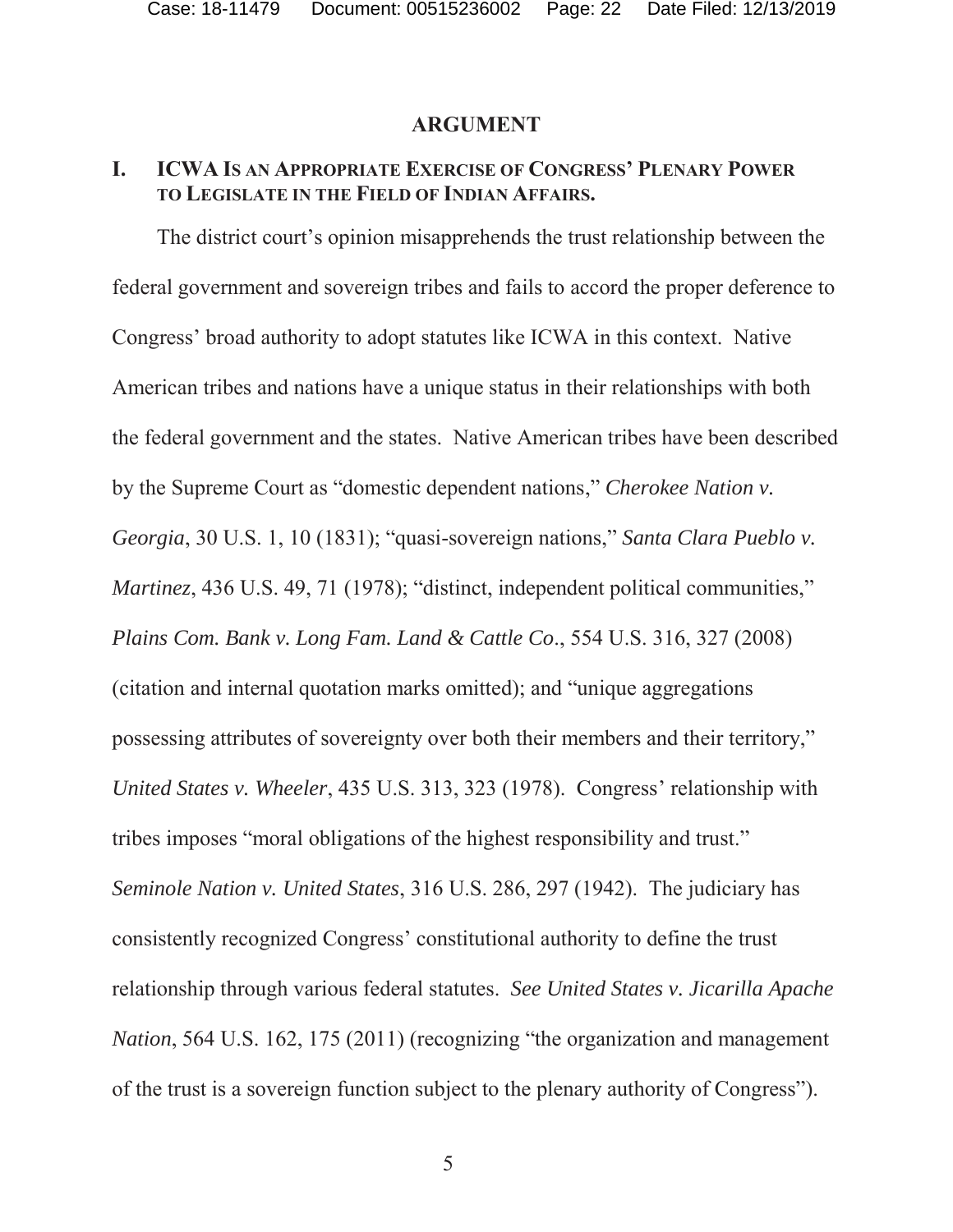A key component of Congress' obligations to tribes is a duty to respect tribal sovereignty, and Congress does so by protecting tribal resources. *See United States v. Mitchell*, 463 U.S. 206, 224–25 (1983) (noting the "undisputed existence of a general trust relationship between the United States and the Indian people"); *see generally* Mary Christina Wood, *Indian Land and the Promise of Native Sovereignty: The Trust Doctrine Revisited*, 1994 Utah L. Rev. 1471 (1994). ICWA reflects Congress' determination that "there is no resource that is more vital to the continued existence and integrity of Indian tribes than their children and that the United States has a direct interest, as trustee, in protecting Indian children who are members of or are eligible for membership in an Indian tribe." 25 U.S.C. § 1901(3).

The Constitution vests Congress with "plenary power to legislate in the field of Indian affairs." *United States v. Lara,* 541 U.S. 193, 200 (2004). This plenary power includes the ability to regulate the relationship between states and tribes. *See, e.g., Antoine v. Washington,* 420 U.S. 194, 205 (1974) (precluding application of state hunting laws to Indians hunting on former reservation land where agreement between tribe and the United States ceding land to latter prohibited limits on Indians' right to hunt there). This power derives from Congress' enumerated powers to enact treaties (U.S. Const. art. II, § 2, cl. 2) and the tripartite Commerce Clause (U.S. Const. art. I, § 8, cl. 3), by which Congress is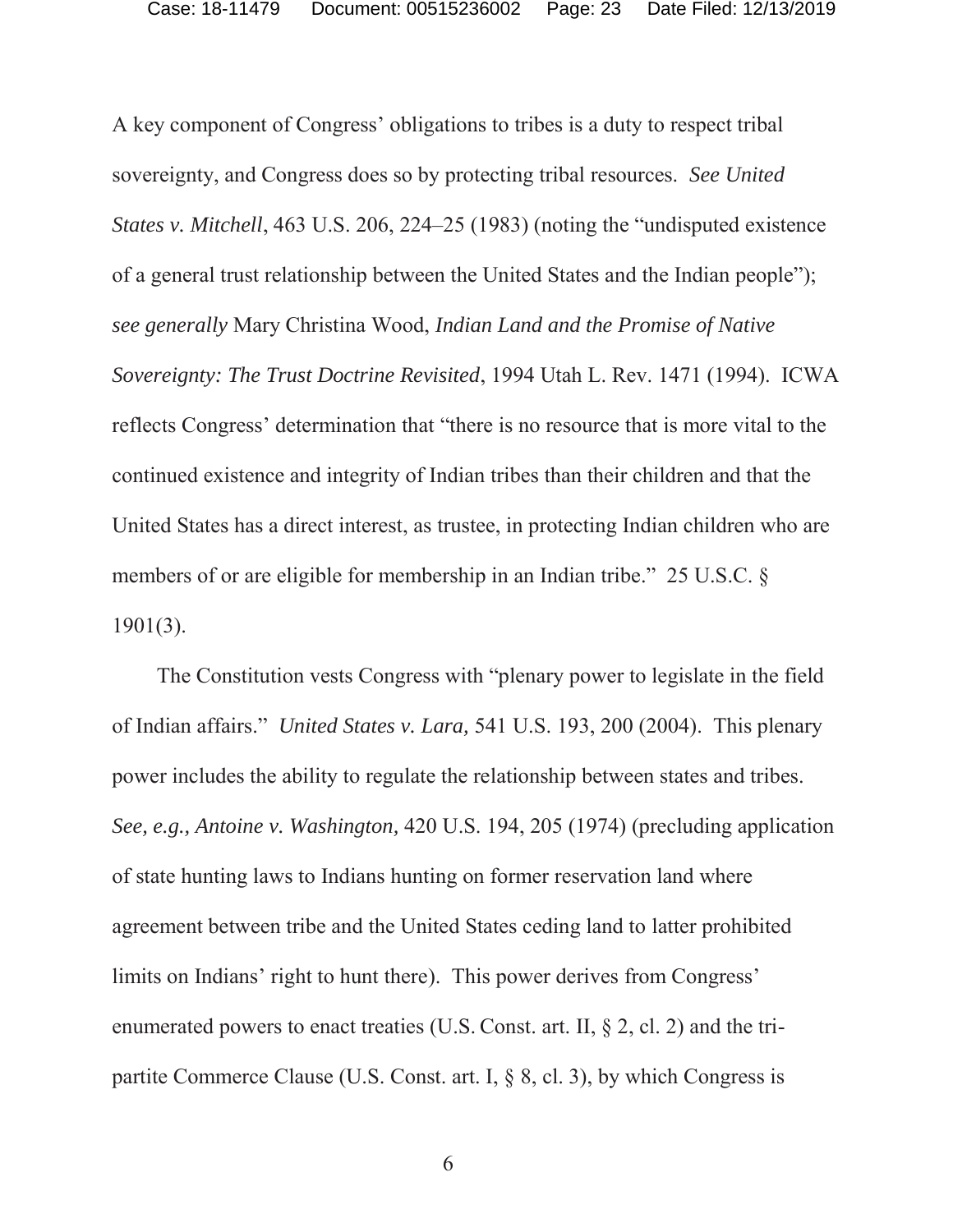vested with authority to regulate commerce among the states, with foreign entities, and with Indian tribes. *See Lara*, 541 U.S. at 200 (citing the Indian Commerce Clause and the Treaty Clause as the sources of Congress' "broad general powers to legislate in respect to Indian tribes"). The Supreme Court has recognized the federal government's power to intervene on behalf of tribes to protect their integrity, resources, and sovereignty. *See Minnesota v. Mille Lacs Band of Chippewa Indians,* 526 U.S. 172, 204 (1999) and *Morton v. Mancari,* 417 U.S. 535, 555 (1974). ICWA is comfortably within these broad powers.

The power Congress exercised in enacting ICWA is analogous to the power it has exercised in other cross-jurisdictional family law legislation involving multiple sovereigns, such as the Intercountry Adoption Act of 2000, 42 U.S.C. §§ 14901– 14954. That law similarly imposes duties on state family law courts, *see, e.g*., *id.* § 14932, which is necessary to implement the United States' treaty obligations to the other signatories of the Hague Convention. *See* Hague Convention on the Protection of Children and Co-Operation in Respect of Intercountry Adoption, Art. 4, May 29, 1993, 32 I.L.M. 1134 (requiring specific court findings finalizing intercountry adoptions). Likewise, ICWA honors obligations the United States has undertaken to the sovereign tribes through treaties and statutes. In many of the treaties the United States has with tribal nations, the United States assumes responsibility to protect tribal resources and redress "depredations" committed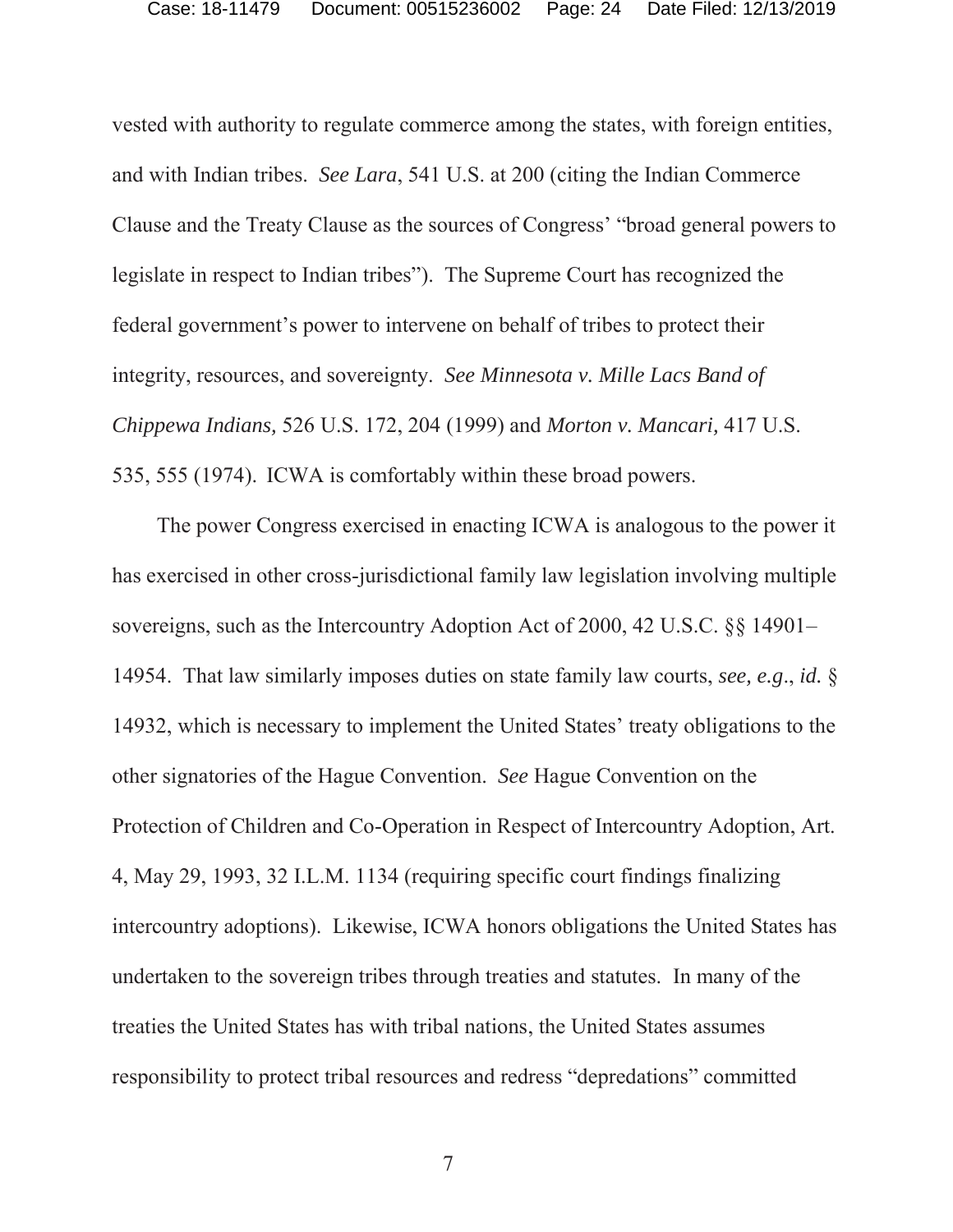against the tribe. *See, e.g*., Treaty with the Cheyenne and Arapaho, 1865, Art. I, 14 Stat. 703. In such treaties, Congress often specifically undertakes obligations for the welfare of Indian children. *See, e.g*., Treaty with the Navajo, 1868, Art. 6, 15 Stat. 667 (providing a schoolhouse and elementary teacher for every 30 Navajo children between the ages of 6 and 16).

#### **II. ICWA IS CONSTITUTIONAL.**

ICWA is an effort by Congress to fulfill its responsibility to help ensure the ability of tribes to self-govern—indeed, to continue to exist—and has been successfully implemented across the country and in Amici States over the last forty years. Far from impeding states' ability to protect the best interests of children whose welfare may be at risk from alleged abuse or neglect, ICWA has been recognized as the "gold standard" of child welfare practices. *See* Brief of Casey Family Programs, et al. as Amici Curiae in Support of Respondent Birth Father, *Adoptive Couple v. Baby Girl,* 570 U.S. 637, 2013 WL 1279468 at \*2-3 (Mar. 28, 2013). Congress correctly identified the need to address child welfare practices that threatened the very existence of American Indian and Alaska Native tribes by separating Indian children—current and future tribal members—from their families, tribes, and cultures. Congress' response in enacting ICWA does not violate the anti-commandeering doctrine of the Tenth Amendment or Equal Protection principles.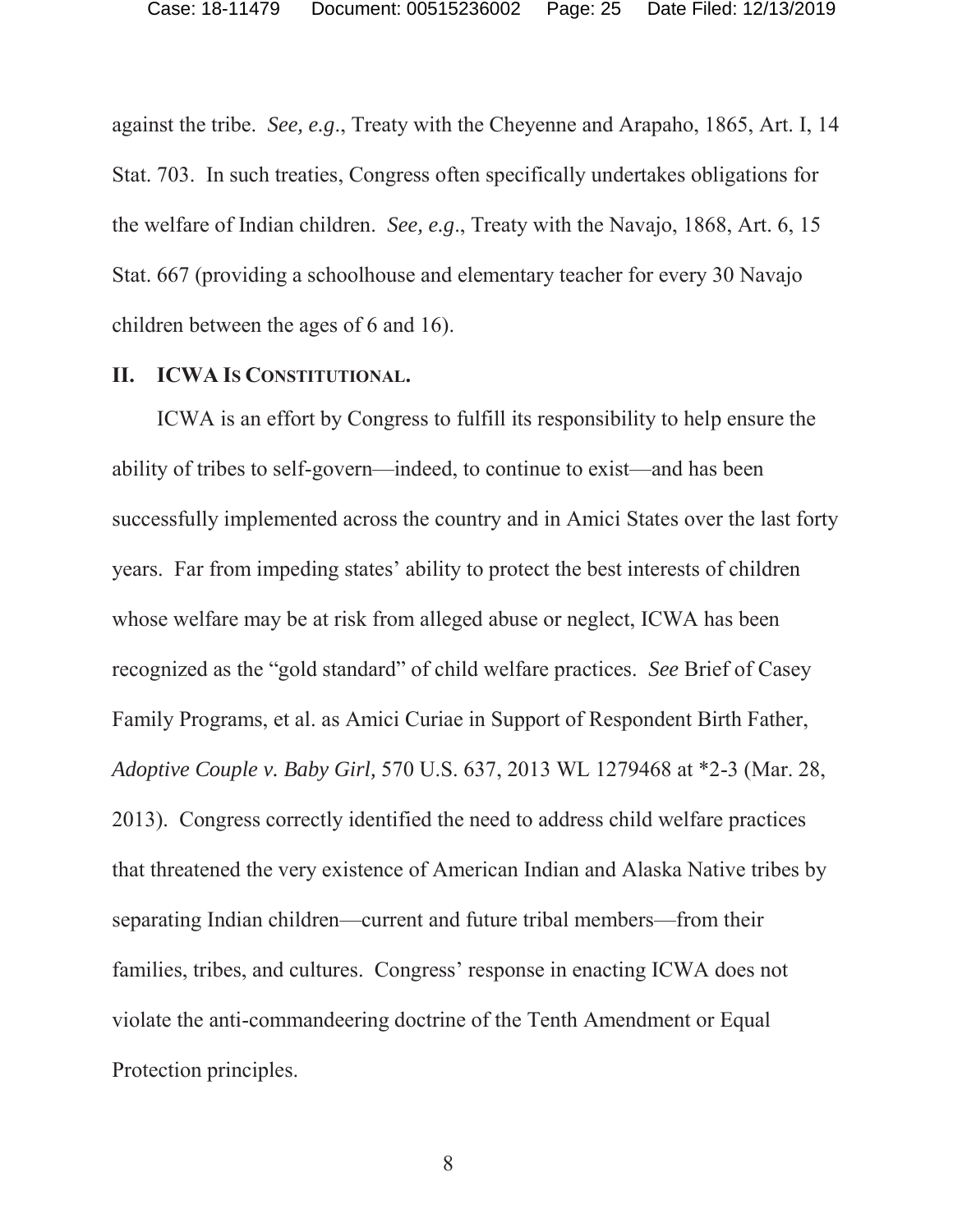#### **A. ICWA Does Not Violate the Tenth Amendment's Anti-Commandeering Rule.**

The district court erred in ruling ICWA violates the Tenth Amendment's anticommandeering doctrine. The anti-commandeering doctrine prevents Congress from issuing commands to state legislatures or conscripting state executive officials to enforce federal policy. *Printz v. United States*, 521 U.S. 898, 925 (1997). It reflects the important principle that the Constitution "confers upon Congress the power to regulate individuals, not States." *Murphy v. Nat'l Collegiate Athletic Ass'n*, 138 S. Ct. 1461, 1476 (2018). The doctrine recognizes a "healthy balance of power between the States and the Federal Government reduces the risk of tyranny and abuse from either front." *Id*. at 1477 (quoting *New York v. United States*, 505 U.S. 144, 181–82 (1992)) (punctuation omitted).

While a vitally important legal doctrine, anti-commandeering does not apply here, where Congress merely requires state courts to enforce federal law and employ procedures that would not undercut the rights created through ICWA. "Federal statutes enforceable in state courts do, in a sense, direct state judges to enforce them, but this sort of federal 'direction' of state judges is mandated by the text of the Supremacy Clause." *New York*, 505 U.S. at 178–79; *see also Printz*, 521 U.S. at 906–08 (noting statutes enacted by the earliest Congresses demonstrate the Founders understood the Constitution to permit "imposition of an obligation on state *judges* to enforce federal [laws]") (emphasis in original).

9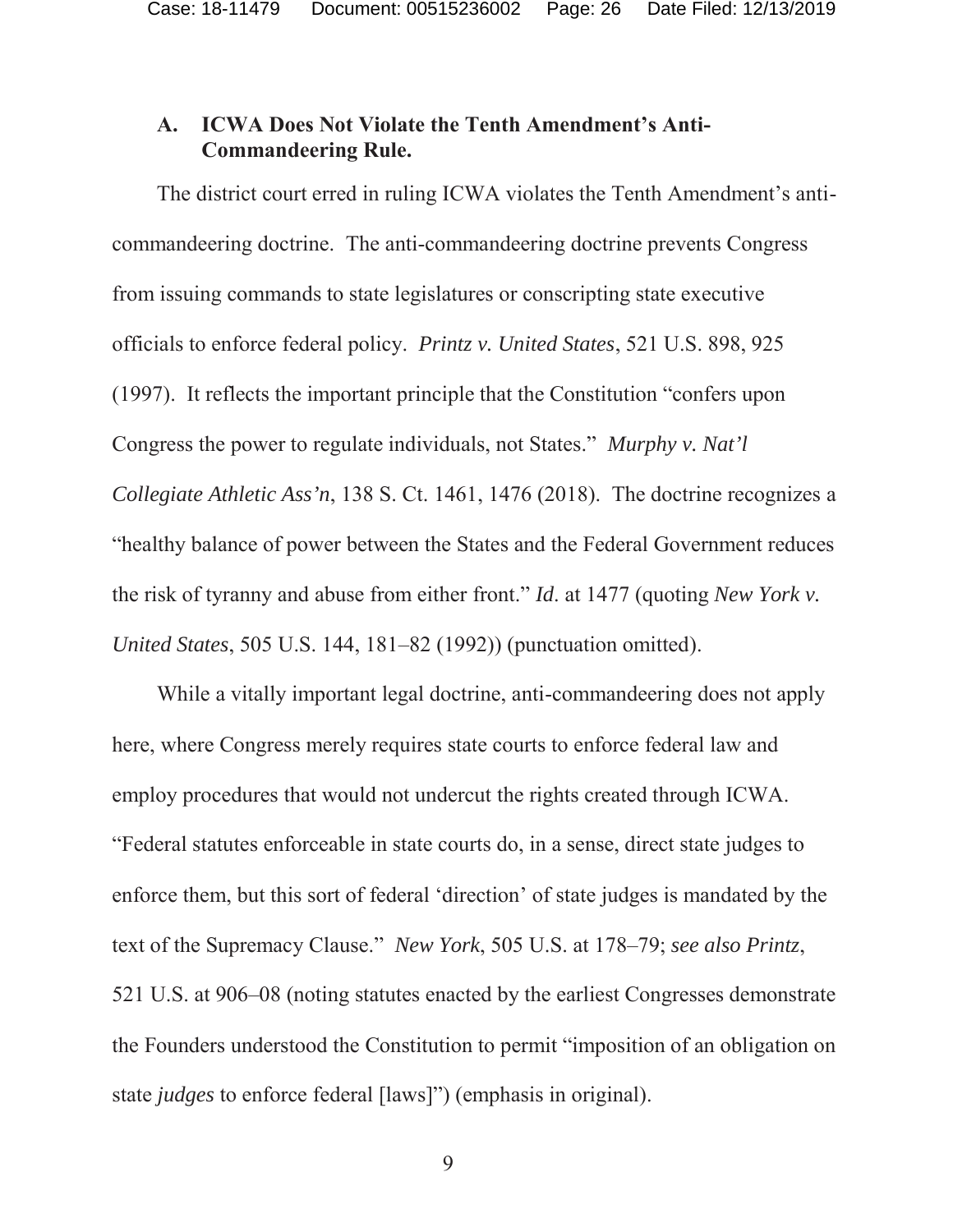ICWA's provisions are consonant with the principles set forth in *Murphy*, *New York*, and *Printz*. In enacting ICWA, Congress established "minimum Federal standards" that "protect the best interests of Indian children and . . . promote the stability and security of Indian tribes and families." 25 U.S.C. § 1902. Congress' plenary authority to legislate in the field of Indian affairs empowers it to provide the rights set forth in ICWA to Indian tribes, Indian children, and their parents. As the Supreme Court explained in *Murphy*, when "Congress enacts a law that . . . confers rights on private actors," it preempts any state law that conflicts with the rights provided by that federal law. *Murphy*, 138 S.Ct. at 1480; c*f. McCarty v. McCarty*, 453 U.S. 210, 235–36 (1981) (*superseded by statute as stated in Mansell v. Mansell*, 490 U.S. 581, 584 (1989)) (holding federal military retirement benefits statute preempted state community property law); *Hisquierdo v. Hisquierdo*, 439 U.S. 572, 584, 590 (1979) (holding federal pension benefits under Railroad Retirement Act pre-empts California community property law in state dissolution proceeding). ICWA affords Indian children and parents the right to have tribal membership appropriately considered when children's placements are changed, as well as the right to culturally appropriate reunification services. 25 U.S.C. §§ 1915, 1912(d). The statute assures Indian tribes' rights to receive notice of such proceedings and to participate in them. *Id.* §§ 1912(a), 1911. It also establishes a preference for placing Indian children in homes where these young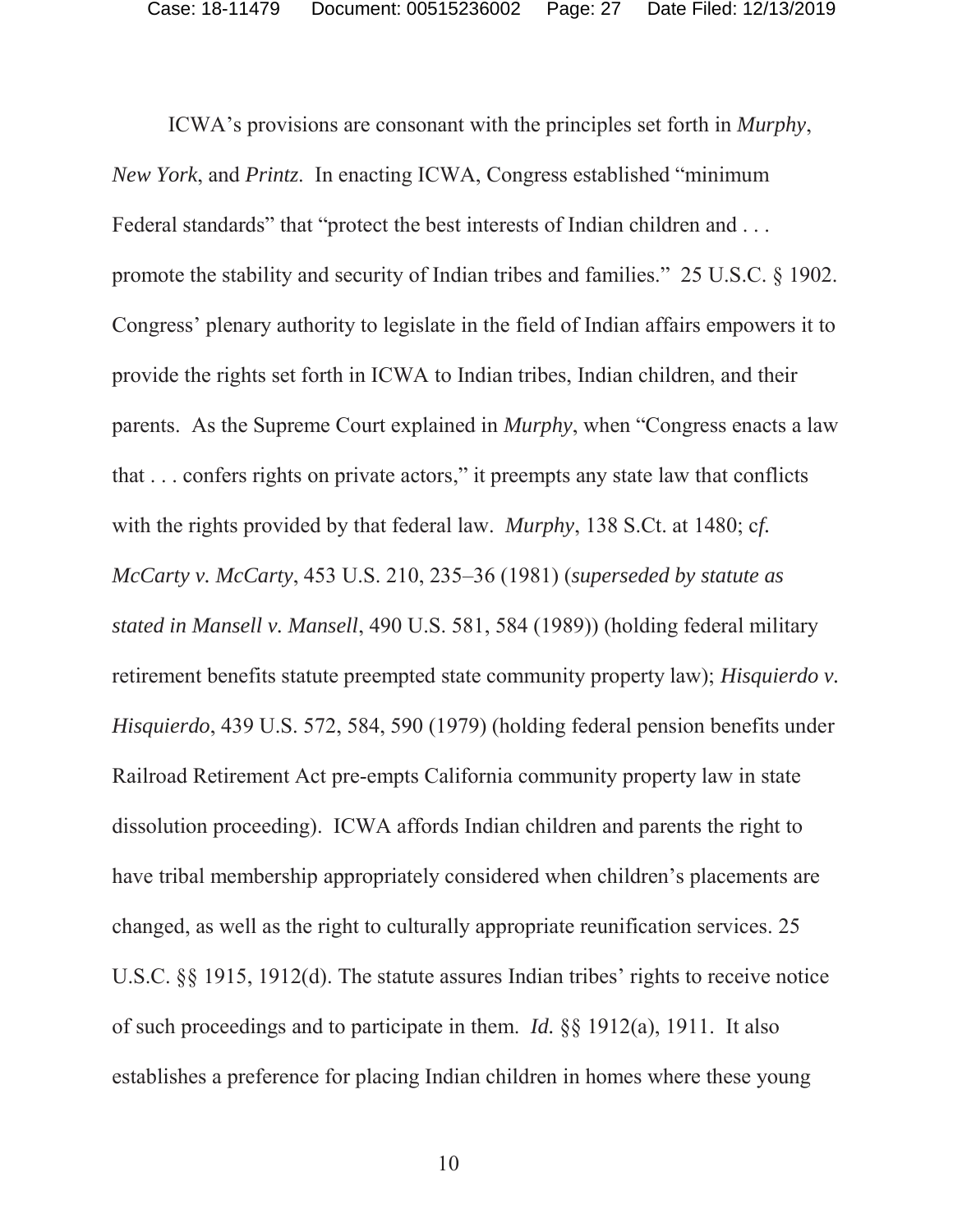people can be exposed to their tribal culture and help ensure the tribes' continued existence. *Id.* §§ 1902, 1915. Congress acted permissibly when it required state courts to follow minimum standards to protect these federal rights.

In *Nat'l Council for Adoption v. Jewell*, No. 1:15-cv-675, 2015 WL 12765872, at \*7 (E.D. Va. Dec. 9, 2015), *vacated as moot*, No. 16-1110, 2017 WL 9440666 (4th Cir. Jan. 30, 2017), the only other decision addressing ICWA and commandeering, the court concluded that even state rules of practice and procedure can be prescribed by federal law, when those prescriptions are adequately limited. Applying to ICWA the principle that Congress can require state courts to enforce federal laws, the *Jewell* court held that "[j]ust as Congress may pass laws enforceable in state courts, Congress may direct state judges to enforce those laws," including the "substantive federal rights" conferred by ICWA.27 *Id*. (citing *New York*, 505 U.S. at 178; *Brown*, 338 U.S. at 296). Congress is empowered to make these rights real by requiring state courts—which (along with tribal courts) are the forums for child custody matters—to enforce

<sup>27</sup> *See also Quinn v. Walters*, 881 P.2d 795, 811–12 (Or. 1994) (Unis, J., dissenting) (stating that ICWA Guidelines' requirement pertaining to inquiry regarding "Indian child" status aligns with principle that federal standards may displace state procedural rules that restrict litigant's opportunities to assert federal claims) (citing *Dice v. Akron, C. & Y.R. Co.*, 342 U.S. 359, 363 (1952); *Brown v. Western Ry. of Ala.*, 338 U.S. 294, 296 (1949)).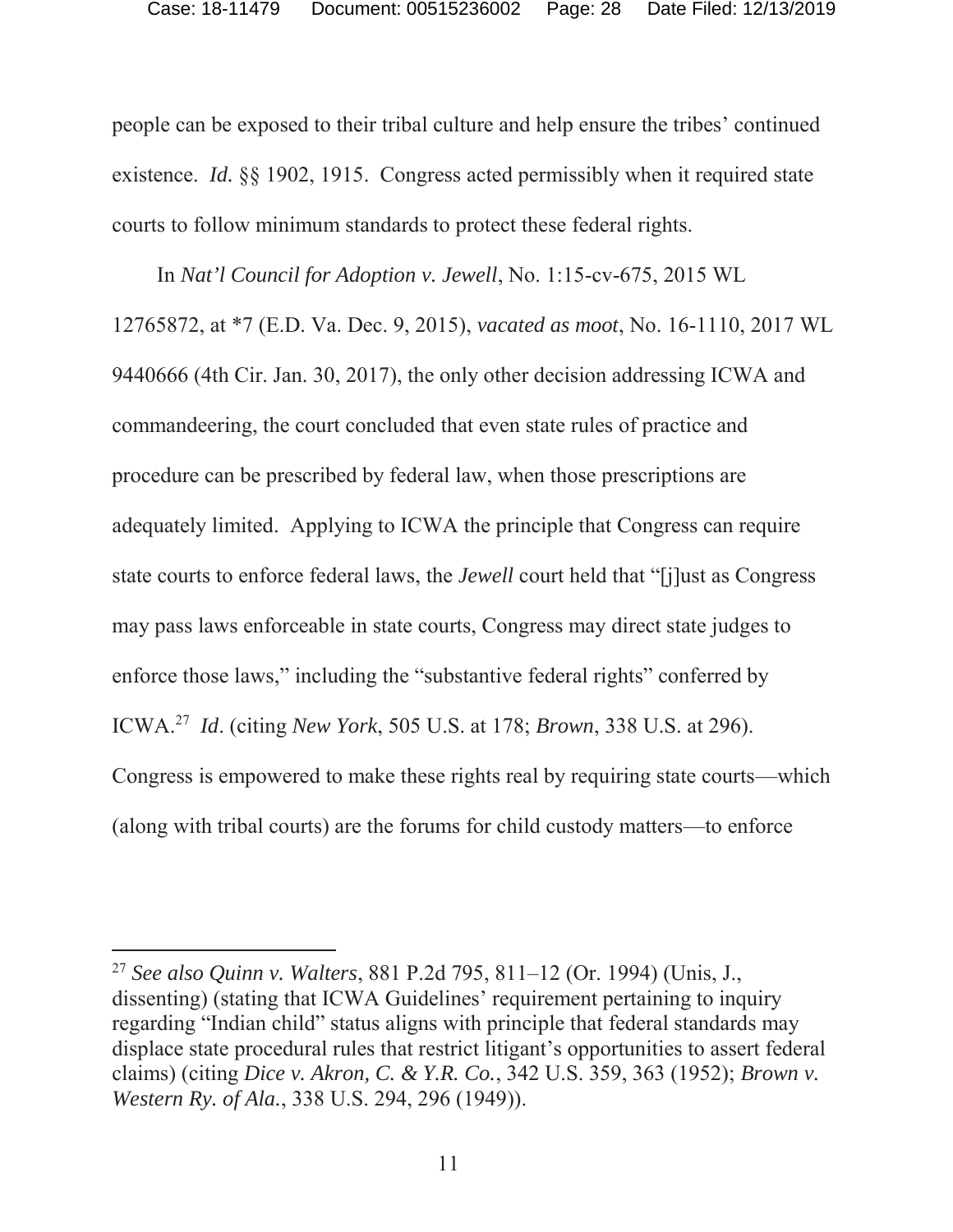them, and by prohibiting state courts from striking a balance different from that crafted by Congress regarding Indian children.

Further, since ICWA applies to both state and private actors, the anticommandeering doctrine does not apply. *Murphy,* 138 S. Ct. at 1478 ("The anticommandeering doctrine does not apply when Congress evenhandedly regulates an activity in which both States and private actors engage"); *see also Reno v. Condon,* 528 U.S. 141, 151 (2000) (Congress not barred from regulating states along with other participants in commercial data marketplace); *Garcia v. San Antonio,* 469 U.S. 528, 556 (1985) (Congress not barred from applying minimum wage and overtime requirements to state as well as private actors).

The district court incorrectly characterized ICWA's placement provisions as applying only when a *state* initiates an adoptive, preadoptive, or foster care placement. *See* Slip Op. at 36 (citing 25 U.S.C. §§ 1915(a)–(c)). ICWA, however, applies equally to "child custody proceedings" where the dispute is purely between private parties. "Child custody proceedings" include four types of actions involving Indian children: (1) foster care placements; (2) terminations of parental rights; (3) preadoptive placements; and (4) adoptive placements. 25 U.S.C. § 1903(1). This includes stepparent adoptions, *Matter of Adoption of T.A.W.*, 383 P.3d 492, 501–02 (Wash. 2016); *In re N.B.*, 199 P.3d 16, 20 (Colo. App. 2007), and has not been limited to actions initiated by child welfare agencies. *See id.*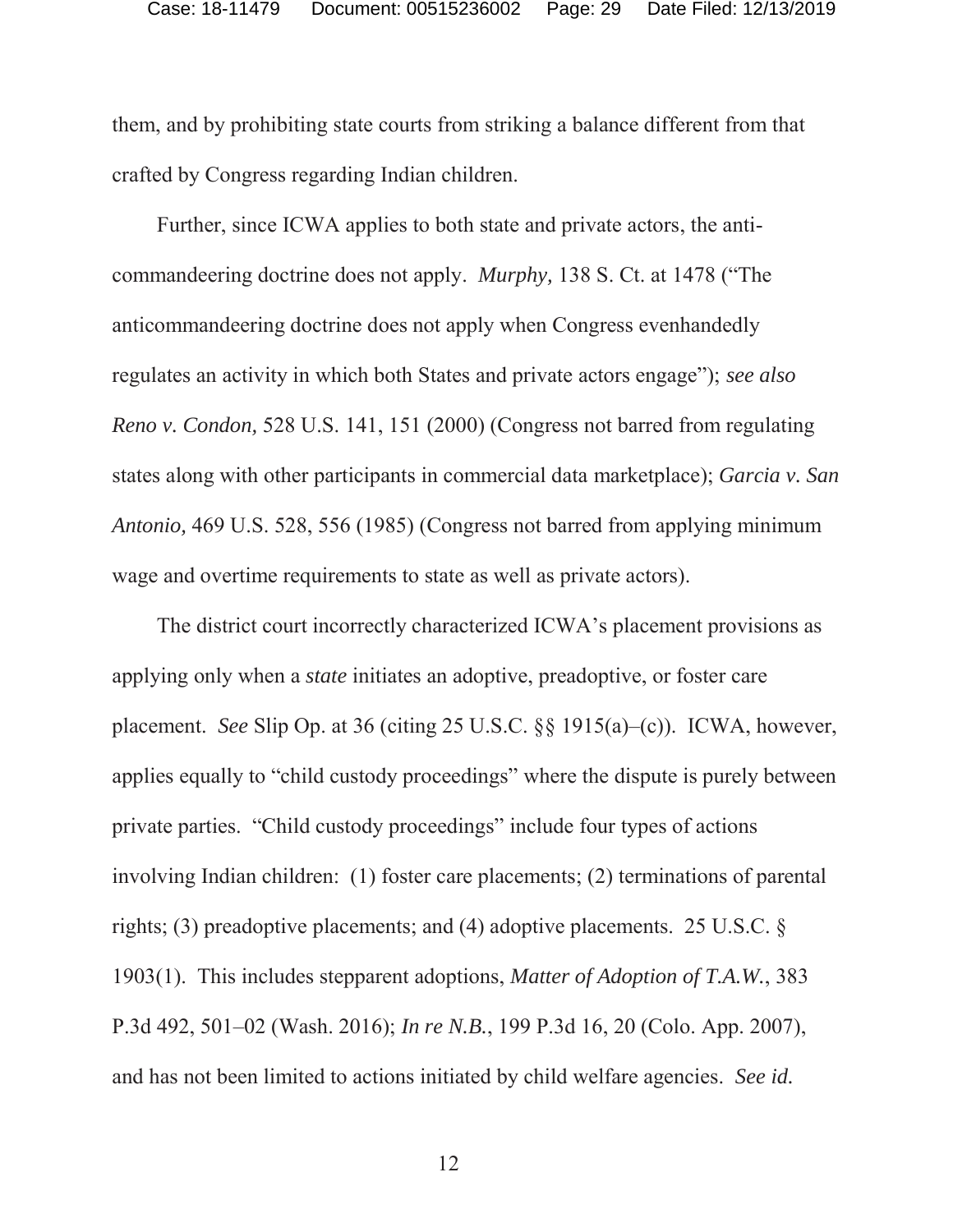(recognizing "ICWA's plain language is not limited to action by a social services department").

The partial dissent of the initial panel decision was concerned that "[f]oster care placement is not undertaken by private individuals or private actors." *Brackeen v. Bernhardt,* No. 18-11479, slip op. at 49 (5th Cir. Aug. 9, 2019, modified Aug. 16, 2019) (Owen, J., dissenting), *reh'g en banc ordered* Nov. 7, 2019. However, ICWA broadly defines the term "foster care placement" to include "**any** action removing an Indian child from its parent or Indian custodian for temporary placement in a foster home or institution or the home of a guardian or conservator where the parent or Indian custodian cannot have the child returned upon demand, but where parental rights have not been terminated." 25 U.S.C. § 1903(1)(i) (emphasis added). As numerous courts across the country have made clear, the broad category of foster care placements under ICWA is not limited to state-initiated proceedings. *See, e.g., In re Custody of C.C.M.*, 202 P.3d 971, 977 (Wash. Ct. App. 2009) (finding grandparent's petition for non-parental custody qualifies as an action for foster care placement under ICWA); *Empson-Laviolette v. Crago*, 760 N.W.2d 793, 799 (Mich. Ct. App. 2008) (applying ICWA to voluntary guardianship proceedings); *J.W. v. R.J.*, 951 P.2d 1206, 1213 (Alaska 1998) (applying ICWA to custody proceedings between child's father and stepfather) (overruled on other grounds by *Evans v. McTaggart*, 88 P.3d 1078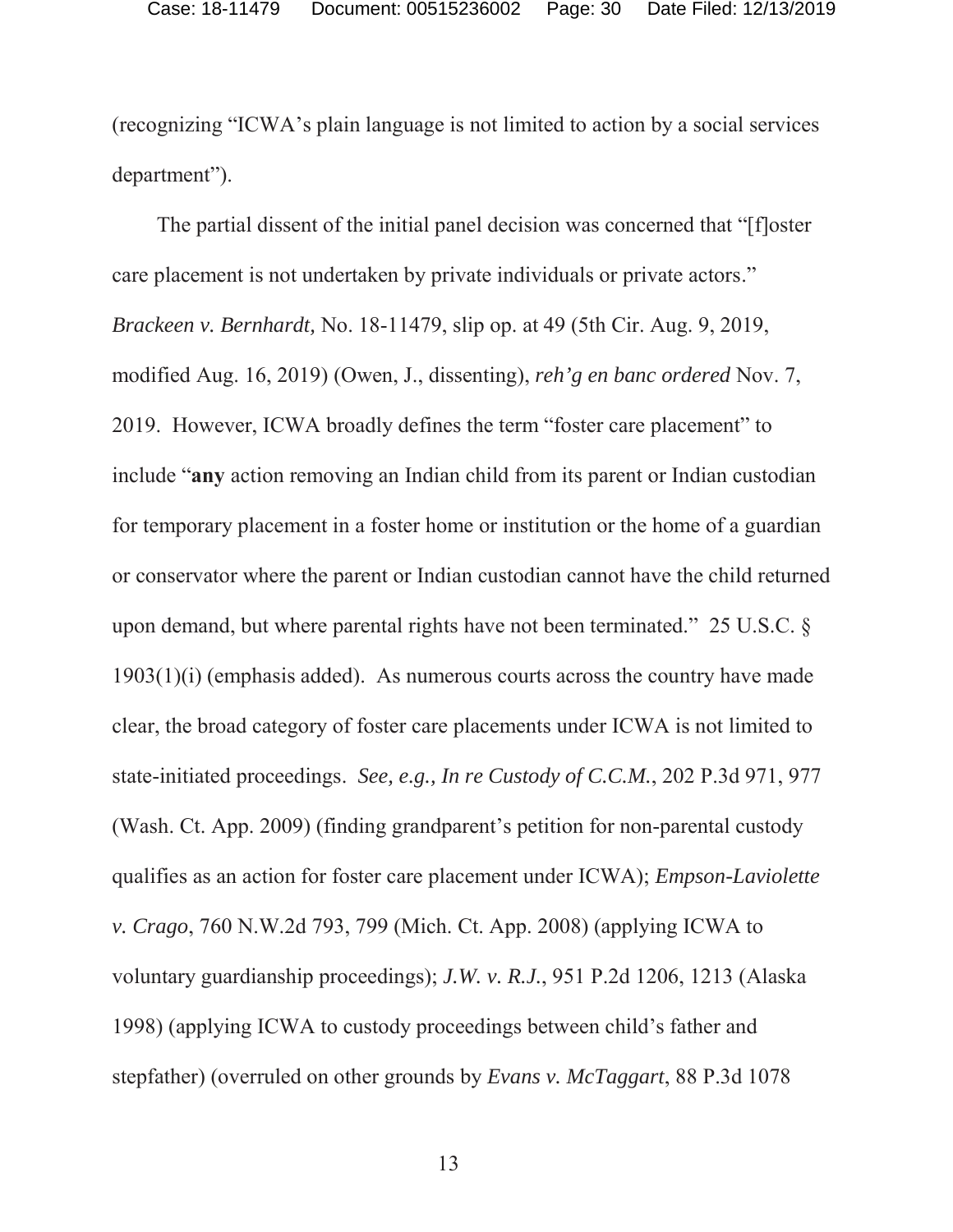(Alaska 2004)); *Matter of Guardianship of Ashley Elizabeth R.,* 863 P.2d 451 (N.M. Ct. App. 1993) (applying ICWA to dispute over custody between Navajo Nation and paternal great-aunt and her husband after mother's death); *In re Custody of A.K.H.,* 502 N.W.2d 790, 792–93 (Minn. Ct. App. 1993) (applying ICWA to custody dispute between parents and grandparents); *Matter of Guardianship of Q.G.M.*, 808 P.2d 684 (Okla. 1991) (applying ICWA to intrafamily custody dispute).

Finally, ICWA requires "active efforts" to prevent the breakup of the Indian family in proceedings initiated by private as well as public actors, since "Congress made no exception for stepparent adoptions or other types of non-dependency adoption proceedings, although the petitioning party in these proceedings will not have the resources of a social services department." *In re N.B.*, 199 P.3d at 23–24. Courts have noted that in addition to efforts by public agencies, "informal private initiatives aimed at promoting contact by a parent with the child and encouraging that parent to embrace his or her responsibility to support and supervise the child" can also fulfill this requirement. *S.S. v. Stephanie H.*, 388 P.3d 569, 575–76 (Ariz. Ct. App. 2017) (applying ICWA to a private abandonment and step-parent adoption proceeding, stating "Congress did not intend that ICWA would apply only to termination proceedings commenced by state-licensed or public agencies"); *see also In re C.A.V.,* 787 N.W.2d 96, 103 (Iowa Ct. App. 2010); *In re N.B.*, 199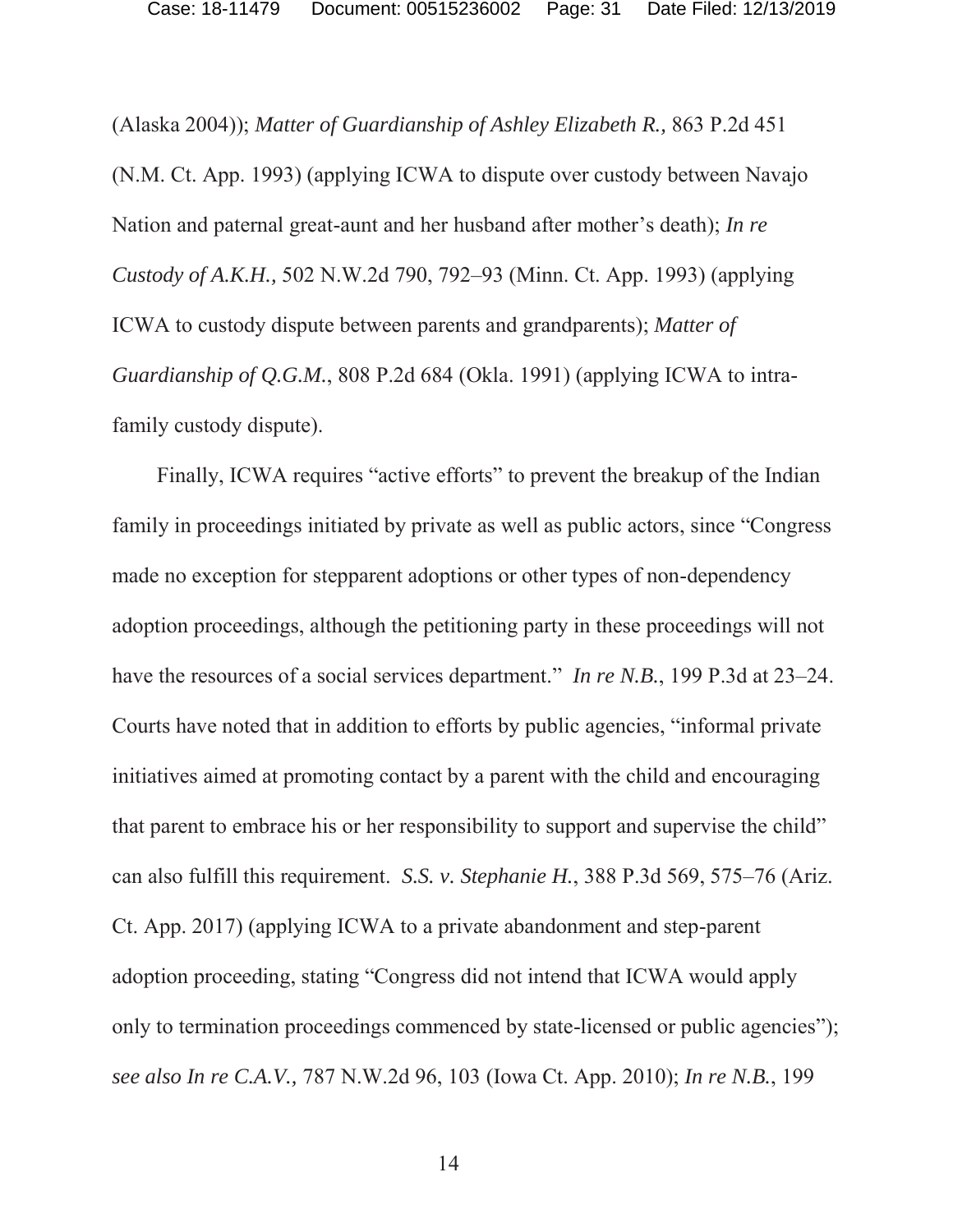P.3d at 25. ICWA governs the actions of both state and private actors in Indian child custody proceedings.

In short, the provisions at issue simply (1) require state courts to ensure the enforcement of federal rights, or (2) impose requirements on both public and private parties to child custody proceedings. These provisions do not unconstitutionally commandeer state governments.

### **B. ICWA Does Not Violate Equal Protection Principles.**

The district court also erred in stating that "ICWA relies on racial classifications." Slip Op. at 26. The Supreme Court has recognized that distinctions in federal laws derived from tribal membership are not based on suspect classifications but are based, instead, on political classifications and therefore are constitutional. *See, e.g., Mancari,* 417 U.S. at 552–55 (upholding a hiring preference for Indians and finding the "preference does not constitute 'racial discrimination'" because the preference does not apply "to Indians . . . as a discrete racial group, but, rather, as members of quasi-sovereign tribal entities"). The Supreme Court explained the distinction in *United States v. Antelope,* 430 U.S. 641 (1977), in which it upheld a tribal court's criminal jurisdiction over Indian defendants' crimes against non-Indians, stating:

[F]ederal regulation of Indian affairs is not based upon impermissible classifications. Rather, such regulation is rooted in the unique status of Indians as "a separate people" with their own political institutions. Federal regulation of Indian tribes, therefore, is governance of once-sovereign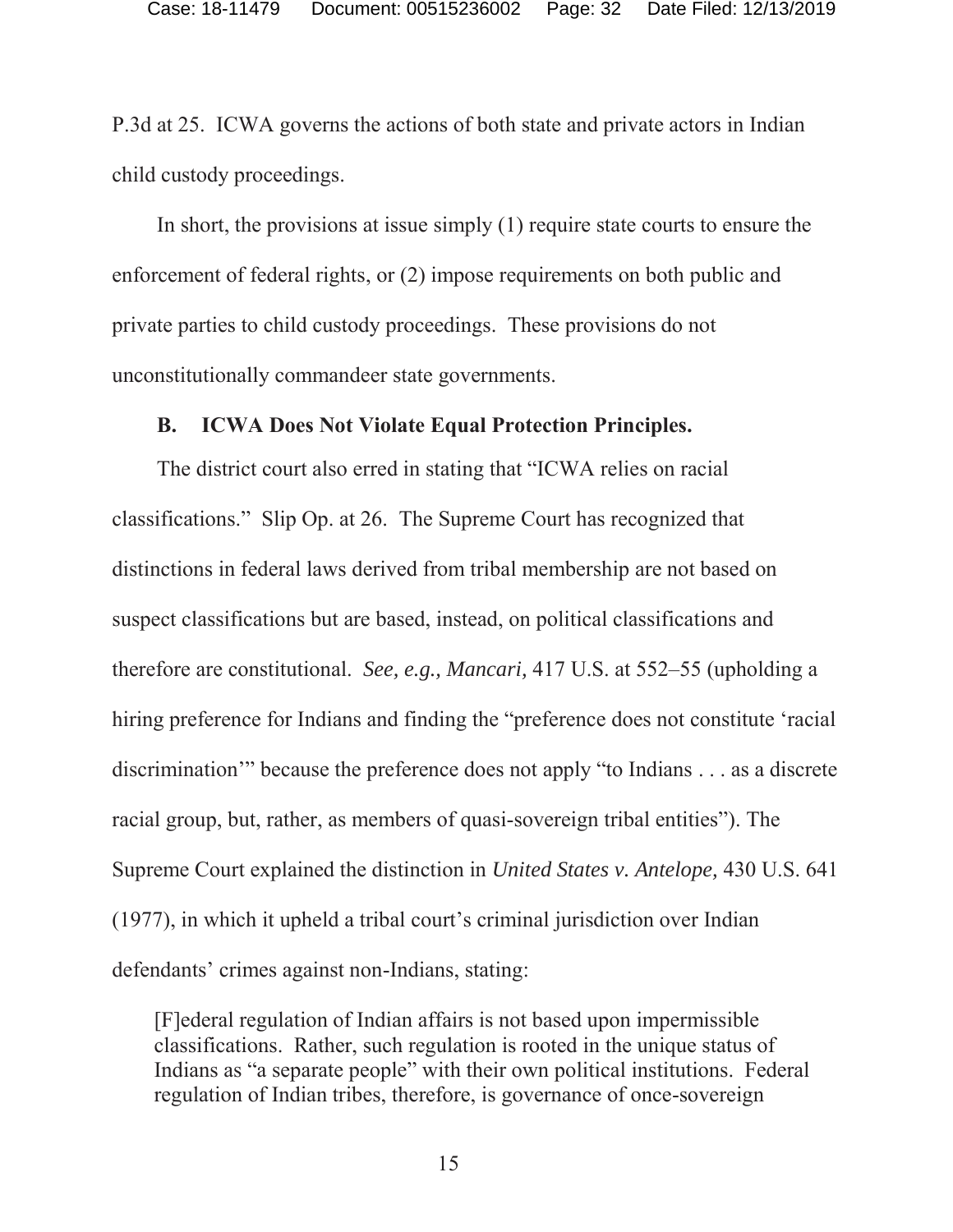political communities; it is not to be viewed as legislation of a "'racial' group consisting of 'Indians'. . . ."

*Id.* at 646 (quoting *Mancari*, 417 U.S. at 533 n.24)); *see also Washington v. Confederated Bands & Tribes of the Yakima Indian Nation*, 439 U.S. 463, 499–502 (1979) (upholding provision treating Indians residing in "Indian Country" differently than non-Indians with respect to both civil and criminal tribal court jurisdiction); *Moe v. Confederated Salish & Kootenai Tribes of Flathead Reservation*, 425 U.S. 463, 479–80 (1976) (affirming exemption from state taxes for Indians residing on reservation); *Fisher v. Dist. Ct. of Sixteenth Jud. Dist.*, 424 U.S. 382, 390–91 (1976) (recognizing tribal court's exclusive jurisdiction over adoption proceedings regarding tribal members even before ICWA's enactment).

In *Mancari*, the Supreme Court upheld a Bureau of Indian Affairs (BIA) hiring preference for Indian applicants over non-Indian applicants, finding no violation of the Fifth Amendment. *Mancari,* 417 U.S. at 552–55. The *Mancari* Court determined the BIA's preference did not violate equal protection because the classification was not racial in nature and the special treatment of Indians was "reasonable and rationally designed to further Indian self-government." *Id*.

Like the hiring statute in *Mancari*, ICWA's definition of "Indian child" is tied directly to the child's tribal citizenship: To be covered by the statute, a minor must either be "a member of an Indian tribe or . . . eligible for membership in an Indian tribe and . . . the biological child of a member of an Indian tribe." 25 U.S.C. §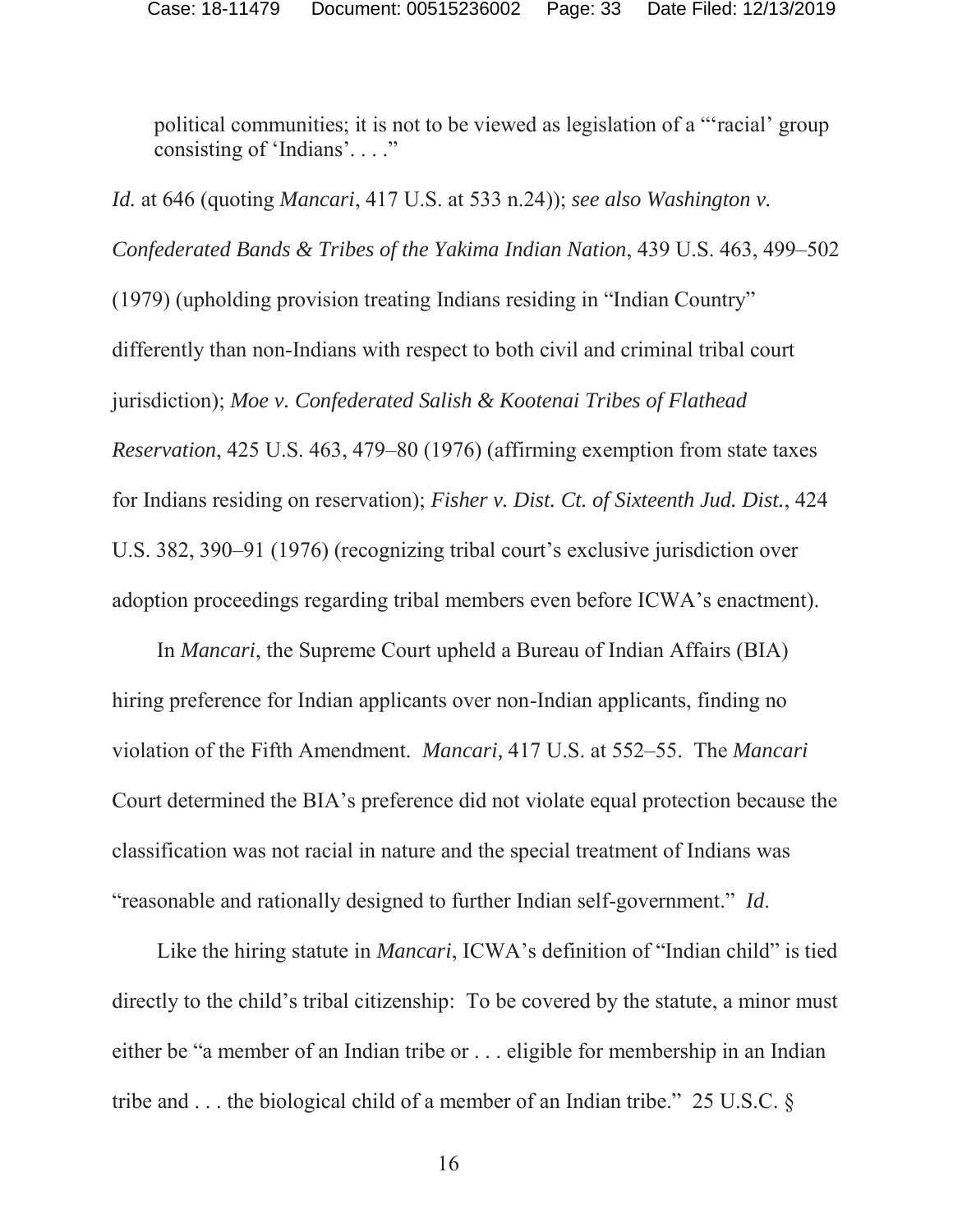1903(4). This definition is a political, rather than racial, classification because it distinguishes American Indians and Alaska Natives based not on their race or ethnicity but, instead, on their membership or eligibility for membership (if their parent is a tribal member) in "political communities." *Antelope*, 430 U.S. at 646. In fact, ICWA's definition of "Indian child" is more specifically tied to tribal membership than the hiring language at issue in *Mancari* because it contains no specific blood quantum requirement. The hiring preference in *Mancari* required that "[t]o be eligible for preference . . . an individual must be one-fourth or more degree Indian blood **and** be a member of a Federally-recognized tribe." *Mancari*, 417 U.S. at 553 n.24 (emphasis added).

Similarly, this Court upheld a federal regulation exempting a church whose membership was limited to "Native American members of federally recognized tribes who have at least 25% Native American ancestry" from the generally applicable prohibition on peyote use. *Peyote Way Church of God, Inc. v. Thornburgh*, 922 F.2d 1210, 1216 (5th Cir. 1991). The court held the regulation was permissible under equal protection principles because it represented a "political classification . . . rationally related to the legitimate governmental objective of preserving Native American culture." *Id.*<sup>28</sup>Given this Court's

<sup>28</sup> The district court briefly mentioned *Peyote Way* in its ruling but did not analyze its impact on the equal protection claim. Slip Op. at 24 n.8.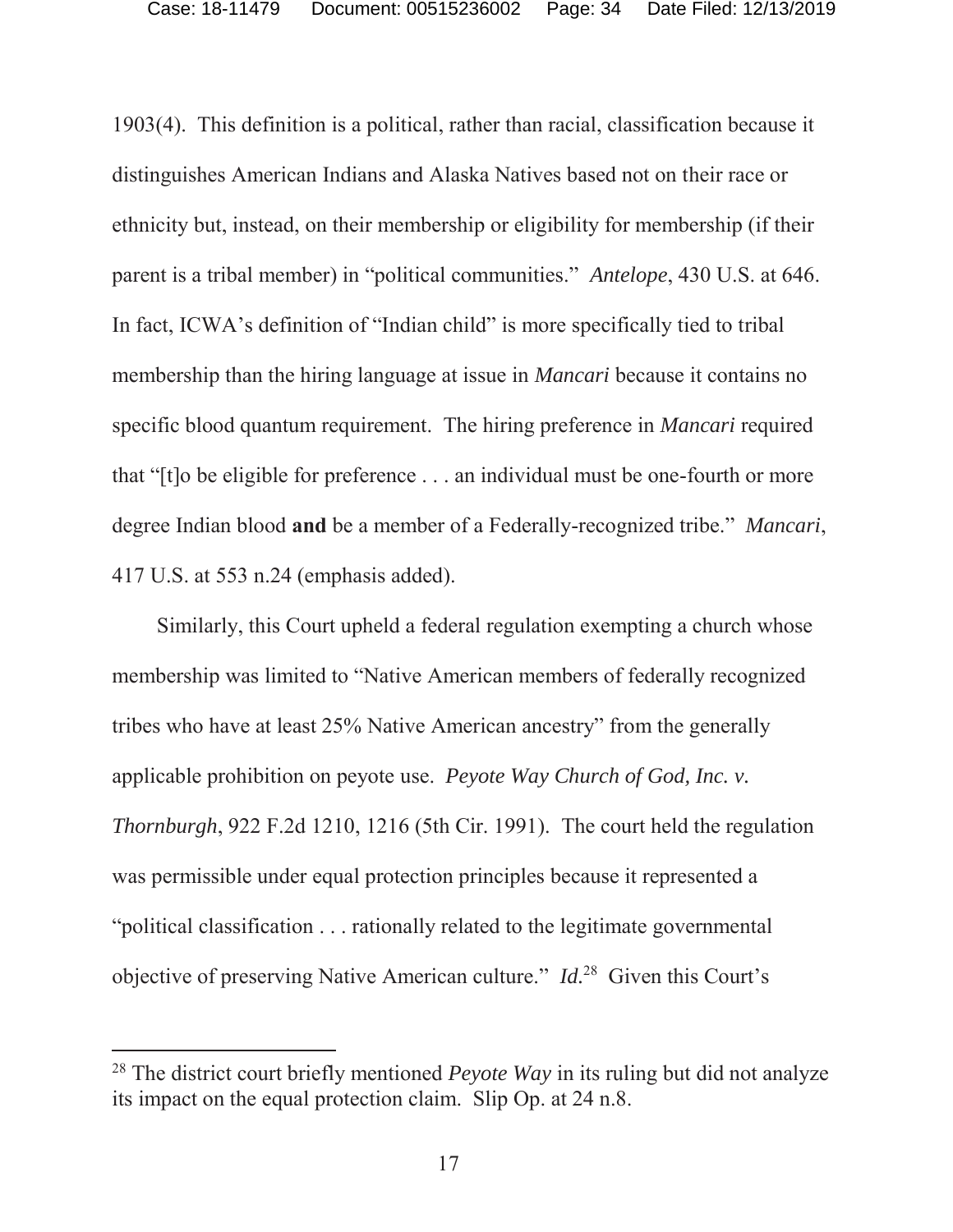holding in *Peyote Way*, ICWA is a fortiori constitutional: ICWA contains no separate or additional blood quantum requirement and relies solely on tribes' decisions regarding membership and eligibility for membership when the child is the "biological child of a member of an Indian tribe." 25 U.S.C.  $\S$  1903(4)(b).

There are several factors underscoring the political nature of tribal membership. First, individuals voluntarily decide whether to assert (or renounce) their tribal membership. *See Means v. Navajo Nation*, 432 F.3d 924, 935 (9th Cir. 2005) ("[Petitioner] has chosen to affiliate himself politically as an Indian by maintaining enrollment in a tribe. His Indian status is therefore political, not merely racial."). Additionally, tribes have the sole discretion to accept or reject individuals as tribal members. *See Santa Clara Pueblo v. Martinez,* 436 U.S. 49, 72 n.32 (1978) (explaining federal court lacked jurisdiction regarding tribe's membership determination because "[a] tribe's right to define its own membership for tribal purposes has long been recognized as central to its existence as an independent political community") (citation omitted). Finally, the group of American Indians and Alaska Natives who are members of, or eligible for membership in, federally recognized tribes is a subset of the group of people who are American Indian or Alaska Natives by ancestry or descent. *Mancari*, 417 U.S. at 553 n.24 (recognizing, where "Indian" means "members of 'federally recognized' tribes[, t]his operates to exclude many individuals who are racially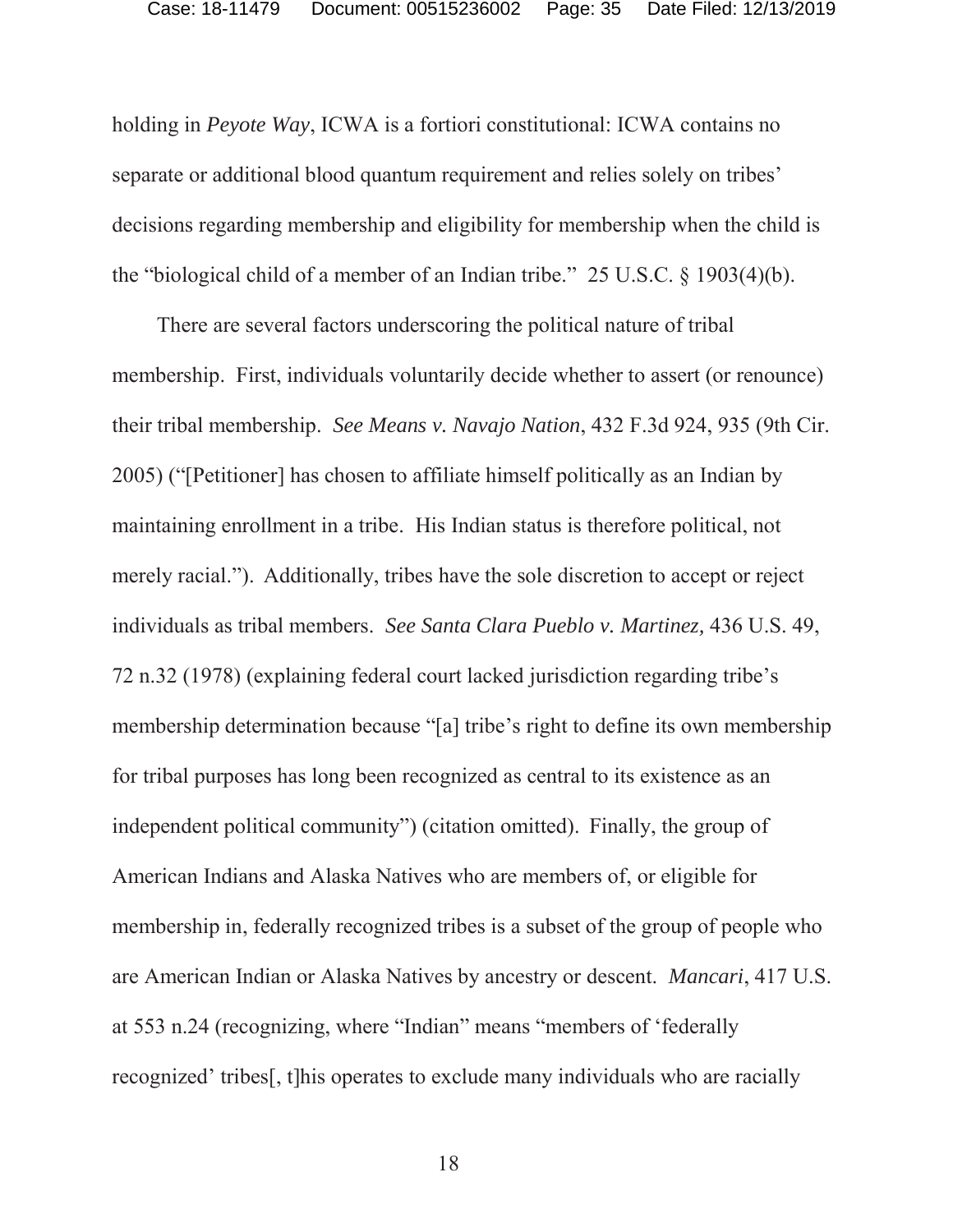classified as 'Indians.' In this sense, the preference is political rather than racial in nature.").

Once Congress' use of tribal membership to determine ICWA's applicability is viewed in the correct (non-racial) light, the reason for its decision to adopt ICWA is evident, and the statute easily survives rational basis review. Congress acknowledged a disproportionate number of Indian children were being removed from their homes—and the parental rights of Indian parents were being terminated—because of state social workers' ignorance of "Indian cultural values and social norms," misevaluations of parenting skills, unequal considerations of such matters as parental alcohol abuse, and other cultural biases. H.R. Rep. No. 95-1386 (1978) at 10. It was in light of this evidence that Congress, "concerned with the rights of Indian families and Indian communities vis-à-vis state authorities," adopted ICWA. *Mississippi Band of Choctaw Indians v. Holyfield*, 490 U.S. 30, 45 (1988)*.* Congress felt a national standard was needed because it "perceived the States and their courts as partly responsible for the problem it intended to correct." *Id.* (citing 25 U.S.C. § 1901(5)); *see also* 124 Cong. Rec. 38,103 (1978) (ICWA sponsor Rep. Morris Udall stating "state courts and agencies and their procedures share a large part of the responsibility" for the uncertain future threatening the "integrity of Indian tribes and Indian families"). As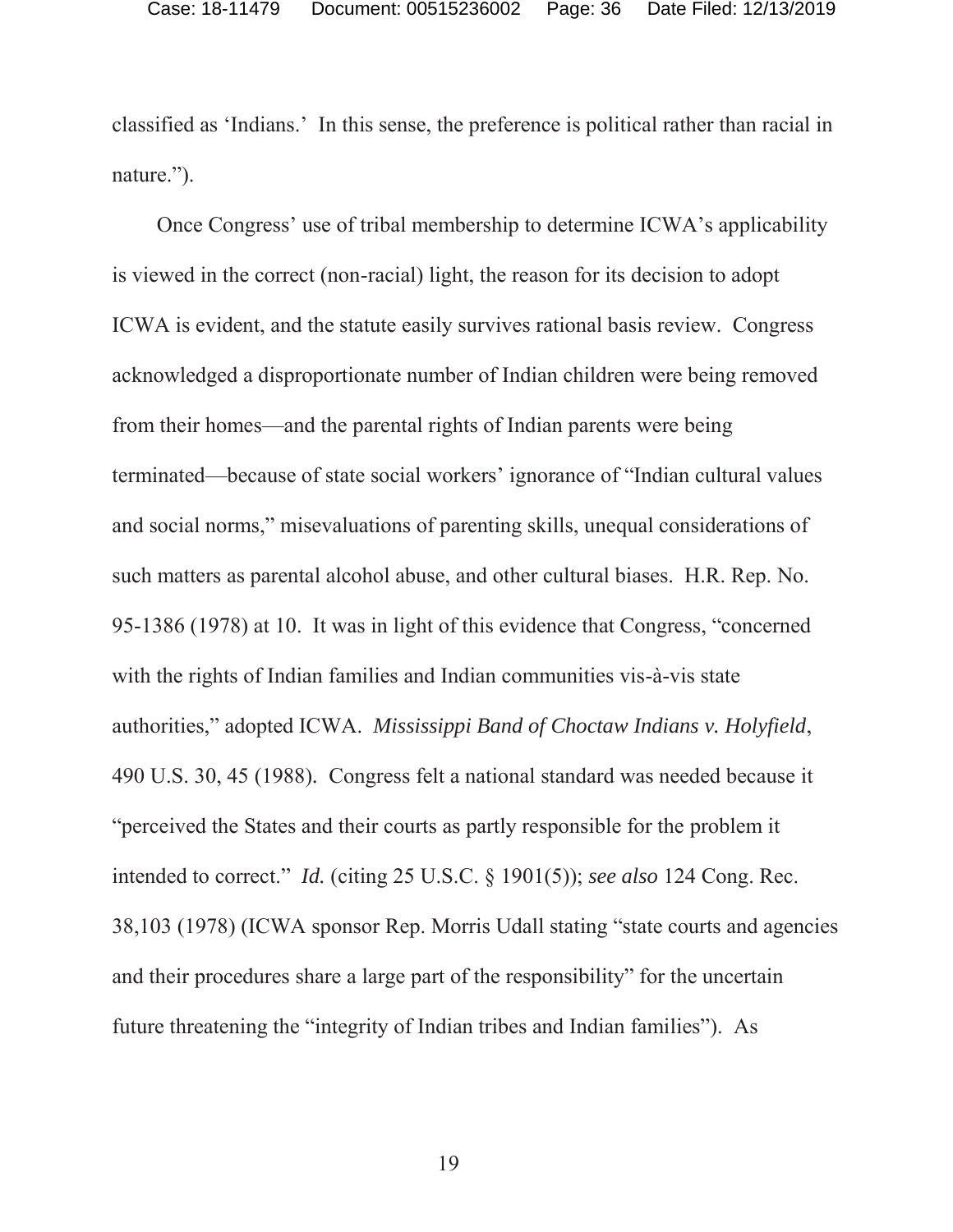explained below, ICWA has been a useful tool in combating cultural bias in custody proceedings and furthering the important goal of tribal sovereignty.

Even if, contrary to decades of Supreme Court precedent, ICWA's reliance on membership in an Indian tribe could be characterized as a racial classification, ICWA would survive strict scrutiny because it is narrowly tailored to further the compelling governmental interest in preserving Native families and tribal sovereignty. *See Grutter v. Bollinger*, 539 U.S. 306, 326 (2003). The federal government has trust obligations with regard to Indian tribes, which emanate both from the Constitution, *see, e.g., Antelope*, 430 U.S. at 645–49 ("classifications expressly singling out Indian tribes as subjects of legislation are expressly provided for in the Constitution and supported by the ensuing history of the Federal Government's relations with Indians"), and the treaties signed with Indian tribes to acquire their lands, *see, e.g.,* Treaty with the Navajo, 1868, Art. 6, 15 Stat. 667. These trust obligations gave rise to a compelling federal interest in protecting the integrity of Indian families and the sovereignty of tribal communities from ignorant and problematic child welfare practices that threatened the future of Indian tribes. ICWA's legislative history makes clear that Congress enacted ICWA to fulfill its historical trust obligations and in recognition that a nationwide remedy was necessary to redress biased state child welfare practices. *Holyfield*, 490 U.S. at 44–45.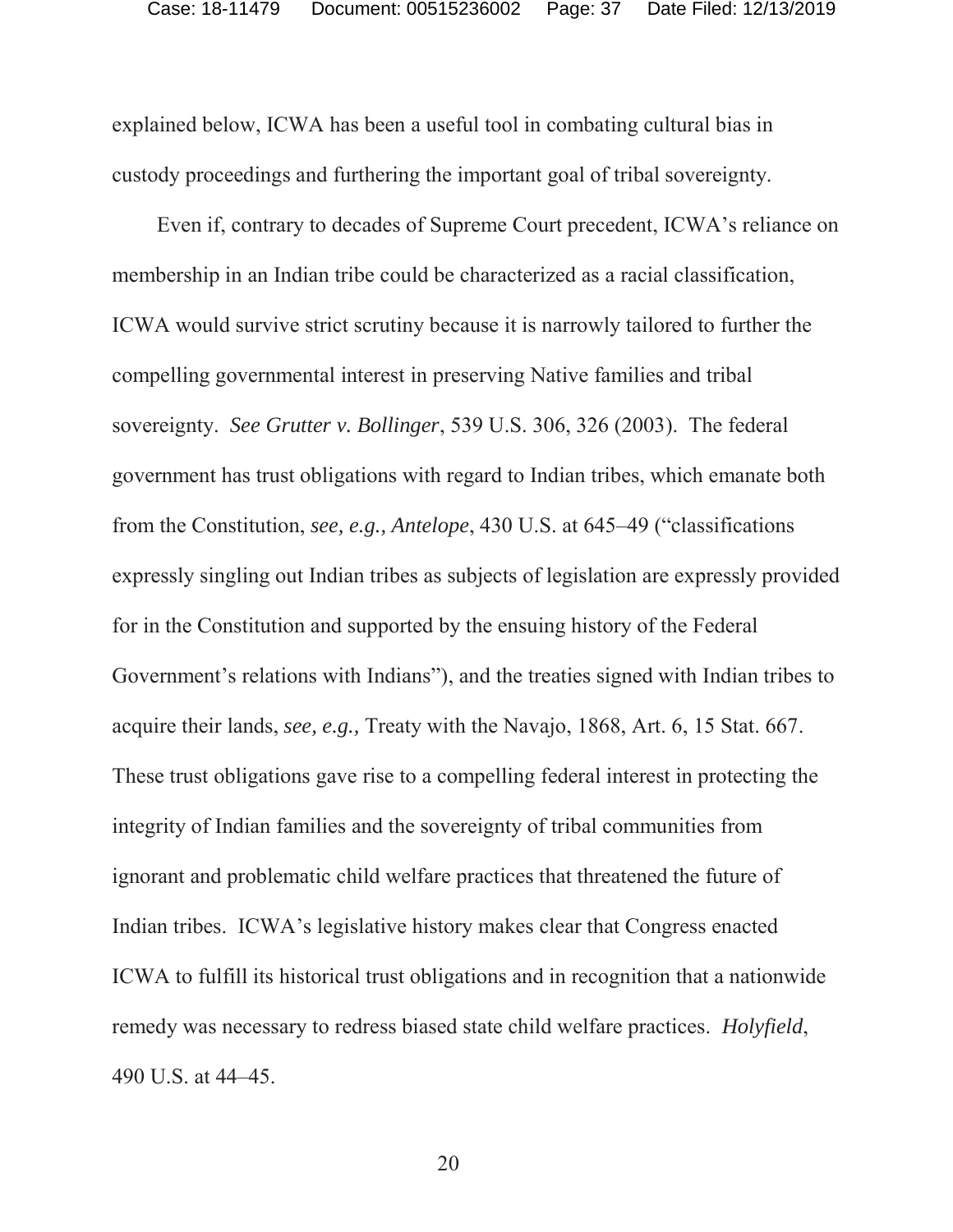ICWA is narrowly tailored to cover neither too many nor too few people to further this compelling interest. The district court interpreted the statute's preference for placement with "other Indian families" as treating "all Indian tribes as an undifferentiated mass." Slip Op. at 28. In fact, by including placement with "other Indian families" within the list of possible priority placements, Congress appropriately accommodated the interests of an Indian child who may be best served by such a placement.<sup>29</sup> In enacting ICWA, Congress was not merely protecting the ability of sovereign tribes to continue to exist and thrive but was doing so in response to the existential threat posed by unwarranted removal of Indian children from their parents and cultures. H.R. Rep. No. 95-1386 (1978) at

<sup>&</sup>lt;sup>29</sup> Specifically allowing placement with "other Indian families" was another way to address Congress' concern that inappropriate standards were being applied by state and private foster care or adoptive placement agencies to foreclose placements with Indian families to the detriment of Indian children. *See* H.R. Rep. No. 95- 1386 (1978) at 9–11 & 24 (discussing the importance of using standards prevailing in the Indian community when establishing placement preferences to help avoid the problem of Indian children who "have to cope with the problems of adjusting to a social and cultural environment much different than their own"). Further, while ICWA does not contain a specific definition of the term "Indian family," *see, e.g., B.O. v. Texas Dep't of Family & Protective Servs.*, No. 03-12-00676-CV, 2013 WL 1567452, at \*2 n.1 (Tex. App. Apr. 12, 2013), it does define "Indian," and does so in political, not racial, terms. 25 U.S.C. § 1903(3) ("any person who is a member of an Indian tribe, or who is an Alaska Native"); *see also id.* § 1903(8) ("'Indian tribe' means any Indian tribe, band, nation, or other organized group or community of Indians recognized as eligible for the services provided to Indians by the Secretary because of their status as Indians, including any Alaska Native village.").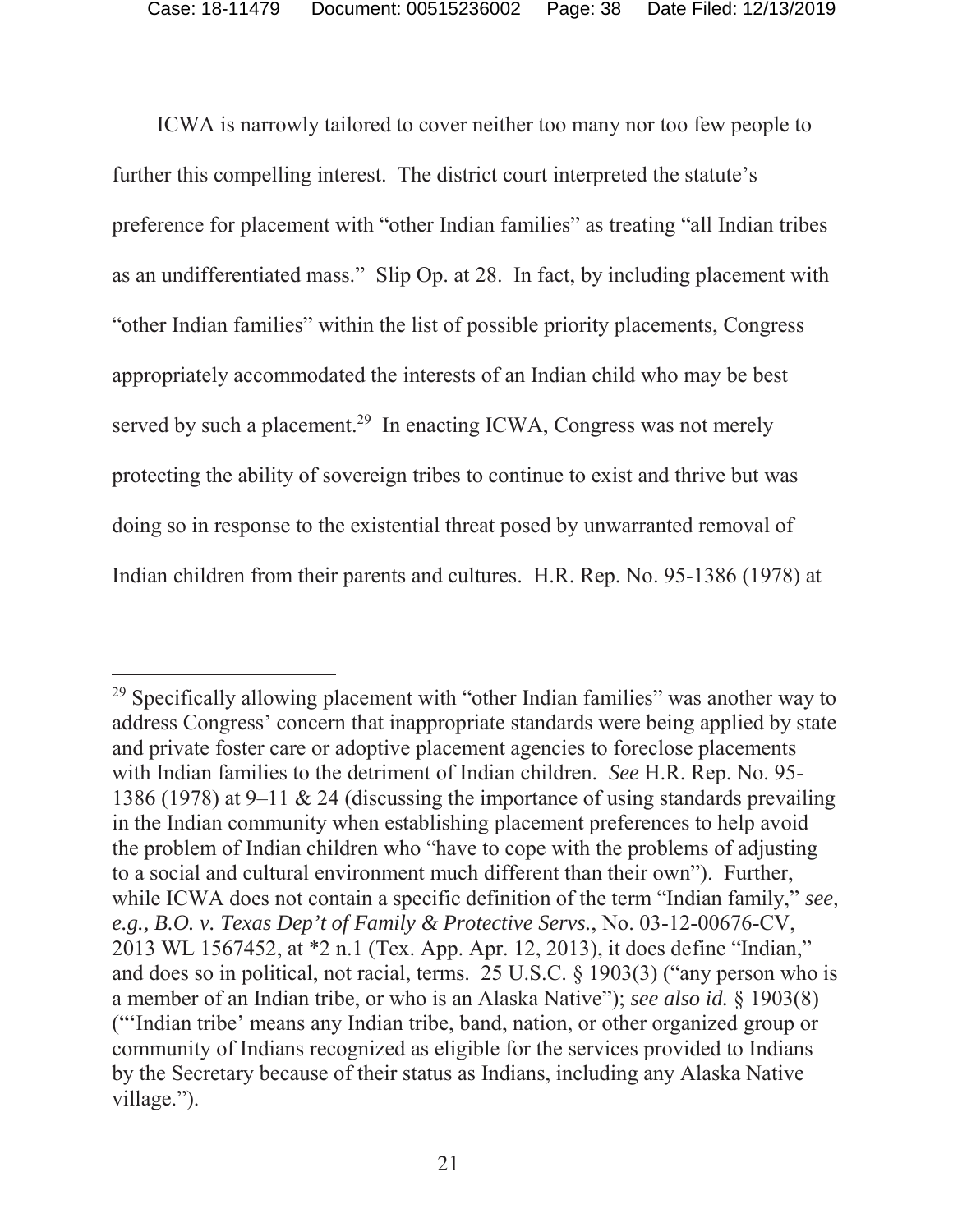10 (explaining ICWA was necessary because "many social workers, ignorant of Indian cultural values and social norms, make decisions that are wholly inappropriate in the context of Indian family life"). Therefore, Congress not only needed to consider the needs of tribes but also had to consider a framework for establishing the best interests of Indian children, as the child's best interest is the touchstone of child welfare law. *See, e.g.,* 42 U.S.C. § 621(1) (stating the purpose of federal-state cost sharing child welfare program is to ensure "all children are raised in safe, loving families by . . . protecting and promoting the welfare of all children"). Congress enacted ICWA to "protect the best interests of Indian children and to promote the stability and security of Indian tribes and families by establishing minimum Federal standards for the removal of Indian children from their families and the placement of such children in foster or adoptive homes or institutions which will reflect the unique values of Indian culture." H.R. Rep. No. 95-1386 (1978) at 8. Congress rationally concluded that an Indian child placed with an Indian family, even from a different tribe, is more likely to retain their tribal identity than one placed with a non-Indian family, vindicating ICWA's goal. *See Quinn,* 881 P.2d at 810 (citing *Holyfield*, 490 U.S. at 50 n.24).

As this Court has held, ICWA's goal of "preserving Native American culture" is a "legitimate governmental objective." *Peyote Way*, 922 F.2d at 1216. A robust body of research shows that "identification with a particular cultural background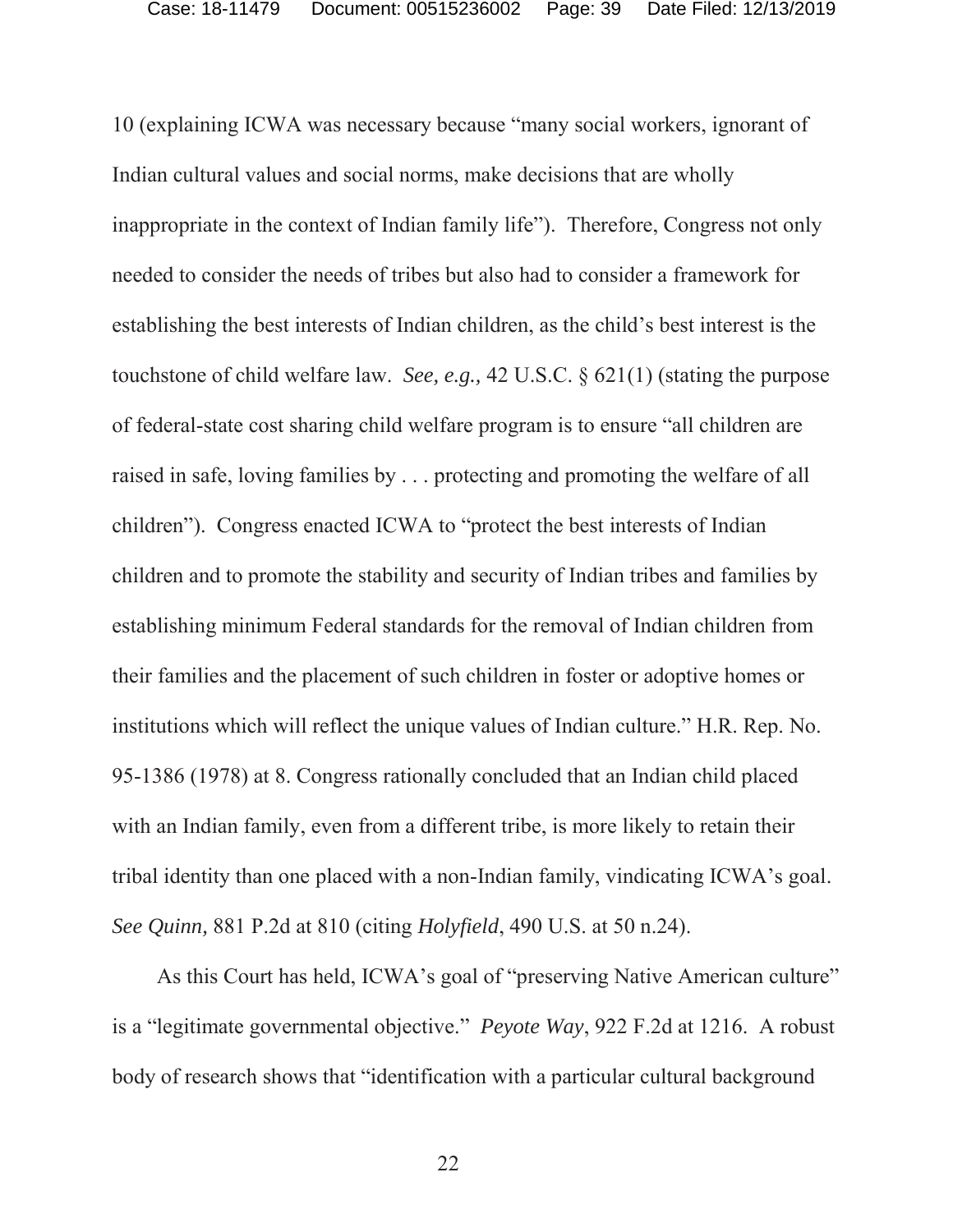and a secure sense of cultural identity is associated with higher self-esteem [and] better educational attainment . . . and is protective against mental health problems, substance use, and other issues."30 *See also In re Baby Boy D.,* 742 P.2d 1059, 1075 (Okla. 1985) (Kauger, J., concurring in part, dissenting in part) (recognizing the "significant social and psychological problems among Indian children placed in non-Indian homes").31 Moreover, Indian children eligible for membership in a tribe may miss many of the benefits of tribal membership if they are placed in non-Indian homes.

Additionally, the district court incorrectly concluded that ICWA is "broader than necessary because it establishes standards that are unrelated to specific tribal interests and applies those standards to *potential* Indian children." Slip Op. at 28. ICWA's definition of "Indian child"—which includes an unmarried person under the age of eighteen who is "eligible for membership in an Indian tribe and is the biological child of a member of an Indian tribe," 42 U.S.C. § 1903(4)(b)—is

<sup>30</sup> Nat'l Indian Child Welfare Ass'n, *Attachment and Bonding in Indian Child Welfare: Summary of Research* (2016), https://tinyurl.com/NICWA-Final-Brief.

 $31$  Further, to the extent the district court found ICWA's placement preference for placement with "other Indian families" over placement with non-Indian families unconstitutional, it should have excised only the unconstitutional portion of the placement preference. *See, e.g., United States v. Booker*, 543 U.S. 220, 258 (2005) (courts "must refrain from invalidating more of the statute than is necessary") (citation and internal quotation marks omitted)*.*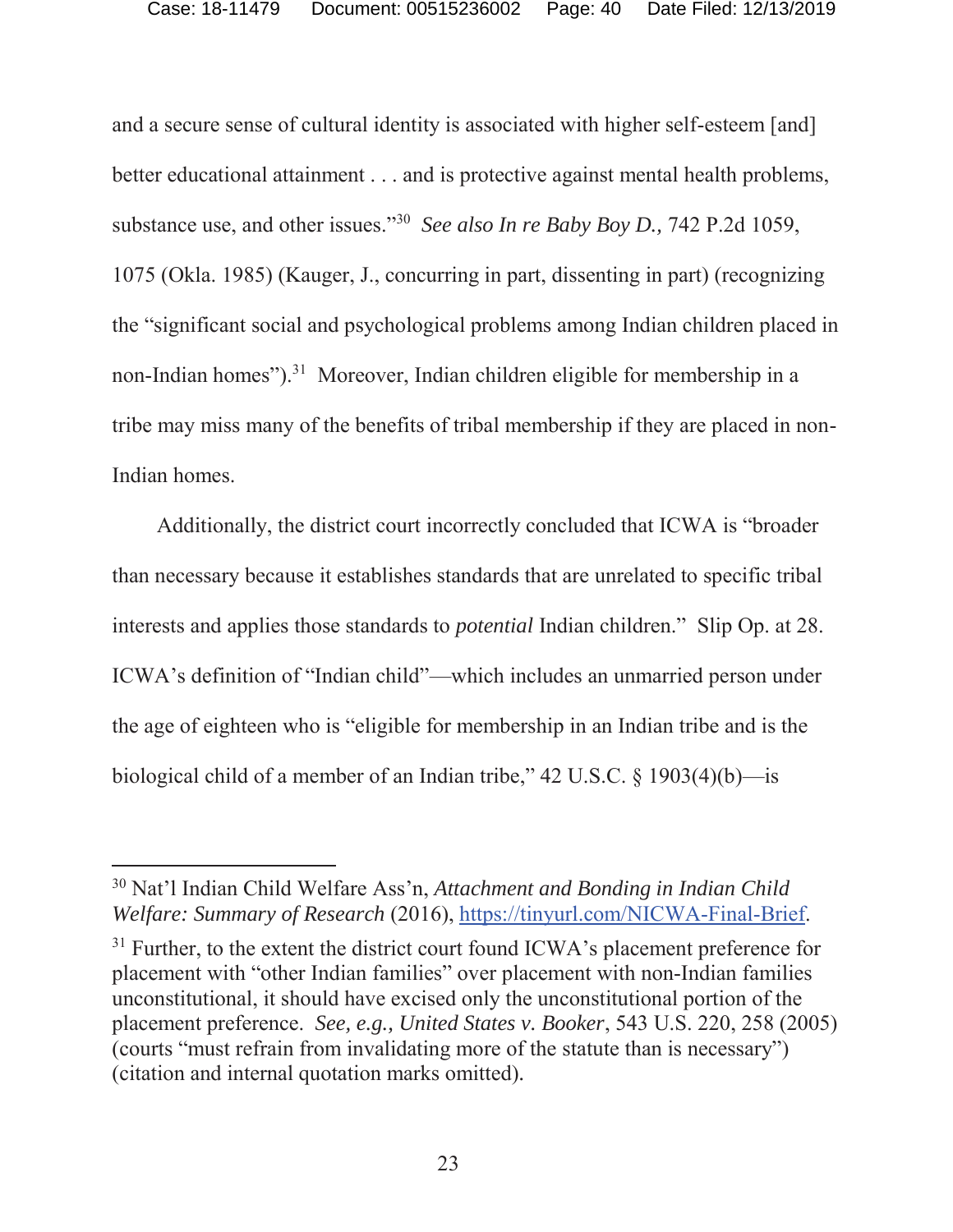consistent with tribal membership requirements and the practical limitations on children's ability to apply for membership. Membership in an Indian tribe is not necessarily automatic, often requiring putative members to take affirmative action to become members.32 Thus, Congress specifically extended ICWA protections to children who are eligible for membership (but not yet members) to ensure that their inability to take those steps did not prejudice them. H.R. Rep. No. 95-1386 (1978) at 17 (recognizing that a minor child "does not have the capacity to initiate the formal, mechanistic procedure necessary to become enrolled in his tribe to take advantage of the very valuable cultural and property benefits flowing therefrom"). Applying ICWA to children who are *eligible* for membership and the biological child of a member recognizes that an Indian child's rights should be protected even if the child is limited in his or her ability (due to age) to register as a tribal member.<sup>33</sup> This provision does nothing to change the fundamentally political

<sup>32</sup> *See, e.g.*, Modoc Tribe, *Tribal Enrollment*, https://tinyurl.com/ya3vc7nb (requiring applicants to submit "documented proof of ancestry"); *see generally* Tanana Chiefs Conf., *Tribal Enrollment*, https://tinyurl.com/yatbj4m2 (describing enrollment process for Alaska tribes, including providing documentation of lineal descent from member of tribe).

<sup>33</sup> *See id.* (citing, *inter alia*, *Stephens v. Cherokee Nation*, 174 U.S. 445 (1899)) (explaining that including children who are eligible for tribal membership as well as actual members is important because "Indian children . . . because of their minority, cannot make a reasoned decision about their tribal and Indian identity").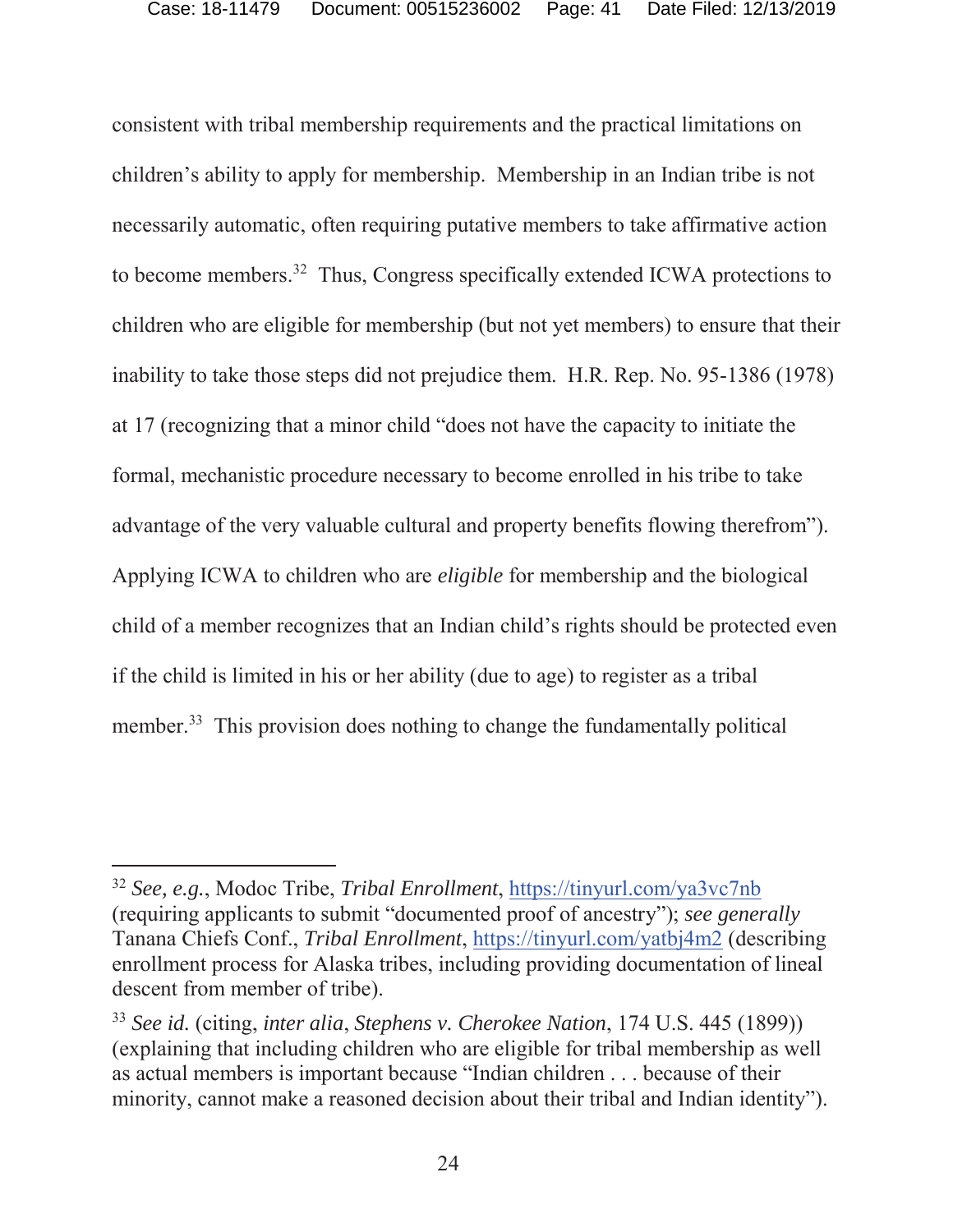nature of an Indian child's tribal membership, which is the focus of ICWA and key to the constitutional analysis.

### **III. ICWA IS A CRITICAL TOOL THAT FOSTERS STATE-TRIBAL COLLABORATION TO IMPROVE THE HEALTH AND WELFARE OF INDIAN CHILDREN.**

ICWA creates an important framework that has allowed robust state-tribal collaboration in improving the health and welfare of Indian children. Amici States have employed ICWA as a means of strengthening and deepening their important, government-to-government relationships with tribes in this critical area. ICWA authorizes states and tribes to "enter into agreements with each other respecting care and custody of Indian children and jurisdiction over child custody proceedings." 25 U.S.C. § 1919(a). Some Amici States have utilized this provision to enact far-reaching compacts or collaborations to ensure ICWA's goals are realized in their child welfare proceedings. Alaska,  $34$  Minnesota,  $35$ 

<sup>34</sup> *See Alaska Tribal Child Welfare Compact* (Dec. 15, 2017), http://dhss.alaska.gov/ocs/Documents/Publications/pdf/TribalCompact.pdf.

<sup>35</sup> Minn. Courts, *Tribal/State Agreement* (Feb. 22, 2007), https://tinyurl.com/MN-TribalStateAgreement.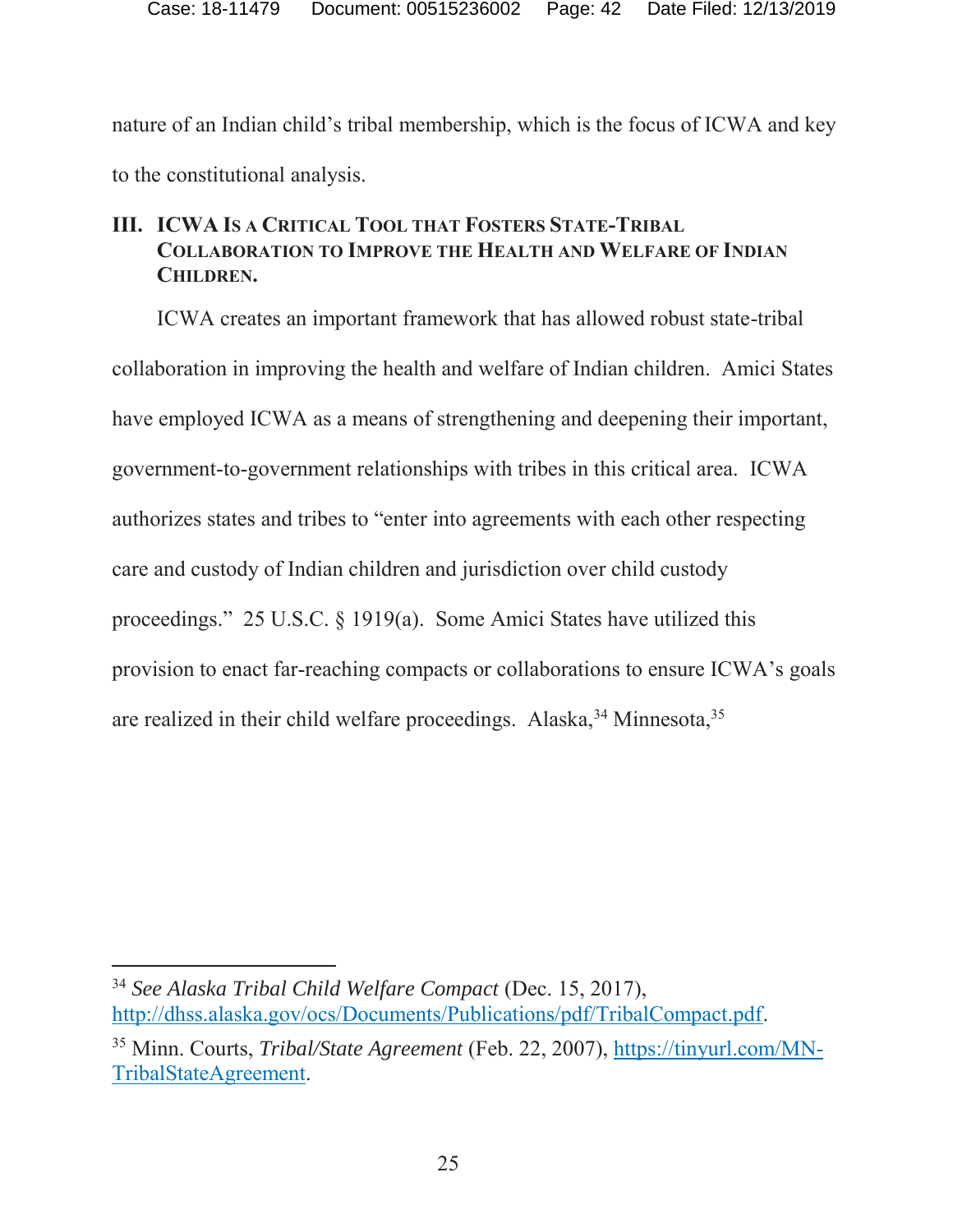Mississippi,<sup>36</sup> New Mexico,<sup>37</sup> Utah,<sup>38</sup> and Washington<sup>39</sup> all have such agreements in place with tribes, and California's court system has a unit devoted to enhancing cooperation in ICWA cases.40 These agreements have led to important successes. In Utah, for example, the Ute Tribe has placed 75 percent of its children with relatives. By comparison, only 38 percent of other children in foster care in Utah are placed with relatives.<sup>41</sup> This is consistent with broader studies showing that in states where a high percentage of placements of Indian children are made in

<sup>36</sup> Miss. Dep't of Health Serv's, *Memorandum of Understanding between Mississippi Department of Human Services, Division of Family and Children's Services and the Mississippi Band of Choctaw Indians* (Oct. 25, 2012), https://tinyurl.com/Miss-Band-MOU.

<sup>37</sup> N.M. Indian Affairs Dep't, *State-Tribal Collaboration Act Summary Report for State Agencies' Activities with New Mexico Indian Tribes, Nations and Pueblos* (FY 2018), https://tinyurl.com/State-Tribal-Collaboration.

<sup>38</sup> Utah Div. of Child and Family Serv's, *CFSP Final Report for Federal Fiscal Years 2010-2014 and CAPTA Update* (June 30, 2014), https://tinyurl.com/CFSP-Final-Report.

<sup>39</sup> Wash. Dep't of Child., Youth, and Fam., *Tribal/State Memorandums of Understanding*, https://www.dcyf.wa.gov/tribal-relations/icw/mou.

<sup>40</sup> Jud. Council of Cal., *S.T.E.P.S. to Justice—Child Welfare* (Mar. 2015), http://www.courts.ca.gov/documents/STEPS\_Justice\_childwelfare.pdf.

<sup>41</sup> Utah Div. of Child and Fam. Serv's, *Child and Family Services Plan for Federal Fiscal Years 2015-2019* 22, https://tinyurl.com/Child-and-Family-Services-Plan.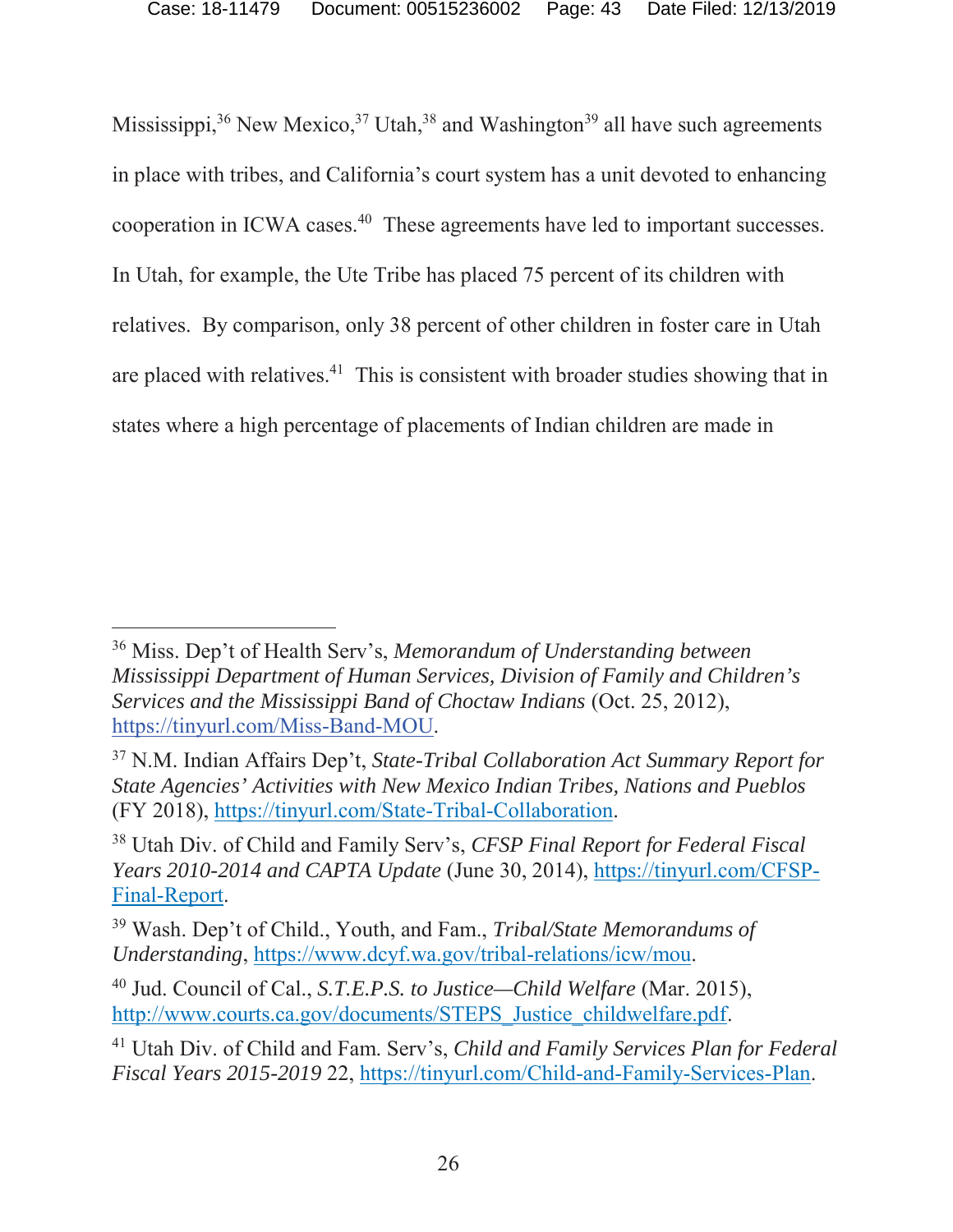accordance with ICWA's placement preferences, there is a correspondingly high level of state-tribal cooperation in working with Indian families and children.<sup>42</sup>

Amici States' experience has shown that adherence to ICWA's standards—in particular, its requirement that active efforts be made to preserve the family reduces unwarranted removals of children from their Indian homes, removals that have been found to have profound negative short- and long-term effects on children.43 ICWA's mandate that parties make "active efforts" to "provide remedial services and rehabilitative programs designed to prevent the breakup of the Indian family," is working. 25 U.S.C. § 1912(d). While studies show disparities still exist in child removals, those disparities are significantly lower than the rates before ICWA.<sup>44</sup> For example, in Utah, in 1976, an Indian child was  $1,500$ times more likely to be in foster care than a non-Indian child; that disparity

<sup>42</sup> Gordon E. Limb, et al., *An empirical examination of the Indian Child Welfare Act and its impact on cultural and familial preservation for American Indian children*, 28 Child Abuse & Neglect 1279, 1279–89 (2004).

<sup>43</sup> *See, e.g.*, Vivek S. Sankaran & Christopher Church, *Easy Come, Easy Go: The Plight of Children Who Spend Less Than Thirty Days in Foster Care*, 19 U. Penn. J. of L. and Soc. Change 207, 211–13 (2016) (citing studies showing foster home placement and multiple successive non-familial caregivers negatively impact children's ability to form healthy attachments, capacity for social and emotional functioning, adaptive coping, self-regulation, decision making, and maintenance of healthy relationships); *see also* part II.B., *supra* (explaining ICWA's role in facilitating an Indian child's ability to retain cultural ties).

<sup>44</sup> *See* Joshua Padilla & Alicia Summers, *Disproportionality Rates for Children of Color in Foster Care,* Nat'l Council of Juv. and Fam. Ct. Judges (May 2011).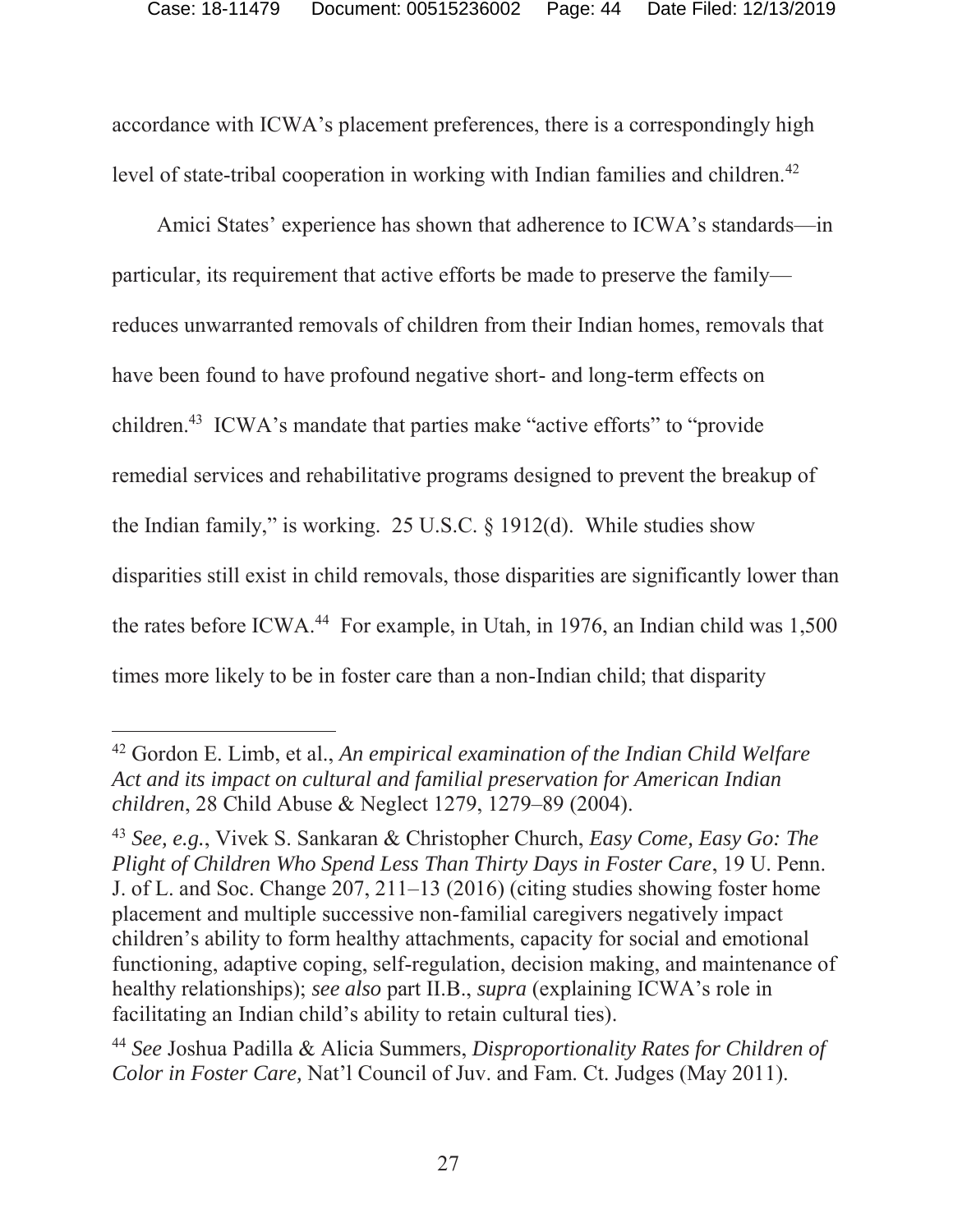dropped to 4 times by 2012.<sup>45</sup> In short, ICWA provides a valuable tool for Amici States to both further Indian children's best interests and protect tribal sovereignty through partnerships with Indian tribes.

#### **CONCLUSION**

This Court should reverse the district court's order granting plaintiffs' motions for summary judgment.

<sup>45</sup> Brooke Adams, *American Indian Children Too Often in Foster Care*, Salt Lake Trib. (Mar. 24, 2012), https://archive.sltrib.com/article.php?id=53755655&itype=cmsid.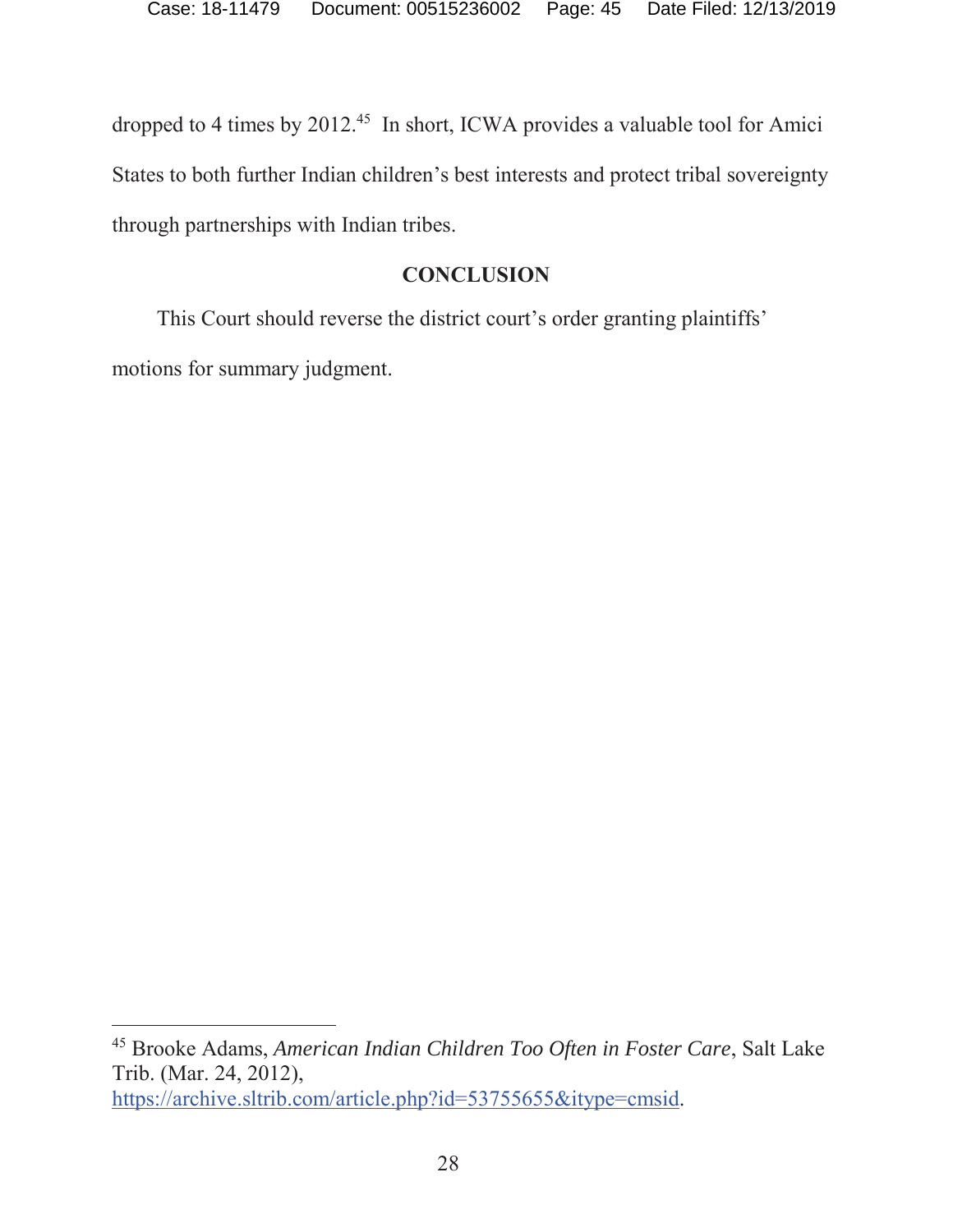Dated: December 13, 2019

Respectfully Submitted,

XAVIER BECERRA Attorney General of California MICHAEL L. NEWMAN Senior Assistant Attorney General CHRISTINE CHUANG Supervising Deputy Attorney General CHRISTINA M. RIEHL

*/S/* CHRISTINA M. RIEHL CHRISTINA M. RIEHL ANTONETTE CORDERO JAMES F. ZAHRADKA II Deputy Attorneys General *Attorneys for Amicus Curiae State of California* 

MARK BRNOVICH *Attorney General State of Arizona* 2005 N. Central Ave. Phoenix, AZ 85004

WILLIAM TONG  *Attorney General State of Connecticut* 165 Capitol Ave. Hartford, CT 06106

LAWRENCE G. WASDEN *Attorney General State of Idaho* P.O. Box 83720 Boise, ID 83720

KEVIN G. CLARKSON *Attorney General State of Alaska* 1031 W. Fourth Ave., Ste. 200 Anchorage, AK 99501

PHILIP J. WEISER  *Attorney General State of Colorado* 1300 Broadway Denver, CO 80203

KARL A. RACINE  *Attorney General District of Columbia* 441 4th St. NW Ste. 630 South Washington, D.C. 20001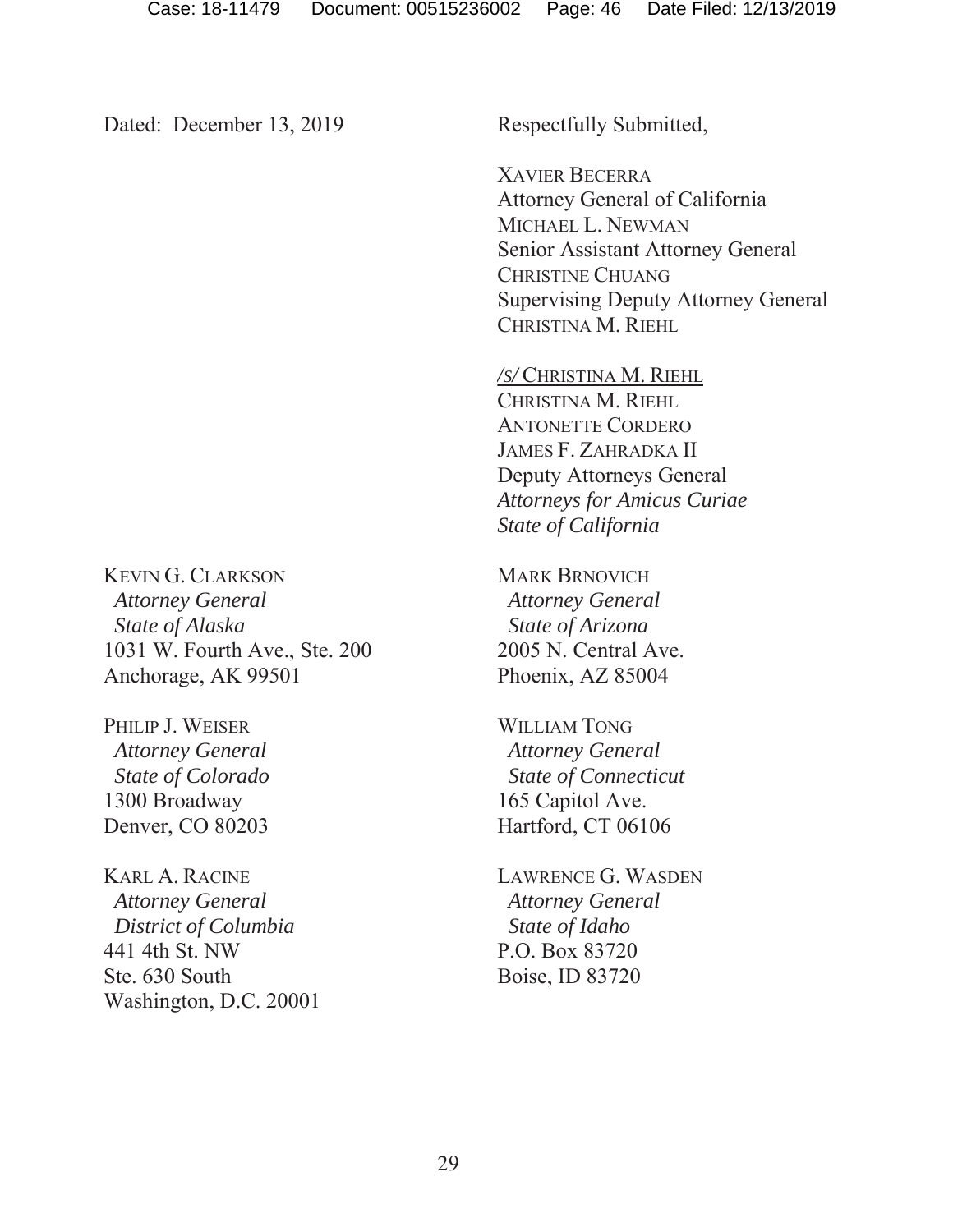KWAME RAOUL *Attorney General State of Illinois* 100 W. Randolph St., 12th Floor Chicago, IL 60601

AARON M. FREY *Attorney General State of Maine* Six State House Station Augusta, ME 04333

DANA NESSEL *Attorney General State of Michigan* P.O. Box 30212 Lansing, MI 48909

JIM HOOD *Attorney General State of Mississippi* P.O. Box 220 Jackson, MS 39205

AARON D. FORD  *Attorney General State of Nevada* 100 North Carson Street Carson City, NV 89701

HECTOR BALDERAS  *Attorney General State of New Mexico* 408 Galisteo St. Santa Fe, NM 87501

THOMAS J. MILLER *Attorney General State of Iowa* 1305 E. Walnut St. Des Moines, IA 50319

MAURA HEALEY *Attorney General Commonwealth of Massachusetts* One Ashburton Pl. Boston, MA 02108

KEITH ELLISON *Attorney General State of Minnesota* 102 State Capitol 75 Rev. Dr. Martin Luther King Jr. Blvd. St. Paul, MN 55155

TIMOTHY C. FOX  *Attorney General State of Montana* 215 N. Sanders St. P.O. Box 201401 Helena, MT 59620

GURBIR S. GREWAL  *Attorney General State of New Jersey* 25 Market St. Trenton, NJ 08625

LETITIA JAMES  *Attorney General State of New York* 28 Liberty St. New York, NY 10005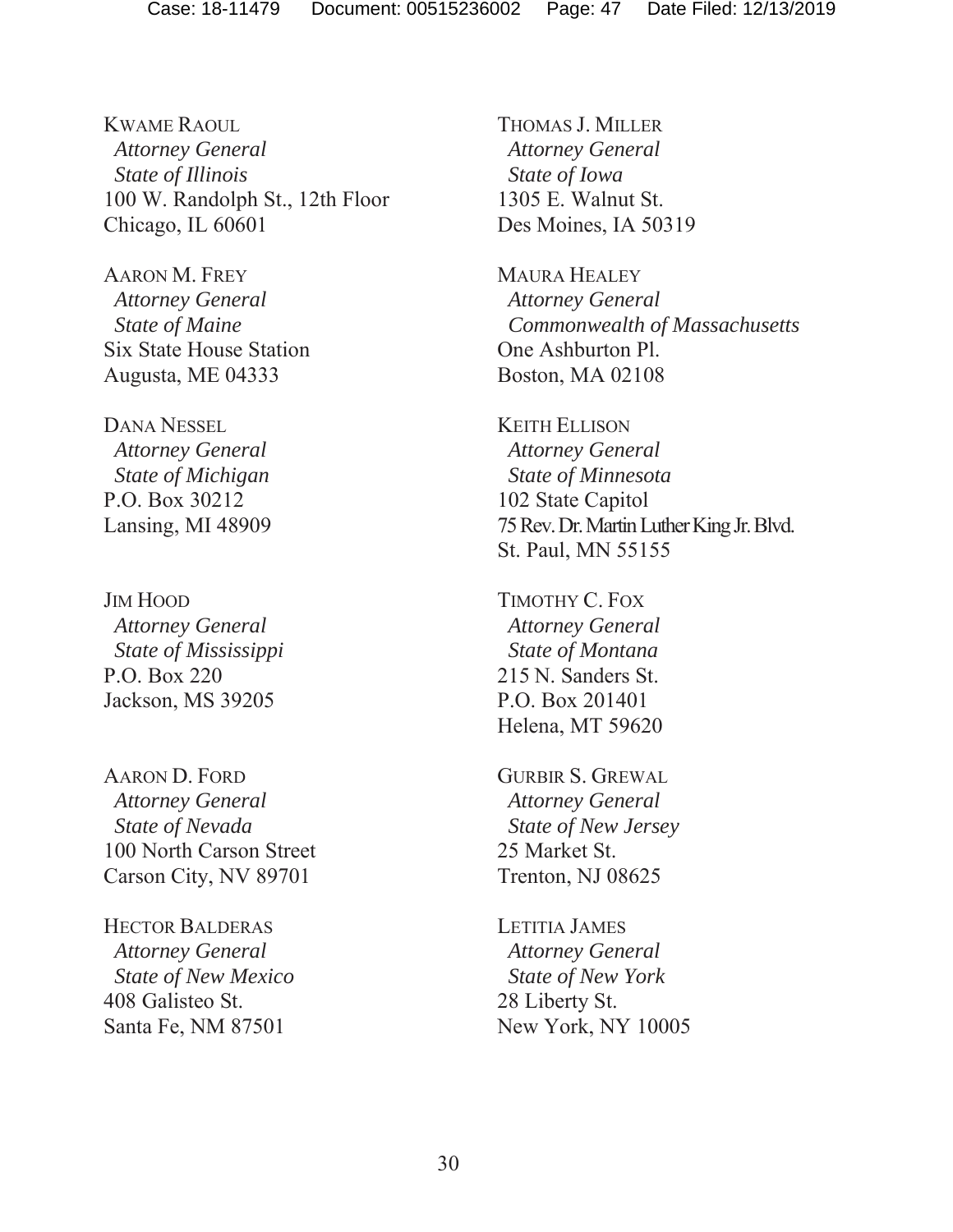MIKE HUNTER  *Attorney General State of Oklahoma* 313 N.E. 21st St. Oklahoma City, OK 73105

JOSH SHAPIRO  *Attorney General Commonwealth of Pennsylvania* Strawberry Square Harrisburg, PA 17120

SEAN D. REYES *Attorney General State of Utah* 350 N. State St., Ste. 230 Salt Lake City, UT 84114

ROBERT W. FERGUSON  *Attorney General State of Washington* P.O. Box 40100 Olympia, WA 98504

ELLEN F. ROSENBLUM  *Attorney General State of Oregon* 1162 Court St. NE Salem, OR 97301

PETER F. NERONHA *Attorney General State of Rhode Island* 150 S. Main St. Providence, RI 02903

MARK R. HERRING *Attorney General Commonwealth of Virginia* 202 N. 9th St. Richmond, VA 23219

JOSHUA L. KAUL  *Attorney General State of Wisconsin* 17 W. Main St. P.O. Box 7857 Madison, WI 53707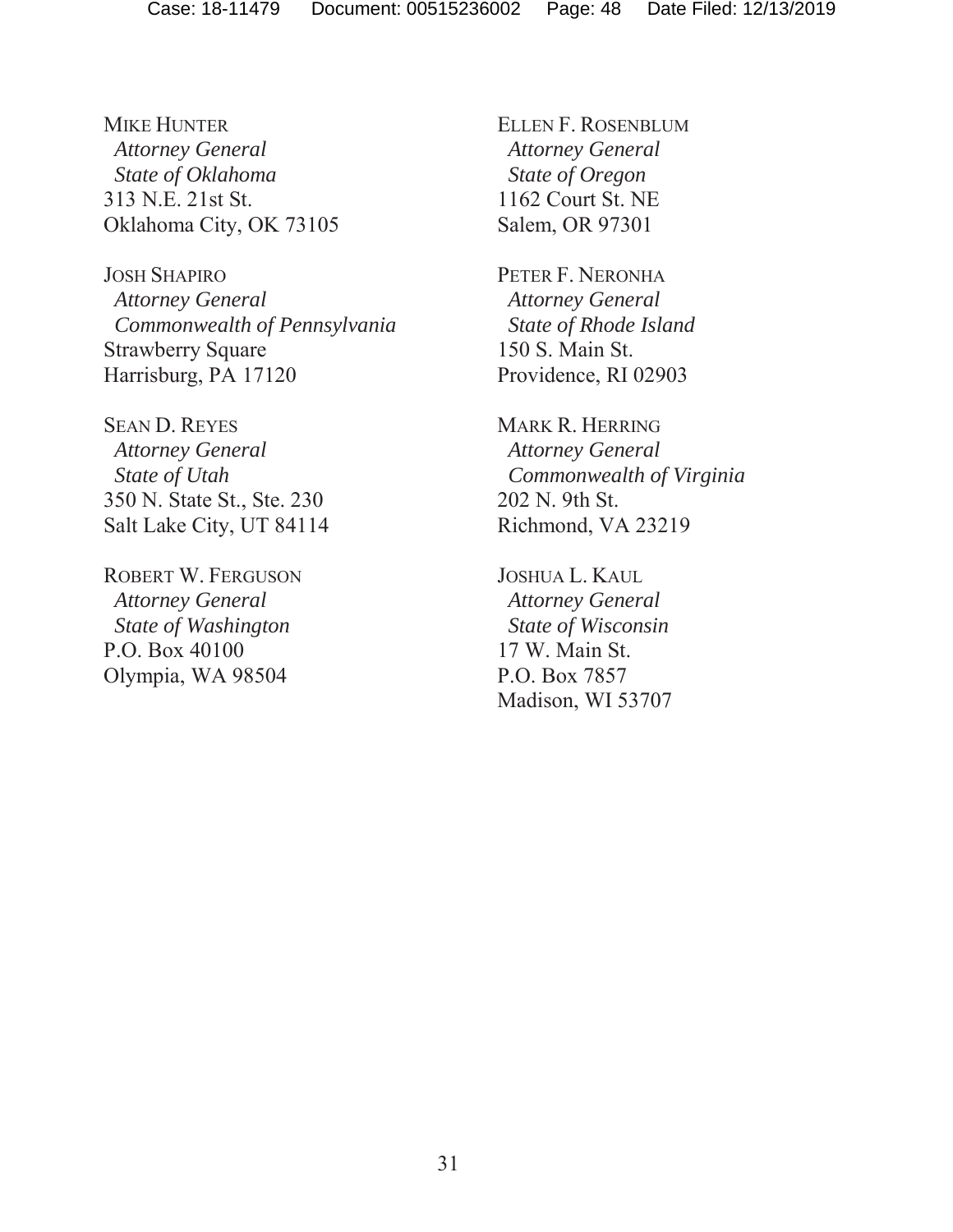### **CERTIFICATE OF COMPLIANCE**

I certify that this brief complies with the requirements of Federal Rule of Appellate Procedure 29(a)(5) and Fifth Circuit Rule 29.3, because it contains 6,436 words, according to the count of Microsoft Word. I further certify that this brief complies with the typeface requirements of Federal Rule of Appellate Procedure 29(a)(4) and Fifth Circuit Rule 29.2 because it has been prepared in 14-point Times New Roman font.

Dated: December 13, 2019 */S/* CHRISTINA M. RIEHL

Christina M. Riehl